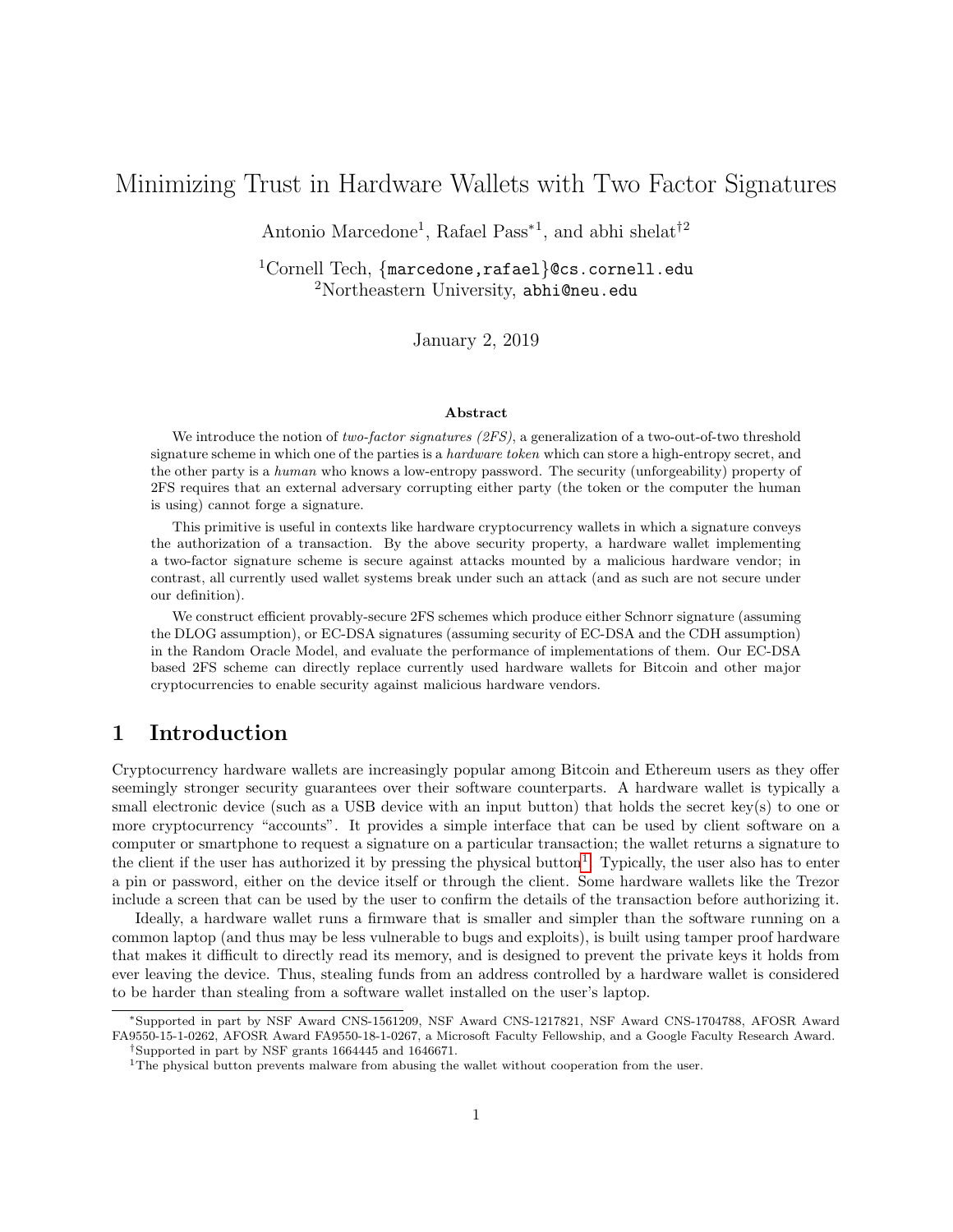Can we trust the hardware manufacturer? However, most hardware wallets suffer from a serious issue: since the wallet generates and holds the secret keys for the user's account, a compromised wallet might be used to steal the entirety of the coins it controls. Consider, for instance, a malicious wallet manufacturer who introduces a backdoored pseudorandom generator (to be used, for example, to generate the signing keys) into a hardware wallet. Because of the tamperproof properties of the hardware, such a backdoor might be extremely hard to detect and go unnoticed even to a scrupulous user, especially if it only affects a small portion of the company's devices (perhaps those shipped to customers who hold large coin balances). Yet, without the need of ever communicating with the devices again, the manufacturer might suddenly steal all the money controlled by those addresses before anyone has time to react! This is also true in the case where the user picks a password to supplement the entropy generated by the backdoored PRG, since passwords have limited entropy which can be bruteforced and, as we detail later, the wallet can bias the randomness in the signatures to leak information about such password.

Even if the company producing the wallet is reputable and trusted, supply chain attacks by single employees or powerful adversaries are still hard to rule out for customers. For example, the NSA reportedly intercepts shipments of laptops purchased online in transit to install malware/backdoors [\[18\]](#page-25-0). Indeed, trust in a wallet manufacturer, its supply chain, and the delivery chain are a serious concern.

One possible solution is to store the funds in a multi-signature account controlled by a combination of hardware (and possibly software) wallets from different manufacturers. However, the above is inconvenient and limiting. It may also be possible for a single supplier to corrupt multiple manufacturers of hardware wallets.

A Formal Treatment of Hardware Wallets In this paper, we initiate a formal study of the security of hardware wallets. As discussed above, completely relying on the token to perform key generation and signing operations requires a strong trust assumption on the hardware manufacturer. To avoid this, we focus on a scenario in which the user has both a single *hardware token* and a (low-entropy) password, and formally define appropriate an appropriate cryptographic primitive, which we name two factor signature scheme (2FS).

Roughly speaking, a 2FS scheme can be thought of a special type of two-out-of-two threshold signature scheme [\[4\]](#page-24-0) but where one of the parties (the user) only has a (potentially low-entropy) password, whereas the other party (the hardware token) can generate and store high-entropy secrets. Even defining unforgeability properties of such 2FS schemes turns out to be a non-trivial task; we provide the first such definitions. Our notions of unforgeability consider both malicious clients, malicious tokens, and attackers that may have selective access to honestly implemented tokens.

As already mentioned, as far as we know, in all currently known/used schemes, unforgeability does not hold when the hardware token can be maliciously designed, and thus no currently known schemes satisfies even a subset of our unforgeability definitions. Our main contribution is next the design of 2FS that satisfy them. In fact, we present a general transformation from any two-out-of-two threshold signature scheme which satisfies some additional technical property—which we refer to as *statistical Non-Signalling—*into a 2FS in the random oracle model, which produces public keys and signatures of the same form as the underlying threshold signature scheme.

We note that it may be possible to generically modify any TS to become Non-Signalling by having the parties perform coin-tossing to generate the randomness, and then prove in zero knowledge that they executed the signing protocol consistently with the pre-determined (and uniform) randomness. Using such a method, however, would result in a (polynomial-time but) practically inefficient scheme. In contrast, in the full version of this work [\[13\]](#page-25-1), we show how to adapt two existing threshold signature schemes to satisfy this new technical property with very little overhead. Using our transformation, this gives secure 2FS schemes which efficiently generate Schnorr and ECDSA signatures.

Theorem (Informal). Assuming the discrete logarithm assumption, there exists a secure 2FS scheme in the Random Oracle model which generates Schnorr Signatures.

Theorem (Informal). Assuming the DDH assumption holds and that EC-DSA is unforgeable, there exists a secure 2FS scheme in the Random Oracle model that generates EC-DSA signatures.

The first construction is based on the Schnorr TS signature scheme of Nicolosi et al [\[15\]](#page-25-2), while the second one is a slight modification of an EC-DSA threshold scheme of Lee et al. [\[5\]](#page-25-3). As EC-DSA signature are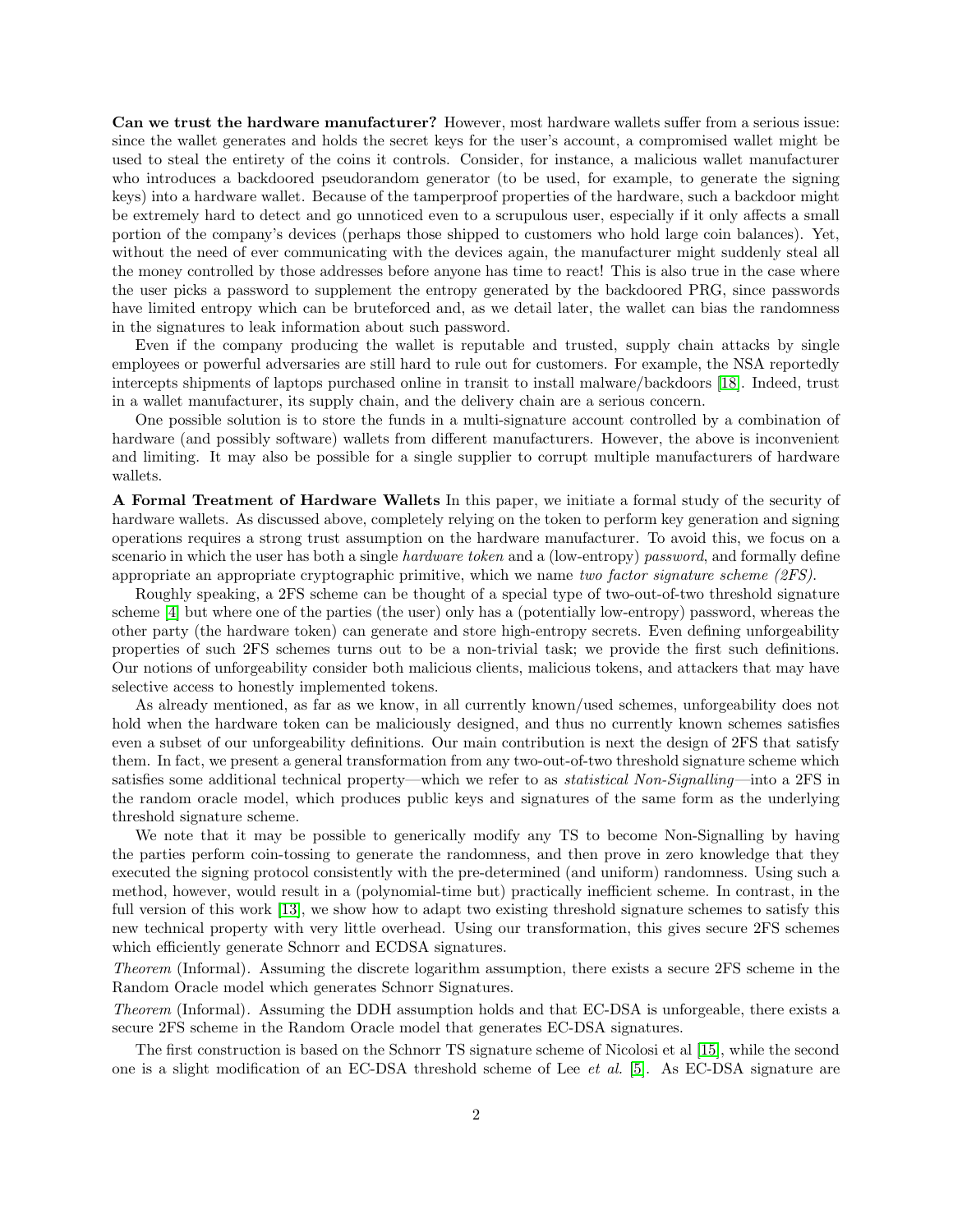currently used in Bitcoin, Ethereum and most other major crypto currencies, our 2FS for EC-DSA can be directly used for hardware wallets supporting those crypto currencies. To demonstrate its practicality, we evaluate such scheme and estimate its performance on hardware tokens that are much less powerful than the CPUs on which we can benchmark the protocol. We confirm that running the protocol on two server-class CPUs (Intel) requires roughly 3ms to sign a message. When one of the parties is run on a weak computer (e.g., a Raspberry Pi 3b) and the other is run on a server, the protocol requires roughly 50ms. Our estimates confirm that the bottleneck in our scheme will be the processing capacity of the hardware token. Using a very secure, but weak 8-bit 1Mhz ATECC family processor [\[14\]](#page-25-4), we estimate that ECDSA keys can be produced in under a minute and signatures can be completed in 3s. The entire signing process requires human input to complete (button press), and thus is likely to take seconds overall anyway.

#### 1.1 Technical overview

The Definition. At a high level, in a Two Factor Signature scheme the signatures are generated by two parties: a client C who receives a (typically low entropy) password as input from a user, and a token  $T$ . which can store and generate secrets of arbitrary length, can produce signatures for multiple public keys and as such keeps a state which can be modified to add the ability to sign for new public keys. It consists of a tuple of algorithms  $(\textbf{KeyGen}_{\mathbf{C}}, \textbf{KeyGen}_{\mathbf{T}}, \textbf{PK}_{\mathbf{C}}, \textbf{PK}_{\mathbf{T}}, \textbf{Sign}_{\mathbf{C}}, \textbf{Sign}_{\mathbf{T}}, \textbf{Ver}),$  where  $\textbf{KeyGen}_{\mathbf{T}}(1^{\kappa}, s_T)$ and  $KeyGen_C(pwd)$  are an interactive protocol used by the token and client respectively to produce a public key and to accordingly update the token state  $s_T$  by "adding a share of the corresponding secret key";  $PK<sub>C</sub>(pwd)$  and  $PK<sub>T</sub>(s_T)$  are two algorithms used by the client and the token (on input the password and the current token state  $s_T$  respectively) interacting with each other to retrieve a public key pk which was previously generated using the first two algorithms;  $\text{Sign}_{\mathbf{C}}(pwd, m)$  and  $\text{Sign}_{\mathbf{T}}(s_T, m)$  are similarly used to produce signatures;  $\text{Ver}(pk, m, \sigma)$  is used to verify the signatures.

We proceed to outline the unforgeability properties we require from such Two Factor Signature scheme. We consider 4 different attack scenarios, and define "best-possible" unforgeability properties for each of them. The first two are simply analogs of the standard unforgeability (for "party 1" and "party 2") properties of two-out-of-two threshold signatures.

- 1. For the Client: The simplest and most natural attack scenario is when the user's laptop is compromised (i.e. by malware), even before the key generation phase. We require that, except with negligible probability, such an adversary cannot forge signatures on a message  $m$  with respect to a public key which the token outputs (and would typically show to the user on its local screen) unless it asked the token to sign  $m$ . This notion mirrors the classic one of unforgeability (for party 1) of threshold signature schemes.
- 2. For the Token: We next consider an attack scenario in which the adversary can fully control the token T. We let it interact arbitrarily with an honest client, and receive the signatures and public keys output by such client during these interactions. We require that the probability that such an adversary can produce a forgery on a message m that would verify with respect to one of the public keys output by the client (during a KeyGen execution) without asking the client to sign  $m$ , is bounded by the min-entropy of the user's password. Again, this notion mirrors the classic notion of unforgeability of threshold signatures (for party 2), except that since the user only has a low-entropy password, we cannot require the probability of forging to be negligible; instead, we bound it by  $q/2^m$  where q is the number of random oracle queries performed by the adversary, and  $m$  is the min-entropy of the password distribution.

Note that the unforgeability for the token security bound is rather weak (when the password has low entropy), but is necessarily so because the only secret held by the client is the password, and thus an attacker that "fully controls the token" (i.e., controls its input/outputs while at the same time participating in other outside interaction) and gets to see public keys, can simply emulate the client algorithm with a guessed password and attempt to create a forgery. Yet, note that to carry out this type of attack (which leads to the "unavoidable" security loss) and profit from it is quite non-trivial in practice as it requires the token to be able to somehow communicate with an attacker in the outside world (which is challenging given that a hardware wallet is a physically separate entity without a direct network connection).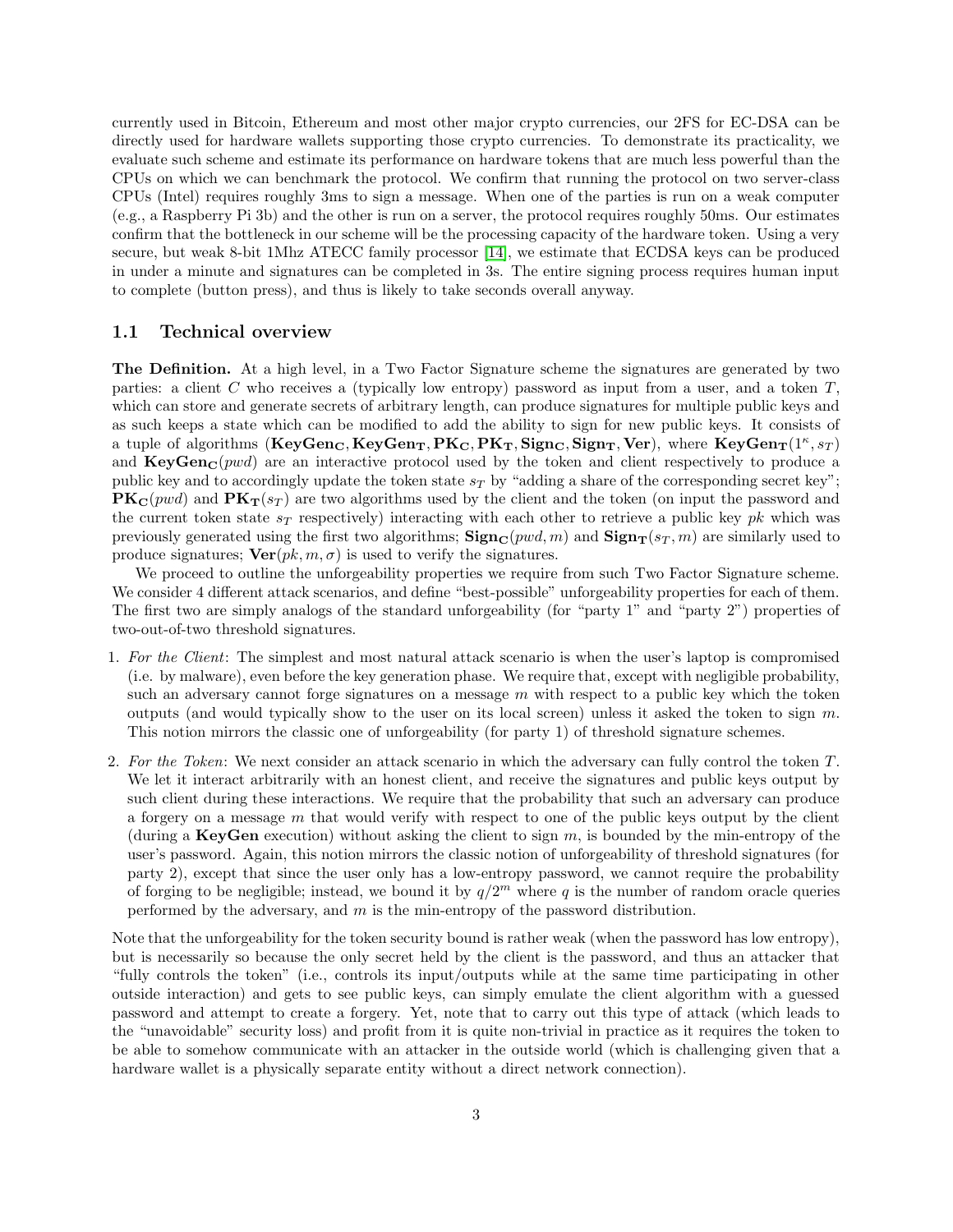Consequently, we consider two alternative attack scenarios that leverage the fact that often the token cannot communicate with the adversary and capture more plausible (i.e weaker) attack models. Yet, in these weaker attack models, we can now require the forging probability bounds to be significantly stronger.

- 3. For the Token Manufacturer: We consider an adversary who cannot fully control the  $T$  party, but can specify ahead of time a program  $\Pi$  which the T party runs. For example, this models the case of a malicious token manufacturer who embeds a PRG with a backdoor. Program Π can behave arbitrarily, but its answers to the interactions with any client have to satisfy the correctness properties of the scheme with overwhelming probability (if the token aborted or caused the client to return signatures which do not verify w.r.t. the expected public keys, the user could easily identify such token as faulty or malicious). The adversary can then have an honest client interact arbitrarily with  $\Pi$  ( $\mathcal A$  is given the resulting public keys and signatures), and should not be able to produce a forgery on a message  $m$  that would verify with respect to one of the public keys output by the client (during a **KeyGen** execution) unless it received a signature on  $m$  as a result of such an interaction. We require the forging probability to be negligible (as opposed to bounded by  $q/2^m$ ).
- 4. With Access to the Token: An alternative scenario is one where the token is not corrupted, but the attacker can get access to it (for example, in the case of a lost/stolen token, or a token shared between multiple users). More precisely, the adversary can interact with an honest  $T$  and may also interact with an honest client C (which itself interacts with T) and has to produce forgeries on a message  $m$  (which C did not sign, but on which T can be queried) w.r.t. a public key which C output during an interaction with T. Whereas unforgeability for the token implies that the above-mentioned adversary's forging probability is bounded by  $q/2^m$  where q is the number of random oracle queries, we here sharpen the bound to  $q'/2^m$ where  $q'$  is the number of invocations of T. (As T could rate-limit its answers by e.g., 1 sec,  $q'$  will be significantly smaller than  $q$  in practice.)

As far as we know, no previously known scheme satisfies all of the the above properties; in fact, none satisfy even just (1) and ([2](#page-3-0)), or (1) and (3).<sup>2</sup>

The Construction The high-level idea behind our construction is natural (although the approach is very different from Trezor and other currently used hardware wallets). We would like to employ a two-out-of-two threshold signature (TS) scheme where the token is one of the parties and the client is the other. The problem is that the client only has a low-entropy password and cannot keep any persistent state. In fact, even if it had a high-entropy password, it wouldn't be clear how to directly use the threshold schemes as in general (and in particular for EC-DSA), secret key shares for threshold schemes are generated in a correlated way.

To overcome this issue, the key generation algorithm begins by running the key generation procedure for the TS: the token and the client each get a secret key share (which we denote  $sk_T$  and  $sk_C$  respectively), as well as the public key pk. Next, since the client cannot remember  $pk, sk_C$ , it encrypts  $pk, sk_C$  using a key that is derived—by using a random oracle (RO)—from its password; additionally, the client generates (deterministically) a random "handle" as a function of its password, again by applying the RO to the password. It then sends both the handle and the (password-encrypted) ciphertext to the token for storage.

Later on, when a client wants to get a signature on a message  $m$ , it first asks the token to retrieve its password-encrypted ciphertext: the token will only provide it if the client provides the correct handle (which the honest client having the actual password can provide). Next, the client decrypts the ciphertext (again using the password), and can recover its public and secret key. Finally, using its secret key, and interacting with the token the client can engage in the threshold signing process to obtain the desired signature on  $m$ .

The Analysis: Exploiting Non-Signalling and Exponential-time Simulation While we can show that the above construction satisfies properties 1,2 and 4 assuming the underlying threshold scheme is secure, demonstrating property 3—that is, security against malicious token manufacturers, which in our opinion is the most cruicial property—turns out to be non-trivial.

<span id="page-3-0"></span><sup>2</sup>Although we are not aware of any formal analysis of Trezor, it would seem that it satisfies (1) and (4), but there are concrete attacks against the other properties.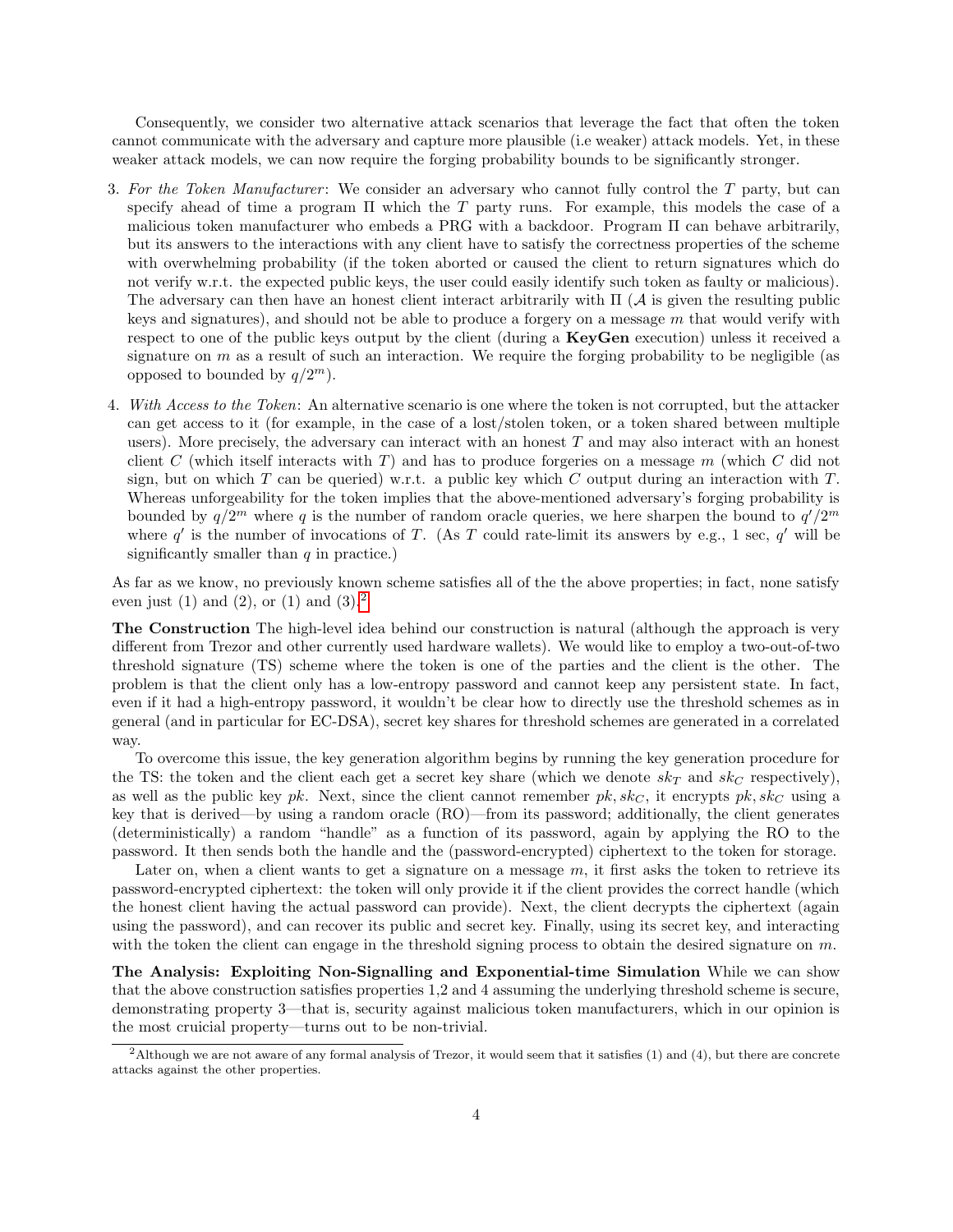The issue is the following: as already mentioned, if the token is fully controlled by the attacker (which participates in outside interactions), then we can never hope to show that unforgeability happens with negligible probability as the attacker can always perform a brute-force attack on the password. In particular, in our scheme, the attacker can simply brute-force password guesses against the ciphertext  $c$  to recover the client's threshold secret key share. However, a malicious manufacturer which generates a malicious token but cannot directly communicate with it, would have more trouble doing so. Even if the malicious token program can perform a brute-force attack, it cannot directly communicate the correct password (or the client key share) to the manufacturer! If the token could somehow signal these information to the manufacturer, then the manufacturer could again break the scheme. And in principle, with general threshold signatures, there is nothing that prevents such signalling. For example, if the token could cause the threshold signing algorithm to output signatures whose low-order bits leak different bits of  $c$ , after sufficiently many transactions that are posted on a blockchain, the adversary could recover  $c$  and brute force the password himself.

Towards addressing this issue, we define a notion of *Non-Signalling* for TS: roughly speaking, this notion says that even if one of the parties (the token) is malicious, as long as they produce accepting signatures (with overwhelming probability), they cannot bias the distribution of the signatures generated—i.e., such signatures will be indistinguishable from honestly generated ones. In fact, to enable our proof of security—which proceeds using a rather complex sequence of hybrid arguments relying on exponential-time simulation—we will require the TS scheme to satisfy a *statistical* notion of Non-Signalling which requires that the distribution of signatures generated interacting with the malicious party is statistically close to the honest distribution.

We next show that if the underlying TS indeed satisfies statistical Non-Signalling, then our 2FS also satisfies property 3. Towards doing this, we actually first show that our 2FS satisfies an analogous notion of Non-Signalling, and then show how to leverage this property to prove unforgeability for the token manufacturer. We mention that the notion of Non-Signalling for 2FS is interesting in its own right: it guarantees that a maliciously implemented token  $\Pi$  (whose answers are restricted to satisfy the correctness properties of the scheme with overwhelming probability) cannot leak (through the public keys and the signatures which it helps computing) to an attacker any information which an honestly implemented token would not leak. In particular, if the honest token algorithm generates independent public keys and uses stateless signing (as the ones we consider do), even a malicious token cannot leak correlations between which public keys it has been used to create, or what messages it has signed.

#### 1.2 Additional Properties

Unlinkability Other than the Non-Signalling property, our scheme satisfies an additional desirable *privacy* property, Unlinkability, which roughly speaking guarantees that multiple public keys (and signatures with respect to different public keys) generated with the help of the same honest token (or with different tokens on input the same password) look independent from each other as if they were generated by both different tokens and passwords. This property holds even an adversary who can interact arbitrarily with such tokens, as long as it cannot guess the passwords. This allows a user to have different public keys using the same hardware token with the guarantee that such public keys will look unrelated to each other to any external observer. Further, even if a token is lost or such user has to go through customs and her hardware wallet is inspected, a public key cannot be linked to such token unless the corresponding password is known.

Backing up the token state If the token is lost, stolen or otherwise malfunctioning (due to hardware failures, or even "ransom attacks" where the manufacturer might set up the token to stop working unless a ransom is paid), the user might not be able to produce signatures any more, which would result in a loss of money. Most current hardware wallet solutions derive all the secret keys for the addresses they sign for from a single short seed (say 256 bits), and offer the possibility to backup the seed at initialization time, by encoding it as a list of a few words that are displayed directly on the token's secure display for the user to write down [\[16\]](#page-25-5). This ensures that the seed is never stored on the user's laptop and thus is out of reach from malware.

In our case, the token's state is much larger (as it includes randomness generated from the client and a ciphertext encrypted under the user's password), and therefore this method cannot be applied directly.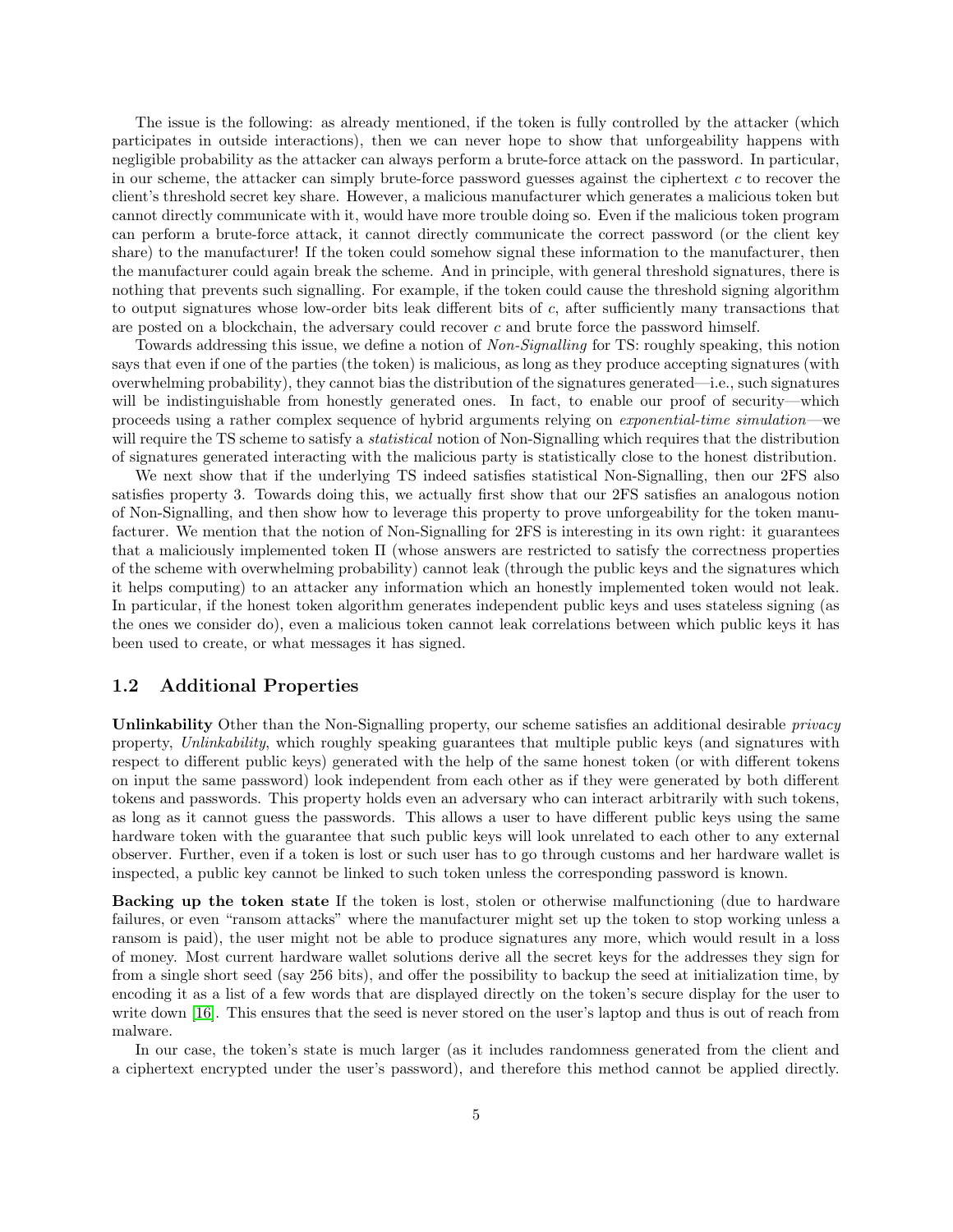As an alternative solution, the token might encrypt its whole state at initialization time with a fresh key, transfer the ciphertext to the client's computer (so that it can be backed up), and give the key to the user directly (again, in the form of a few words shown on the token's screen for the user to write down). In this case, extra care should be taken to ensure that a malicious token cannot leak information through the ciphertext in the case where such ciphertext is later compromised (for example by choosing a key known to the manufacturer or using biased randomness in the encryption). For this reason, the client should also re-encrypt the ciphertext under a fresh key of its own choice (which the user should again write down and store securely). We stress that both in this case and in existing hardware wallet solutions, correctness of the backup is not guaranteed. As such, these backups should be verified using independent devices.

Handling multiple addresses efficiently Another important feature for hardware wallet users is to be able to control multiple independent looking key pairs (addresses). Briefly, using several addresses rather than a single one to store one's currency makes tracking multiple transactions made by the same user more difficult. For example in Bitcoin, when a transaction is performed, the "change" generated by the transaction is often moved to a fresh address (controlled by the sender) rather than being sent back to the address which is funding the transaction. While it is feasible to use more than one public key with the same hardware wallet with our proposed Two Factor Signature scheme, by just running the **KeyGen** algorithm every time a new address is needed, this is inconvenient because each such new "change" address generation requires a separate backup step. Indeed, most commercial hardware wallets offer the possibility to derive more than one signing key pair from the same seed.

One first approach to overcome this limitation would be to extend the scheme by generating more than one independent key pair for the underlying threshold signature scheme every time the key generation algorithm of the Two Factor Signature scheme is run. These different addresses could be distinguished by a counter (which the user would provide as an additional parameter to the Sign and PK algorithms to identify which of the key pairs to use). Moreover, they would all be encrypted and backed up together with a single encryption key (using the mechanism of the previous paragraph) so that the number of words the user has to write down doesn't increase. As an additional optimization, in our EC-DSA based instantiation, the most computationally expensive output of the key generation algorithm (namely the precomputed OT extensions) could be reused accross multiple key pairs for increased efficiency.

Another possibility is to pick a threshold signature scheme that allows to efficiently sign w.r.t. multiple independent looking public keys given a single pair of secret key shares (whose size does not depend on the number of public keys). The EC-DSA based threshold scheme we describe can be modified in this sense by applying a technique detailed in section 4.4 of [\[8\]](#page-25-6) (this idea can be adapted to the Schnorr case as well). Briefly speaking, in the original scheme, at the end of the **KeyGen** algorithm each party holds a multiplicative share of the secret signing key. It is therefore easy to modify such algorithm so that the client and the token can agree on an additional random string  $c$  (which is stored by the token and included by the client in the ciphertext it sends to the token). Then, as an additional input to the Sign algorithm, the client can pick any identifier  $i$  to distinguish each of the many public keys required (for example, a simple counter): the public key associated with identifier i would be computed by both parties as  $pk_i = pk^{H(c,pk,i)}$ (where  $pk$  is the original public key and  $H$  is a hash function), and signatures could be computed by having the client use  $sk_{C,i} = sk_C \cdot H(c, pk, i)$  instead of  $sk_C$  as the secret key in the threshold signature algorithm (the token would keep using the same secret key). See [\[8\]](#page-25-6) for more details. Note that these modifications to the signature scheme would require adapting the security definitions to fit this scenario, which we leave to future work. For example, the Non-Signalling definition would also have to require that the many public keys generated by different values of i look independent to an outside observer or to the token manufacturer. Similarly, the unforgeability definitions and proofs would need to be adapted to ensure that a corrupted client cannot use an execution of the signature algorithm where the token intends to produce a signature for the key associated with counter  $i$  to produce a signature for a different identifier  $i'$  (we conjecture that this is the case for the EC-DSA signature scheme we propose).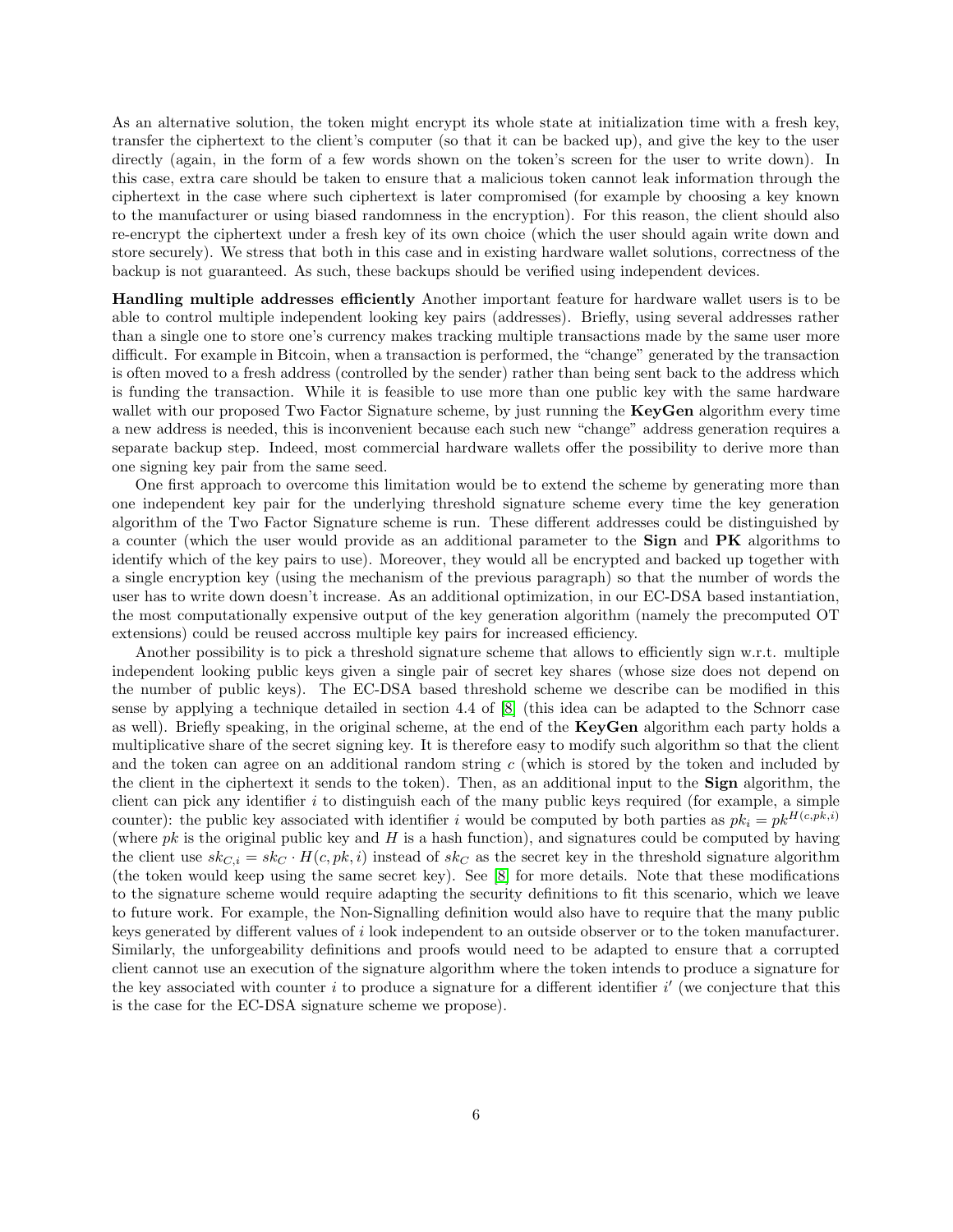### 1.3 Related Work

Threshold Signatures Threshold signatures [\[4,](#page-24-0) [7,](#page-25-7) [17,](#page-25-8) [2,](#page-24-1) [1\]](#page-24-2) are signature schemes distributing the ability to generate a signature among a set of parties, so that cooperation among at least a threshold of them is required to produce a signature. Nicolosi et al. [\[15\]](#page-25-2) present a threshold signature scheme for the Schnorr signature scheme. Particularly relevant to the cryptocurrency application are the works of Goldfeder *et* al.  $[8, 6]$  $[8, 6]$ , Lindell  $[9, 10]$  $[9, 10]$ , and Lee *et al.*  $[5]$  which propose a threshold signature scheme to produce ECDSA signatures, which is already compatible with Bitcoin and Ethereum.

Passwords + Threshold signatures MacKenzie and Reiter [\[11,](#page-25-12) [12\]](#page-25-13) and Camenish et al. [\[3\]](#page-24-3) consider notions somewhat similar to the one of a password-based threshold signature scheme: as in our setting, signing requires knowledge of a password and access to an external party (in their case a server rather than a hardware token), but in contrast to our setting the signer may additionally hold some high-entropy secret state (and indeed, the schemes considered in those papers require such secret state). This rules out the usage of such schemes in our scenario, as we want the user to be able to operate his wallet from any client without relying on any external state beyond its password.

### 1.4 Organization of the paper

Section [2](#page-6-0) introduces some notations, recalls the security definitions for encryption schemes and presents some auxiliary lemmas. In Section [3](#page-9-0) we recall the definition of Threshold Signature scheme and introduce the Non-Signalling property. Section [4](#page-10-0) defines Two Factor Signature schemes and Section [5](#page-16-0) presents our main construction and proofs of security. Section [6](#page-18-0) presents the two modified TS schemes (based on Schnorr and EC-DSA) which can be used to instantiate our construction, and Section [7](#page-23-0) discusses the Unlinkability property.

## <span id="page-6-0"></span>2 Preliminaries and Notation

If X is a probability distribution, we denote with  $x \leftarrow X$  the process of sampling x according to X. When, in a probabilistic experiment, we say that an adversary outputs a probability distribution, we mean that such a distribution is given as a poly-time randomized program such that running the program with no input (and uniform randomness) samples from such distribution. For two party (randomized) algorithms we denote with  $\langle \alpha; \beta \rangle \leftarrow \langle A(a); B(b) \rangle$  the process of running the algorithm A on input a (and uniform randomness as needed) interacting with algorithm B on input b (and uniform randomness), where  $\alpha$  is the local output of A and  $\beta$  is the local output of B. Whenever an algorithm has more than one output, but we are interested in only a subset of such outputs, we will use  $\cdot$  as a placeholder for the other outputs (for example we could write  $(\cdot, pk) \leftarrow \textbf{KeyGen}(1^{\kappa})$  to denote that pk is a public key output by the **KeyGen** algorithm of a signature scheme in a context where we are not interested in the corresponding secret key).

Token Oracles. In our definitions, we will often model a party/program implementing party T. We say that a Token Oracle is a stateful oracle which can answer KeyGen, PK, Sign queries. Initially, its state is set to ⊥. To answer such queries, the oracle interacts with its caller by running the KeyGen<sub>T</sub>,  $PK_T$ ,  $\operatorname{Sign}_{\mathbf{T}}$  algorithms respectively using its own inner state (and a message m supplied by the caller for **Sign** queries). As a result of  $KeyGen_T$  queries, its state is also updated. Moreover, when explicitly specified, the oracle could also return to the caller the public keys pk which are part of its local output during  $KeyGen_T$ and  $\operatorname{Sign}_{\mathrm{T}}$  queries.

### 2.1 Symmetric encryption

Our construction requires indistinguishability under a chosen ciphertext attack: no adversary, given an encryption oracle that, each time it is queried, takes as input two messages and always encrypts the first or the second one, and a decryption oracle which cannot be queried on outputs of the first oracle, should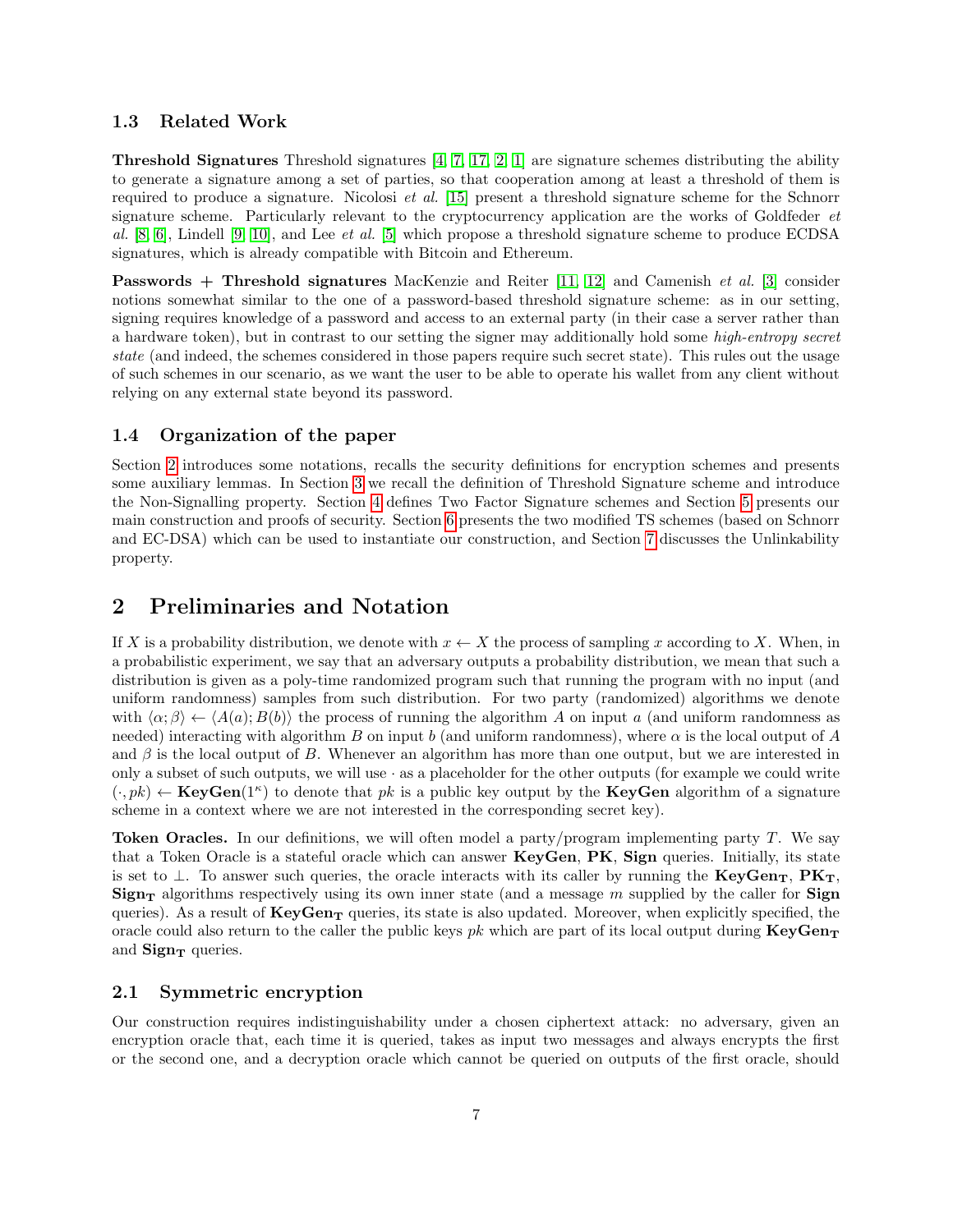be able to tell which of the two messages the encryption oracle is encrypting. We also require integrity of ciphertexts: no adversary, given an encryption oracle, should be able to create a new ciphertext which successfully decrypts.

**Definition 1** (Symmetric Encryption). A Symmetric Encryption scheme is a triple of PPT algorithms  $SE = (SE.G, SE.E, SE.D) \text{ such that:}$ 

- **SE.G**( $1^{\kappa}$ )  $\rightarrow$  ek is the "Key Generation algorithm", which on input the security parameter  $\kappa$  outputs a secret key ek. In this work, we assume without loss of generality that **SE.G** simply samples<sup>[3](#page-7-0)</sup> ek  $\leftarrow_R \{0,1\}^{\kappa}$ .
- SE.E(ek, m)  $\rightarrow$  c is the "Encryption algorithm", which on input a secret key ek and a message m outputs a ciphertext c.
- SE.D(ek, c)  $\rightarrow$  m is the "Decryption algorithm", which on input a secret key ek and a ciphertext c outputs a message m, or a special error symbol  $\perp$  if the ciphertext is invalid.

We require that any Symmetric Encryption scheme satisfies the following correctness property for all  $\kappa$  and all messages m:

 $Pr[ek \leftarrow \textbf{SE.G}(1^{\kappa}) : \textbf{SE.D}(ek, \textbf{SE.E}(ek, m)) = m] = 1.$ 

**Definition 2** (Indistinguishability of plaintexts). Let  $SE = (SE.G, SE.E, SE.D)$  be a Symmetric Encryption scheme. Consider the following the following experiment between an adversary A and a challenger, parameterized by a bit b:

 $\textbf{SE}.\textbf{ExpIND-CCA}^{\textit{SE}}_{\mathcal{A},b}(1^{\kappa})$  :

- 1. The challenger computes  $ek \leftarrow \mathbf{SE.G}(1^{\kappa}).$
- 2. It runs  $\mathcal{A}(1^{\kappa})$ . A can ask **SE.E** and **SE.D** queries. For any **SE.E** query, A submits two messages  $m_0, m_1$ of the same size and receives  $\mathbf{SE}.\mathbf{E}(ek, m_b)$ . For any  $\mathbf{SE}.\mathbf{D}$  query on input c, A receives  $\mathbf{SE}.\mathbf{D}(ek, c)$  if c is not the output of a previous SE.E query, and  $\perp$  otherwise.
- 3. The adversary outputs a bit  $b'$ , which defines the output of the experiment.

A Symmetric Encryption scheme SE is said to be **IND-CCA** secure if for all PPT A there exists a negligible function  $\mu$  such that

 $|\Pr[\mathbf{SE}.\mathbf{ExpIND}\text{-}\mathbf{CCA}_{\mathcal{A},0}^{\mathcal{SE}}(1^{\kappa})=1]-\Pr[\mathbf{SE}.\mathbf{ExpIND}\text{-}\mathbf{CCA}_{\mathcal{A},1}^{\mathcal{SE}}(1^{\kappa})=1]|<\mu(\kappa)$ 

**Definition 3** (Integrity of ciphertexts). Let  $SE = (SE.G, SE.E, SE.D)$  be a Symmetric Encryption scheme. Consider the following the following experiment between an adversary A and a challenger, parameterized by a bit b:

 $\textbf{SE}.\textbf{ExpINT-CTXT}_{\mathcal{A},b}^{\textit{SE}}(1^{\kappa})$  :

- 1. The challenger computes  $ek \leftarrow \mathbf{SE.G}(1^{\kappa}).$
- 2. It runs  $\mathcal{A}(1^{\kappa})$ . A can ask **SE.E** and **SE.D** queries. For any **SE.E** query, A submits a message m and receives  $\mathbf{SE}.\mathbf{E}(ek,m)$ . For any  $\mathbf{SE}.\mathbf{D}$  query on input c, A receives  $\mathbf{SE}.\mathbf{D}(ek, c)$  if c is not the output of a previous SE.E query, and  $\perp$  otherwise.
- 3. When A halts, the output of the experiment is defined to be 1 if A received an output  $m \neq \perp$  from at least one SE.D query, and 0 otherwise.

A Symmetric Encryption scheme SE is said to be **INT-CTXT** secure if for all PPT  $\mathcal A$  there exists a negligible function µ such that

$$
\Pr[\mathbf{SE}.\mathbf{ExpINT}\text{-}\mathbf{CTXT}_{\mathcal{A}}^{\mathcal{SE}}(1^{\kappa})=1]<\mu(\kappa)
$$

For our case, a Symmetric Encryption scheme which is both IND-CCA and INT-CTXT secure can be constructed in the random oracle model.

<span id="page-7-0"></span><sup>&</sup>lt;sup>3</sup>One can turn any encryption scheme into one which satisfies this convention by considering as a secret key the randomness used in the key generation algorithm. When using an encryption scheme based on a block cipher such as AES, this requirement is already fulfilled.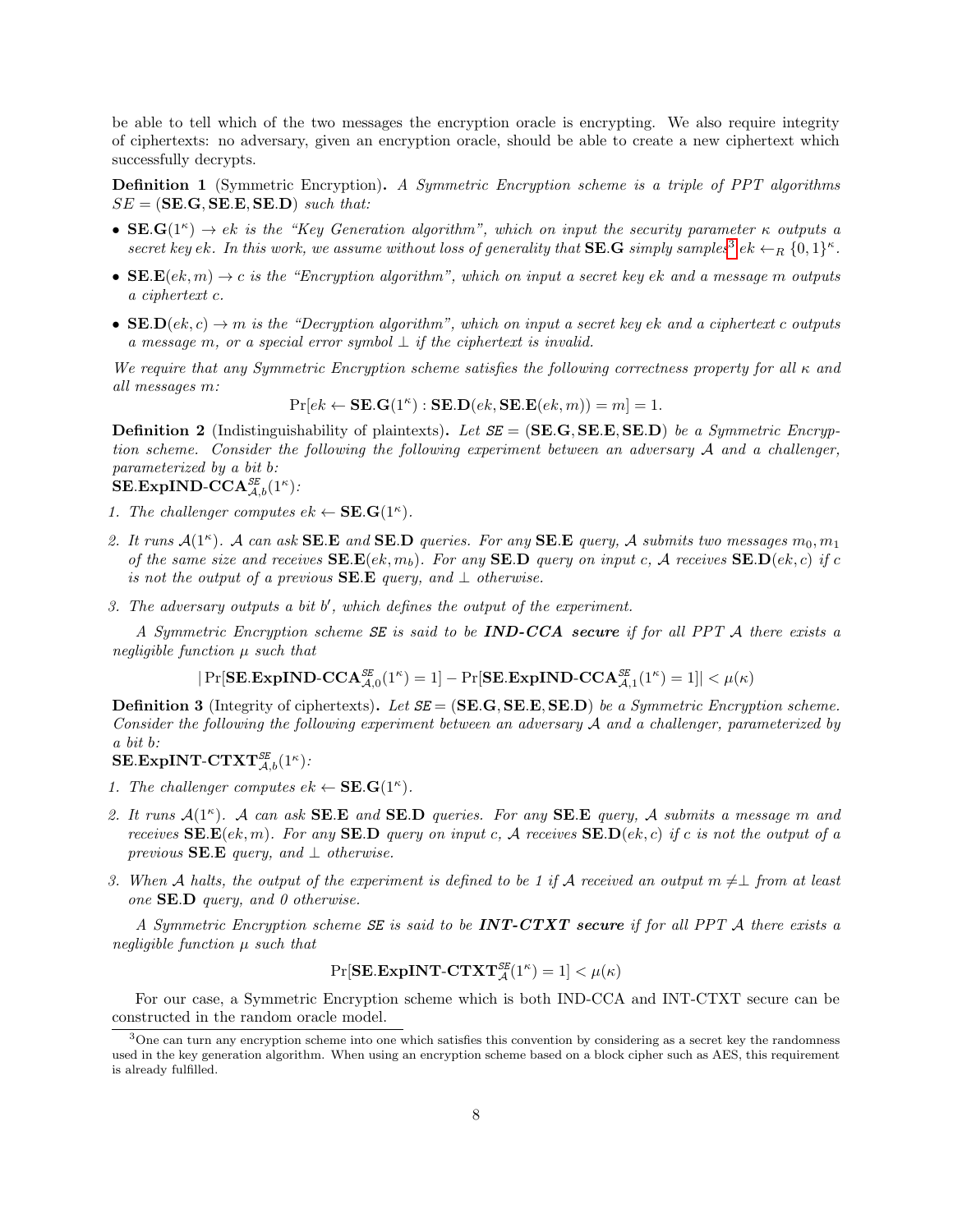#### 2.2 Min Entropy

**Definition 4** (Min Entropy). Let X be a discrete random variable. The min entropy of X is

$$
H_{\infty}(X) = \max_{x \in X} -\log_2 \Pr[X = x]
$$

The following are two useful lemmas which bound the probability of guessing a password with the min entropy of the distribution it is sampled from.

<span id="page-8-1"></span>**Lemma 5.** Consider the following experiment involving an adversary  $S$ :  $\mathbf{ExpG}$ uess $_{\mathcal{S}}(1^{\kappa})$ :

- 1.  $S(1^{\kappa})$  outputs a distribution PWD over  $\{0,1\}^{\kappa}$ .
- 2. The challenger samples pwd  $\leftarrow$  PWD and continues running the adversary  $\mathcal{S}^{Guess(\cdot)}$ , which now has access to an oracle which takes as input a guess pwd' and returns 0 or 1 depending on whether pwd =  $\text{pwd}'.$
- 3. When  $S$  halts, the output of the experiment is set to be 1 if one of the guesses from  $S$  was correct, and 0 otherwise.

For all integer functions  $q(\kappa), m(\kappa)$ , all (even computationally unbounded) adversaries S which output distributions whose min entropy is lower bounded by  $m(\kappa)$  and which make at most  $q(\kappa)$  queries, it holds that

$$
\Pr[\mathbf{ExpGuess}_{\mathcal{S}}(1^\kappa)=1]\leq \frac{q(\kappa)}{2^{m(\kappa)}}
$$

*Proof.* For any fixed number of guesses  $q(\kappa)$ , the adversary with the best success probability is the one which guesses the  $q(\kappa)$  passwords which have the greatest probability of being sampled by the distribution PWD. By the definition of min entropy, each of these guesses will be correct with probability at most  $2^{-m(\kappa)}$ , from which the claim follows by a union bound. П

<span id="page-8-0"></span>**Lemma 6.** Consider the following game involving an adversary  $S$ :  $\text{ExpG}$ uess $\text{Two}_{\mathcal{S}}(1^{\kappa})$ :

- 1.  $\mathcal{S}(1^{\kappa})$  outputs a distribution PWDS over  $\{0,1\}^{\kappa} \times \{0,1\}^{\kappa}$ .
- 2. The challenger samples  $(pwd_0, pwd_1) \leftarrow$  PWDS and continues running the adversary  $S^{Guess(\cdot)}$ , which now has access to an oracle which takes as input a quess pwd' and returns 1 if pwd = pwd<sub>0</sub> or pwd = pwd<sub>1</sub> and 0 otherwise.
- 3. When S halts, the output of the experiment is set to be 1 if one of the guesses from S was correct, and 0 otherwise.

For each distribution PWDS over  $\{0,1\}^{\kappa} \times \{0,1\}^{\kappa}$ , we can consider the two "truncated" distributions over  $\{0,1\}^{\kappa}$  obtained by sampling an element from PWDS and truncating the first or the last  $\kappa$  bits.

For all integer functions  $q(\kappa), m(\kappa)$ , all (even computationally unbounded) adversaries S which output distributions where each of the truncations has entropy lower bounded by  $m(\kappa)$  and make at most  $q(\kappa)$  guesses, it holds that

$$
\Pr[\mathbf{ExpGuessTwo}_{\mathcal{S}}(1^\kappa)=1]\leq \frac{2q(\kappa)}{2^{m(\kappa)}}
$$

*Proof.* The proof is similar to the previous one. For any fixed number of guesses  $q(\kappa)$ , the adversary with the best success probability is the one which guesses the  $q(\kappa)$  passwords which have the greatest probability of being sampled as the first or second element by the distribution PWDS. By the definition of min entropy, each password can be sampled with probability at most  $2 \cdot 2^{-m(\kappa)}$ , as it can be sampled with the same probability of at most  $2^{-m(k)}$  both as the first and as the second component of the couple. The claim follows by a union bound.  $\Box$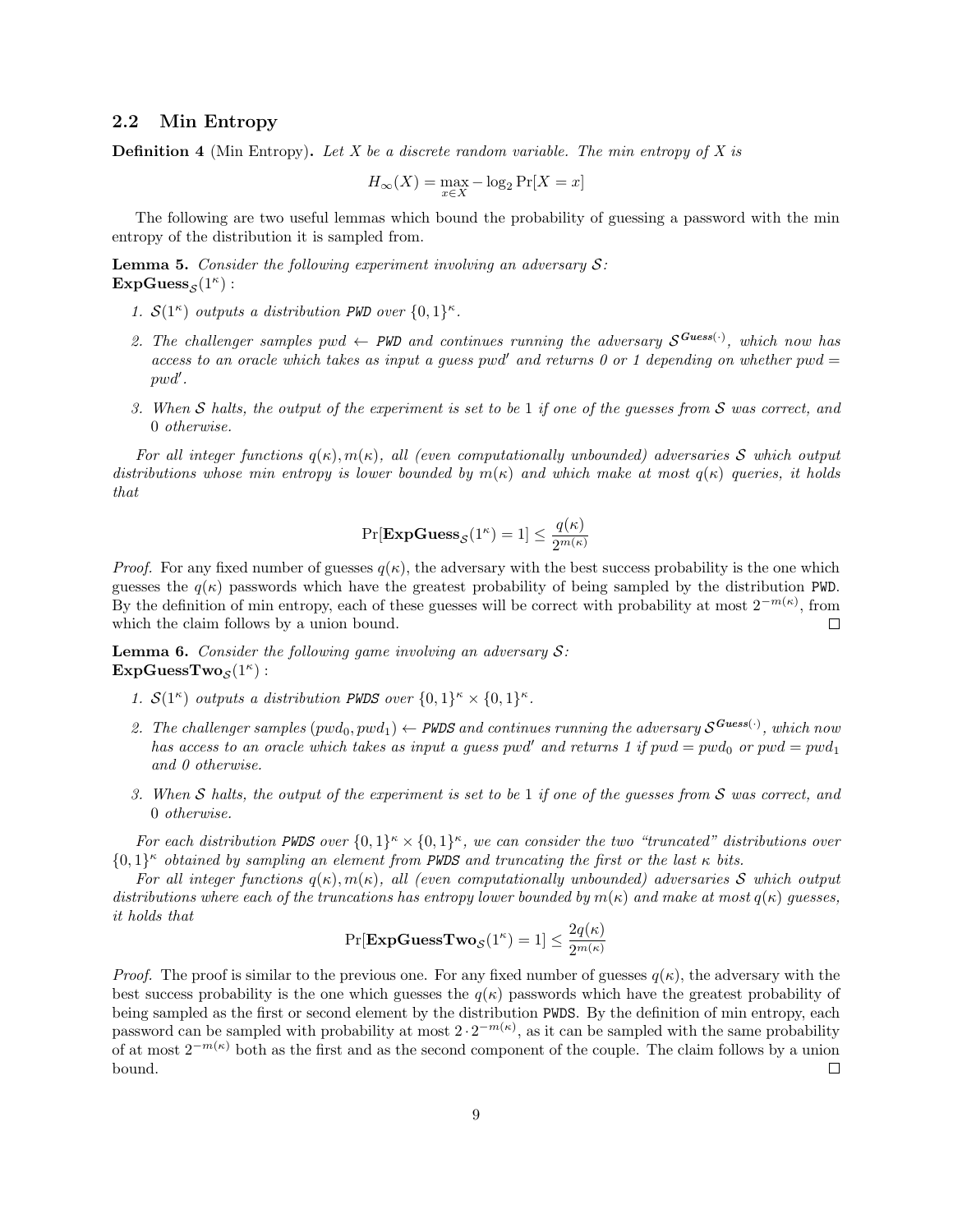# <span id="page-9-0"></span>3 Threshold Signature scheme

This section recalls the definition of a Threshold Signature scheme. In addition to the standard Unforgeability properties, we also introduce a new Non-Signalling property which is required by our construction. The formalization presented here is for a 2-party setting  $(C \text{ and } T)$  and the key shares are computed by the parties using a distributed key generation algorithm (as opposed to being provided by a trusted dealer).

**Definition 7.** A  $(2-out-of-2)$  Threshold Signature scheme consists of a tuple of distributed PPT algorithms defined as follows:

- $\langle TS.GC(1^{\kappa}); TS.GT(1^{\kappa})\rangle \rightarrow \langle sk_C, pk; sk_T, pk \rangle$  are two randomized algorithms which take as input the security parameter and, after interacting with each other, produce as output a public key pk (output by both parties) and a secret key share for each of them. We use  $TS.Gen(1^{\kappa}) \rightarrow (sk_C, sk_T, pk)$  as a compact expression for the above computation.
- $\langle \text{TS.SC}(sk_C, m); \text{TS.ST}(sk_T, m)\rangle \rightarrow \langle \sigma; \perp \rangle$  are two randomized algorithms interacting to produce as out-put a signature<sup>[4](#page-9-1)</sup>  $\sigma$ . We use  $TS.Sign(sk<sub>C</sub>, m, sk<sub>T</sub>) \rightarrow \sigma$  as as a compact expression for the above computation.
- TS. Ver $(pk, m, \sigma) \rightarrow 0 \vee 1$  is a deterministic algorithm. It takes as input a public key, a message and a signature and outputs 1 (accept) or 0 (reject).

These algorithms have to satisfy the following correctness property: for all messages m

$$
\Pr\left[\begin{array}{c} (sk_C, sk_T, pk) \leftarrow \textbf{TS}.\textbf{Gen}(1^{\kappa}) : \\ \textbf{TS}.\textbf{Ver}(pk, m, \textbf{TS}.\textbf{Sign}(sk_C, m, sk_T)) = 1 \end{array}\right] = 1
$$

<span id="page-9-2"></span>Definition 8. Let TS be a Threshold Signature scheme. Define the following experiment between an adversary  $A$  and a challenger:  $\mathrm{TS}.\mathrm{ForgeC}_\mathcal{A}^{TS}.$ 

- 1. The challenger executes  $TS.GT(1^{\kappa})$  interacting with A (who plays the role of C) and obtains a public key pk and a secret key share  $sk_T$ . It gives pk to A.
- 2. The adversary can adaptively ask signing queries for an arbitrarily chosen message m. For each such query, the challenger runs  $\text{TSST}(sk_T, m)$  interacting with A in the role of C.
- 3. The adversary outputs  $(m, \sigma)$ . The output of the experiment is 1 if **TS.Ver** $(pk, m, \sigma) = 1$  but the adversary never asked a signing query for m.

An analogous experiment **TS.ForgeT** can be defined, where the adversary plays the role of  $C$  and the challenger plays the role of  $T$ . In this case, for each signing query the adversary also gets the signature locally output by the  $Sign_C$  algorithm which the challenger runs.

A TS is said to be existentially Unforgeable for C (resp. Unforgeable for T) under a chosen message attack if for all PPT  $\mathcal A$  the probability that **TS.ForgeC** (resp. **TS.ForgeT**) outputs 1 is negligible. A TS which satisfies both properties is simply said **Unforgeable**.

The Non-Signalling definition consists of two properties. First, we require that a malicious token cannot bias the distribution of the public keys output by TS.Gen when interacting with an honest client (as long as such token does not make the **TS.Gen** execution abort). More in detail, we require that for any polynomial sized circuit  $\Pi$  (which does not make the execution of **TS.Gen** abort with more than negligible probability), the distribution of public keys output by an execution of the **TS.GC** interacting with  $\Pi$  in the role of T is statistically indistinguishable from the distribution obtained by running TS.Gen with both parties implemented honestly. This is formalized as an experiment where an adversary  $A$  (not necessarily running

<span id="page-9-1"></span><sup>&</sup>lt;sup>4</sup>This definition states that party T does not output the signature. However, in our construction we do not rely on  $\sigma$  being "hidden" from T, so threshold schemes where both parties learn the signature can also be used in our construction.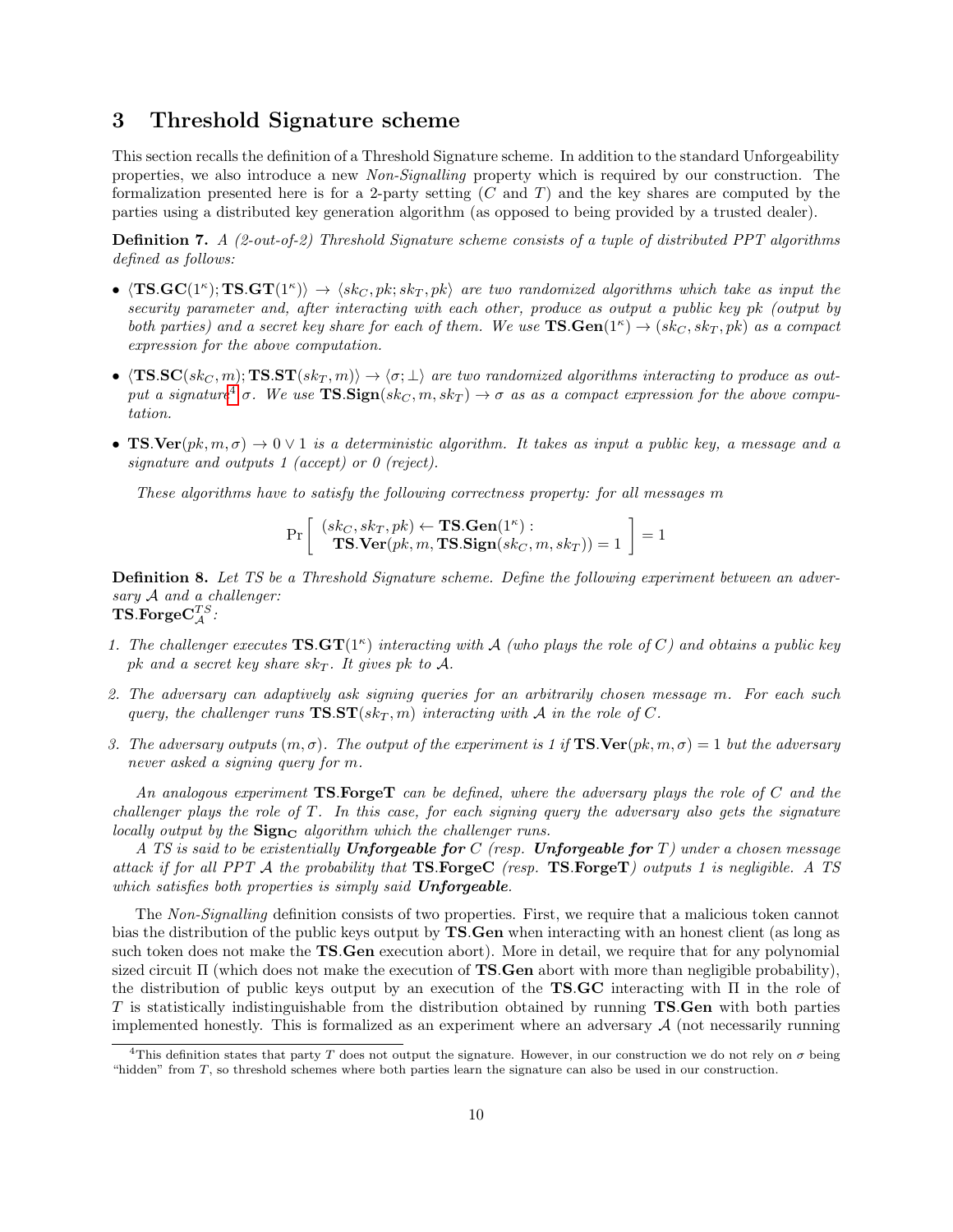in polynomial time) outputs a PPT program  $\Pi$  and then has to distinguish whether it is given a public key generated by an honest client interacting with Π or by an honest client interacting with an honest token.

Analogously, the second property requires that a malicious token cannot bias the distribution of signatures output by the TS.Sign algorithm. An adversary A outputs a public key  $pk$ , a message m, a secret key for the client sk<sub>C</sub> and a polynomial sized circuit Π which can interact with a client running  $\text{TS.SC}(sk_C, m)$ , such that (with all but negligible probability) the output for the client interacting with  $\Pi$  is a valid signature on m w.r.t.  $pk$ . We require that A cannot distinguish between the output of such an interaction and a valid signature on  $m$  w.r.t.  $pk$  sampled uniformly at random.

<span id="page-10-1"></span>Definition 9. Let  $TS = (TS.GC, TS.GT, TSSC, TSST, TSVer)$  be a Threshold Signature scheme. Consider the following two experiments between an adversary A and a challenger, each parameterized by a bit b:

 $\text{TS.NS1}^{\text{2FS},b}_{\mathcal{A}}(1^\kappa)$  :

- 1.  $\mathcal{A}(1^{\kappa})$  outputs a polynomial size (in  $\kappa$ ) circuit  $\Pi$ , such that  $\Pr[\langle \cdot, pk; \cdot \rangle \leftarrow \langle \mathbf{TS.GC}(1^{\kappa}); \Pi \rangle : pk \neq \bot] >$  $1 - \mu(\kappa)$  (i.e. running the circuit interacting with an honest **TS.GC** implementation results in such honest implementation outputting  $\perp$  with at most negligible probability).
- 2. If  $b = 0$ , the challenger computes  $\langle \cdot, pk; \cdot \rangle \leftarrow \langle \textbf{TS.GC}(1^{\kappa}); \Pi \rangle$ ; otherwise it computes  $\langle \cdot, pk; \cdot \rangle \leftarrow \langle \textbf{TS.GC}(1^{\kappa}); \Pi \rangle$  $\langle TS.GC(1^{\kappa}); TS.GT(1^{\kappa})\rangle$ . Then it returns pk to A.
- $3.$  A outputs a bit  $b'$ , which defines the output of the experiment.

 $\text{TS.NS2}^{\text{2FS},b}_{\mathcal{A}}(1^\kappa)$  :

- 1.  $A(1^{\kappa})$  outputs a polynomial size (in  $\kappa$ ) circuit  $\Pi$ , a secret key share skc, a message m and a public key pk, such that  $Pr[\langle \sigma; \cdot \rangle \leftarrow \langle \textbf{TS}.\textbf{SC}(sk_C, m); \Pi \rangle : \textbf{TS}.\textbf{Ver}(pk, m, \sigma) = 1] > 1 - \mu(\kappa)$  (i.e. running the circuit interacting with an honest **TS.SC** implementation on input  $sk_C$ , m results in such honest implementation outputting a valid signature for m under pk with overwhelming probability).
- 2. If  $b = 0$ , the challenger computes  $\langle \sigma; \cdot \rangle \leftarrow \langle \textbf{TS}.\textbf{SC}(1\kappa); \Pi \rangle$ ; otherwise it samples a valid signature at random, i.e. it samples  $\sigma \leftarrow_R \{\sigma : \textbf{Ver}(pk, m, \sigma) = 1\}$ . Then it returns  $\sigma$  to A.
- $3.$  A outputs a bit  $b'$ , which defines the output of the experiment.

TS is said to be Non-Signalling if for all PPT adversaries A there exist a negligible function  $\mu$  such that

$$
\begin{aligned} |\Pr[\mathbf{T S.} \mathbf{NS1}^{2FS,0}_{\mathcal{A}}(1^{\kappa})=1]-\Pr[\mathbf{T S.} \mathbf{NS1}^{2FS,1}_{\mathcal{A}}(1^{\kappa})=1]|<\mu(\kappa) \\ |\Pr[\mathbf{T S.} \mathbf{NS2}^{2FS,0}_{\mathcal{A}}(1^{\kappa})=1]-\Pr[\mathbf{T S.} \mathbf{NS2}^{2FS,1}_{\mathcal{A}}(1^{\kappa})=1]|<\mu(\kappa) \end{aligned}
$$

If the above equations hold even for adversaries  $A$  which are not bounded to be  $PPT$  (but that output circuits  $\Pi$  which still have to be polynomially sized), the TS is said to be **Statistically Non-Signalling**.

## <span id="page-10-0"></span>4 Two Factor Signature Schemes

A Two Factor Signature scheme is similar to a 2-out-of-2 threshold signature scheme, where signatures are generated by two parties: a client C whose only long term state is a (typically low entropy and independently generated) password, and a token  $T$ , who can store and generate secrets of arbitrary length. We envision the token party T to be implemented on a hardware token (which a user would carry around) with a dedicated screen and button which would ask the user for confirmation before producing signatures.

The semantics of the scheme are designed to capture the fact that a token party T has a single state  $s_T$ which can be used as input to produce signatures according to different public keys (for which an initialization phase was previously performed). This is useful, as typically a hardware wallet would offer support for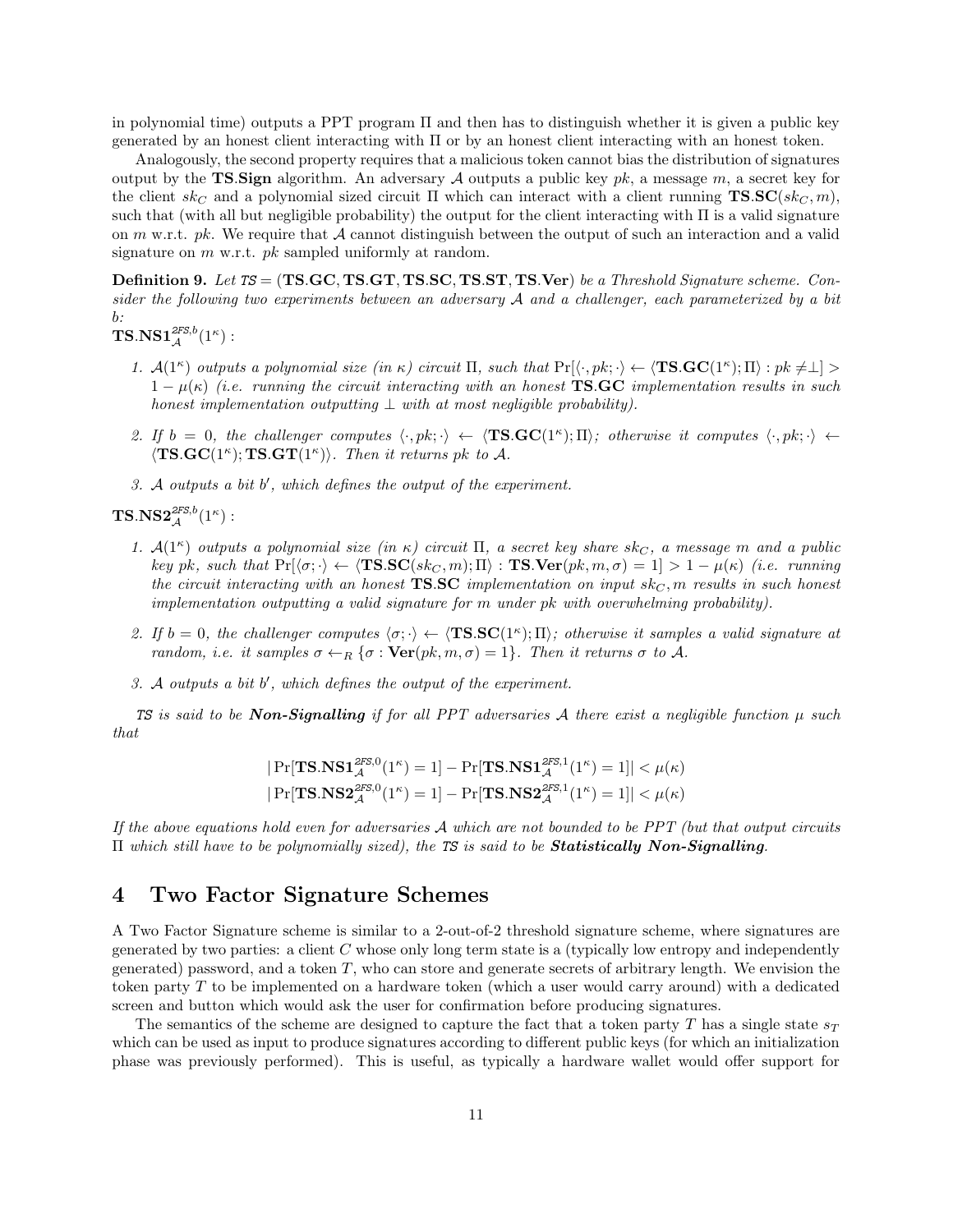multiple cryptocurrency accounts, and therefore such semantics allow us to design a scheme which natively supports multiple such accounts and reason about the security of the whole system.

More specifically, one can think of each public key that the scheme can produce signatures for as being associated with both a password and a (not necessarily private) mnemonic key identifier (or account identifier in the hardware wallets application) chosen by the user (i.e."savings" or "vacation fund"). In order to generate a new public key the client executes the  $KeyGen$  algorithm with a token  $T$ . The client's inputs are the key identifier and its password pwd, while the token updates its state  $s_T$  as a result of running this algorithm. Later, the client can produce signatures for that public key on a message  $m$  by running the **Sign** algorithm (interacting with the same token) on input  $m$  and the same password and key identifier. Additionally, the PK algorithm can be used to reconstruct a previously generated public key (both the password and the key identifier are required in this case as well). In our formal description, for the sake of simplicity and w.l.o.g., we consider such key identifier to be part of the password itself.

**Definition 10.** A Two Factor Signature scheme (2FS) consists of a tuple of PPT algorithms:

- $\langle \textbf{KeyGen}_{\mathbf{C}}(pwd); \textbf{KeyGen}_{\mathbf{T}}(s_T) \rangle \rightarrow \langle pk; pk, s_T' \rangle$  are two randomized algorithms interacting with each other to produce as output a public key pk (output by both parties).  $s_T$  represents the state of party T before running the algorithm (which would be  $\perp$  on the first invocation), and  $s_T'$  represents its new updated state. We use  $\text{KeyGen}(pwd, s_T) \rightarrow (pk, s_T')$  as a compact expression for the above computation.
- $\langle P\mathbf{K_C}(pwd); P\mathbf{K_T}(s_T) \rangle \rightarrow \langle pk; pk \rangle$  are two algorithms interacting with each other to produce as output a public key. We use  $PK(pwd, sid, s_T) \rightarrow pk$  as a compact expression for the above computation.
- $\langle$ Sign<sub>C</sub>(pwd, m); Sign<sub>T</sub>(s<sub>T</sub>, m))  $\rightarrow \langle \sigma ; \bot \rangle$  are two randomized algorithms interacting with each other to produce as output a signature  $\sigma$ , output by the first party only. We use  $\text{Sign}(pwd, m, s_T) \rightarrow \sigma$  as as a compact expression for the above computation.
- $\textbf{Ver}(pk, m, \sigma) \rightarrow 0 \vee 1$  is a deterministic algorithm. It takes as input a public key, a message and a signature and outputs 1 (accept) or 0 (reject).

These algorithms have to satisfy the following correctness properties. Let  $s_T$  be any valid token state (i.e. any state obtained by starting with  $\perp$  as the initial state and then updating it through several executions of KeyGen on input arbitrary passwords), pwd be any password which was used in at least one such execution of KeyGen, pk be the output of the KeyGen<sub>C</sub> algorithm in the most recent of the executions of KeyGen on input pwd. We require that both

$$
Pr[\mathbf{PK}(pwd, s_T) = pk] = 1, Pr[\mathbf{Ver}(pk, m, \mathbf{Sign}(pwd, m, s_T)) = 1] = 1
$$

As discussed in the introduction, in order to give precise security guarantees depending on the capabilities of the adversary, we formalize several unforgeability notions for a 2FS.

Unforgeability for the Client The first property, Unforgeability for the Client, is framed as an experiment where the adversary plays the role of a client interacting with an oracle simulating an honestly implemented token. The adversary is allowed to interact with the token by adaptively asking multiple KeyGen, PK, Sign queries on arbitrary inputs. The definition requires that (except with negligible probability) after interacting n times with the token oracle on **Sign** queries for a specific message  $m$ , the adversary cannot produce signatures on m for more than n of the public keys that the token had output during **KeyGen** queries. Moreover, it requires that the adversary cannot make the token output (as the result of a  $PK$  query) a public key which the token did not help generating (and thus did not output during a previous KeyGen query).

In order to check the conditions described above, the challenger keeps a list q of all the public keys returned to A by a KeyGen query, a list p of the public keys returned by a PK query, and for any message m it records how many **Sign** queries for m were asked by  $A$ .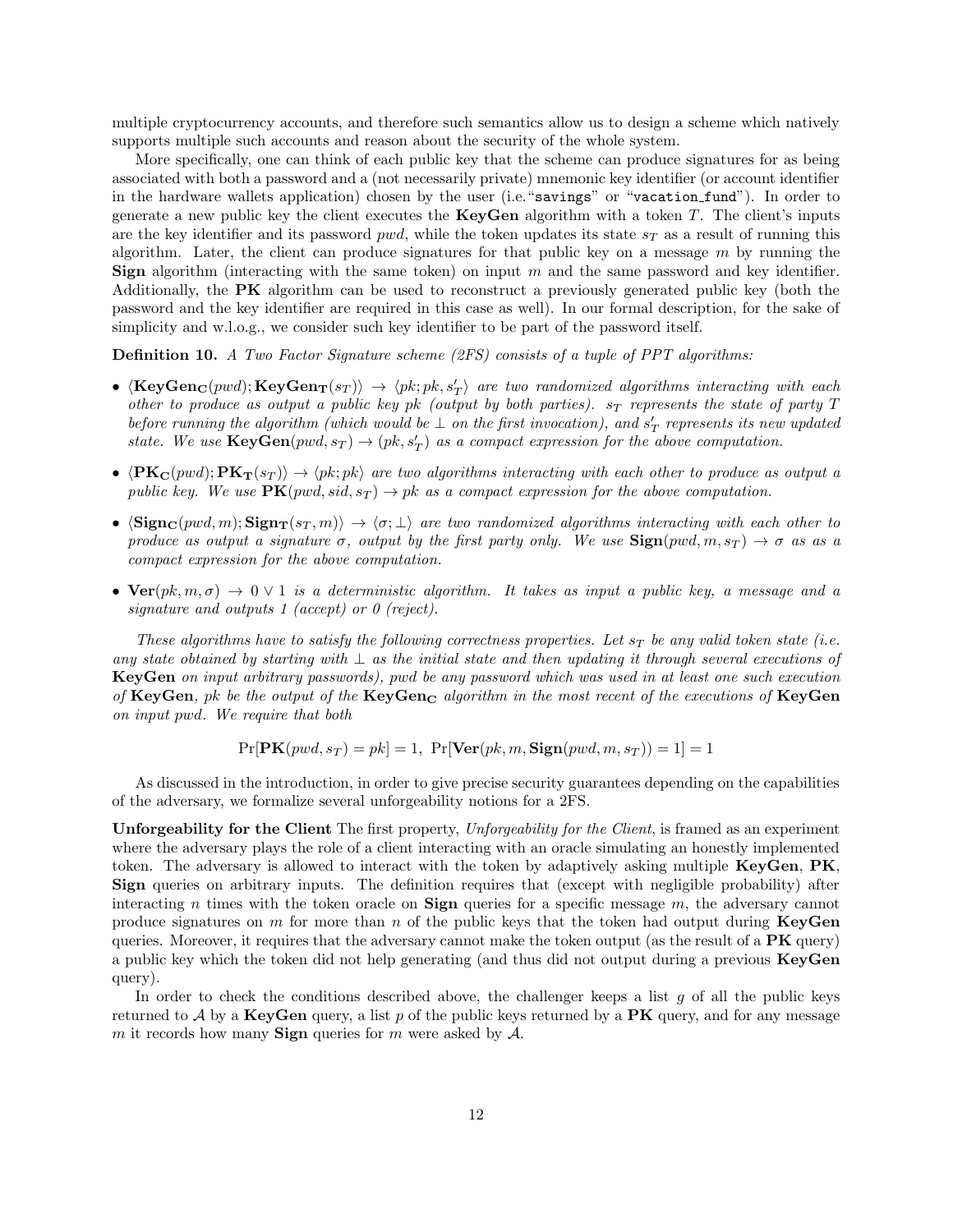**Definition 11.** Let  $2FS = (\text{KevGen}_{\mathbb{C}}, \text{KevGen}_{\mathbb{C}}, PK_{\mathbb{C}}, PK_{\mathbb{C}}, \text{Sign}_{\mathbb{C}}, \text{Sign}_{\mathbb{C}}, \text{Ver})$  be a Two Factor Signature scheme. Consider the following experiment between an adversary  $A$  and a challenger:  $\mathbf{ExpForgeC}_\mathcal{A}^\mathit{2FS}(1^\kappa)$  :

- 1. The challenger runs the adversary A, giving it access to a token oracle  $T(A)$  is given the pk values output by such oracle during  $KeyGen$  and  $PK$  queries). A can interact with the oracle arbitrarily. In addition, the challenger records the pk values locally output by the token oracle for  $KeyGen$  queries on an (initially empty) list g, and for  $\mathbf{P}K$  queries on an (initially empty) list p.
- 2. A halts and outputs a message m and a list of forgeries  $(pk_1, \sigma_1), \ldots, (pk_n, \sigma_n)$ . We define the output of the experiment as 1 if either there exists a pk that belongs to p but not to g, or if for all  $i \in \{1, \ldots, n\}$ ,  $\textbf{Ver}(pk_i, m, \sigma_i) = 1$ , all the pk<sub>i</sub> are distinct and are in g, and A made at most n – 1 **Sign** queries to the oracle T on input m.

 $2FS$  is said to be Unforgeable for the Client if for all PPT adversaries A there exist a negligible function  $\mu$  such that for all  $\kappa$ 

 $Pr[\textbf{ExpForce}_{\mathcal{A}}^{2FS}(1^{\kappa})=1] \leq \mu(\kappa).$ 

Unforgeability for the Token The second property, Unforgeability for the Token, is analogous to the previous one. It is formalized as an experiment where  $A$  plays the role of a token who can interact in arbitrary  $KeyGen_C, PK_C, Sign_C$  queries with an honest client simulated by the challenger. The definition requires that (except as specified below) after interacting  $n$  times with the client oracle on **Sign** queries for a specific message m, the adversary cannot produce signatures on  $m$  for more than  $n$  of the public keys that the client had output during KeyGen queries. Moreover, it requires that the adversary cannot make the client output (as a result of a  $PK_C$  query) a public key which the client did not help generating (during a  $KeyGen_C$  query).

In this case, since we want the honest client not to keep any long term state between different executions besides the password (so that having physical access to the hardware token and remembering the password is enough to produce signatures), the definition must allow the adversary to succeed with the same probability with which it can guess such password. This is formalized by presenting the definition in the random oracle model. Initially, the adversary outputs a password distribution PWD from which the challenger samples the password which the honest client will use. The scheme is unforgeable for the token if no adversary can forge with probability better than the one of guessing such password (given a number of guesses equal to the number of random oracle queries asked by  $A$ ). We quantify this probability in terms of the min entropy of the password distribution PWD.

**Definition 12.** Let  $2FS = (KeyGen_C, KeyGen_T, PK_C, PK_T, Sign_C, Sign_T, Ver)$  be a Two Factor Signature scheme. Consider the following experiment between an adversary A and a challenger:  $\text{ExpForgeT}_{\mathcal{A}}^{\textit{2FS}}(1^{\kappa})$  :

- 1. The challenger runs the (stateful) adversary  $A(1^{\kappa})$  on input the security parameter. A outputs a distribution PWD over  $\{0,1\}^{\kappa}$ .
- 2. The challenger samples  $pwd \leftarrow_R PWD$ .
- 3. The adversary can adaptively query the following oracles:
	- KeyGen<sub>C</sub>: It takes no input from A, and executes  $KeyGen_C(pwd)$  interacting with A (who plays the role of T) and gives A its local output pk. In addition, the challenger appends pk to an (initially empty) list g.
	- $PK<sub>C</sub>$ : This oracle takes no input from A, and executes  $PK<sub>C</sub>(pwd)$  interacting with A and also gives it its local output pk. In addition, the challenger appends pk to an (initially empty) list p.
	- Sign<sub>C</sub>: It takes as input m from A, and runs  $Sign_C(pwd)$  interacting with A, and also gives it its local  $output \sigma$ .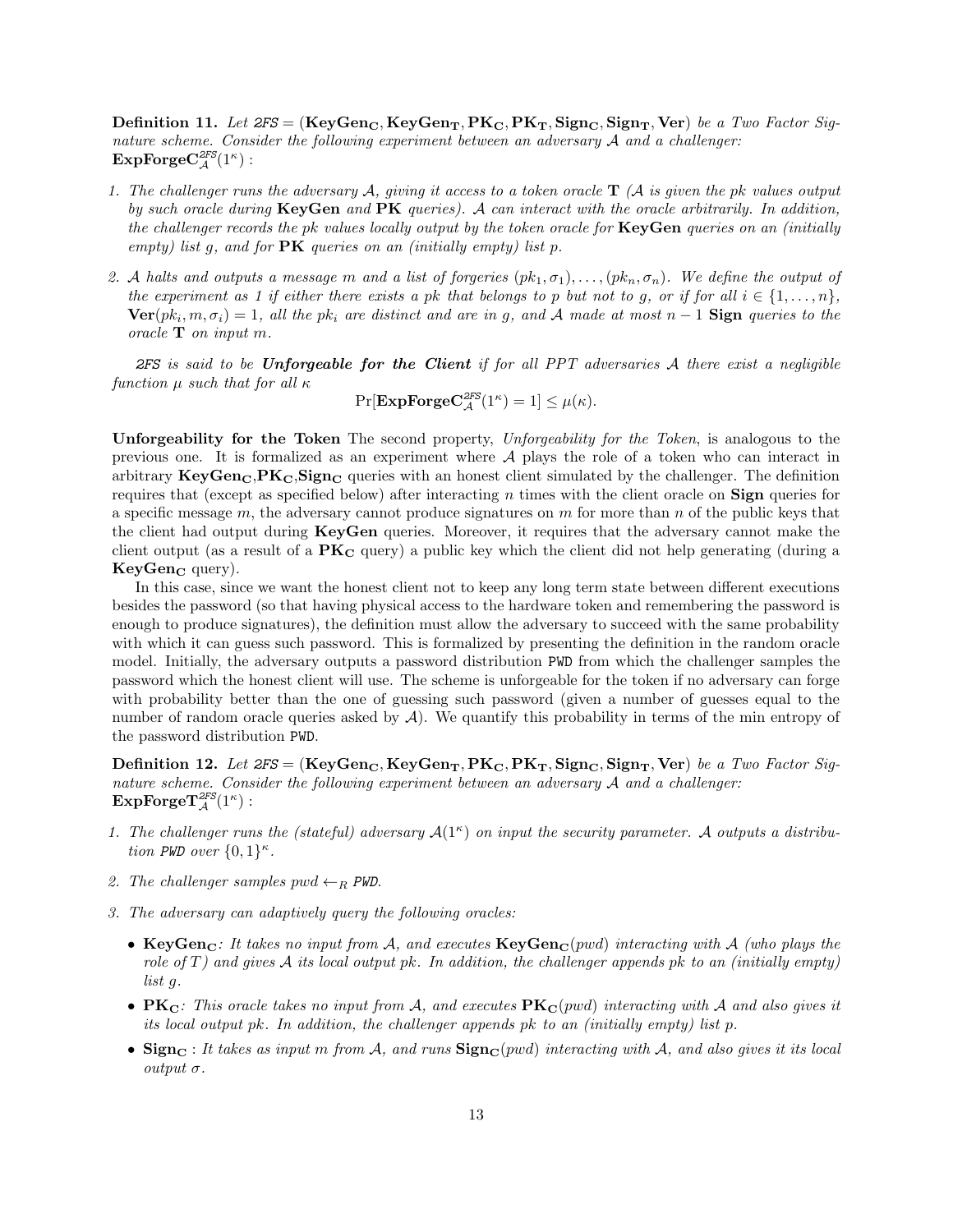- $\mathbf{RO}_{\kappa}(\cdot)$ . This oracle implements a random oracle which might be required by the scheme.
- 4. A halts, and possibly outputs a message m and a tuple of forgeries  $(pk_1, \sigma_1), \ldots, (pk_n, \sigma_n)$ . We define the output of the experiment as 1 if either there exists a pk that belongs to p but not to g, or if for all  $i \in \{1,\ldots,n\}$ ,  $\textbf{Ver}(pk_i, m, \sigma_i) = 1$ , all the pk<sub>i</sub> are distinct and are in g, and the  $\textbf{Sign}_{\mathbf{C}}$  oracle was queried at most  $n-1$  times on m.

**2FS** is said to be **Unforgeable for the Token** if for all PPT adversaries A such that  $A(1^{\kappa})$  makes at most  $q(\kappa)$  queries to the random oracle and outputs distributions PWD with min entropy lower bounded by  $m(\kappa)$ , there exist a negligible function  $\mu$  such that for all  $\kappa$ 

$$
\Pr[\mathbf{ExpForgeT}_{\mathcal{A}}^{\mathcal{ZFS}}(1^{\kappa})=1] \le \frac{q(\kappa)}{2^{m(\kappa)}} + \mu(\kappa).
$$

Unforgeability With Access to the Token In the next definition, Unforgeability With Access to the Token, we consider an adversary which can arbitrarily interact with a token oracle, and in addition has access to a client oracle. This client oracle models a client who uses a password sampled from a distribution chosen by the adversary and answers the adversary's queries by interacting with the token oracle. Unlike in previous definitions, here the adversary is allowed to interact with the token on input the message on which it will forge, but its success probability in forging is bound by the probability of guessing the password (given one "guess" per interaction with the token oracle). As before, this limitation is expressed in terms of the min entropy of the distribution from which the password is sampled.

**Definition 13.** Let  $2FS = (KeyGen_C, KeyGen_T, PK_C, PK_T, Sign_C, Sign_T, Ver)$  be a Two Factor Signature scheme. Consider the following experiment between an adversary  $A$  and a challenger:  $\text{ExpForgePwdGuess}_{\mathcal{A}}^{\text{ZFS}}(1^{\kappa}):$ 

- 1. The challenger runs the adversary A, giving it access to a token oracle  $T(A)$  is also given the pk values output by such oracle during  $KeyGen$  and  $PK$  queries). A can interact with the oracle arbitrarily.
- 2. During the execution, A outputs a distribution PWD. The challenger samples pwd  $\leftarrow$  PWD. From this point on (in addition to  $\mathbf{T}$ ), the adversary is allowed to make queries to a new client oracle  $\mathbf{C}$  which supports  $KeyGen_{C}$ ,  $PK_{C}$ ,  $Sign_{C}$  queries. For each query, this oracle will execute the respective client algorithm on input pwd, interact with the token oracle  $T$  (by asking an appropriate query) and return  $C$ 's local output to A (for  $\text{Sign}_{\text{C}}$  queries, A can also specify the message m that the oracles will use in their interaction).

In addition, for each  $\text{KeyGen}_{\text{C}}$  query where the C's output given to the adversary is pk, the challenger creates a record  $(pk, s)$  where s is an initially empty set of messages and adds it to an (initially empty) list q. For each  $\operatorname{Sign}_{\mathbf{C}}$  query on input pwd and m, the challenger adds m to the set s of the most recent record in g.

3. A halts and outputs a triple  $(pk', m', \sigma')$ . The output of the experiment is 1 if  $\text{Ver}(pk', m', \sigma') = 1$ , there is a record (pk, s) in q where  $pk = pk'$  and<sup>[5](#page-13-0)</sup> m'  $\notin s$ . Otherwise, the output is 0.

2FS is said to be Unforgeable With Access to the Token if for all adversaries A such that  $\mathcal{A}(1^{\kappa})$ makes at most  $q(\kappa)$  queries to the **T** oracle after it outputs PWD, and outputs distributions PWD with min entropy lower bounded by  $m(\kappa)$ , there exist a negligible function  $\mu$  such that for all  $\kappa$ 

$$
\Pr[\text{ExpForgePwdG} \text{uess}_{\mathcal{A}}^{\text{2FS}}(1^{\kappa}) = 1] \le \frac{q(\kappa)}{2^{m(\kappa)}} + \mu(\kappa)
$$

Unforgeability for the Token Manufacturer The next definition, Unforgeability for the Token Manufacturer, is formalized as an experiment where the adversary first outputs a stateful program Π, and then

<span id="page-13-0"></span><sup>&</sup>lt;sup>5</sup>Note that this restriction allows A to ask **T** a **Sign** query on input  $m'$ , as those queries do not modify the list g or any of the sets s.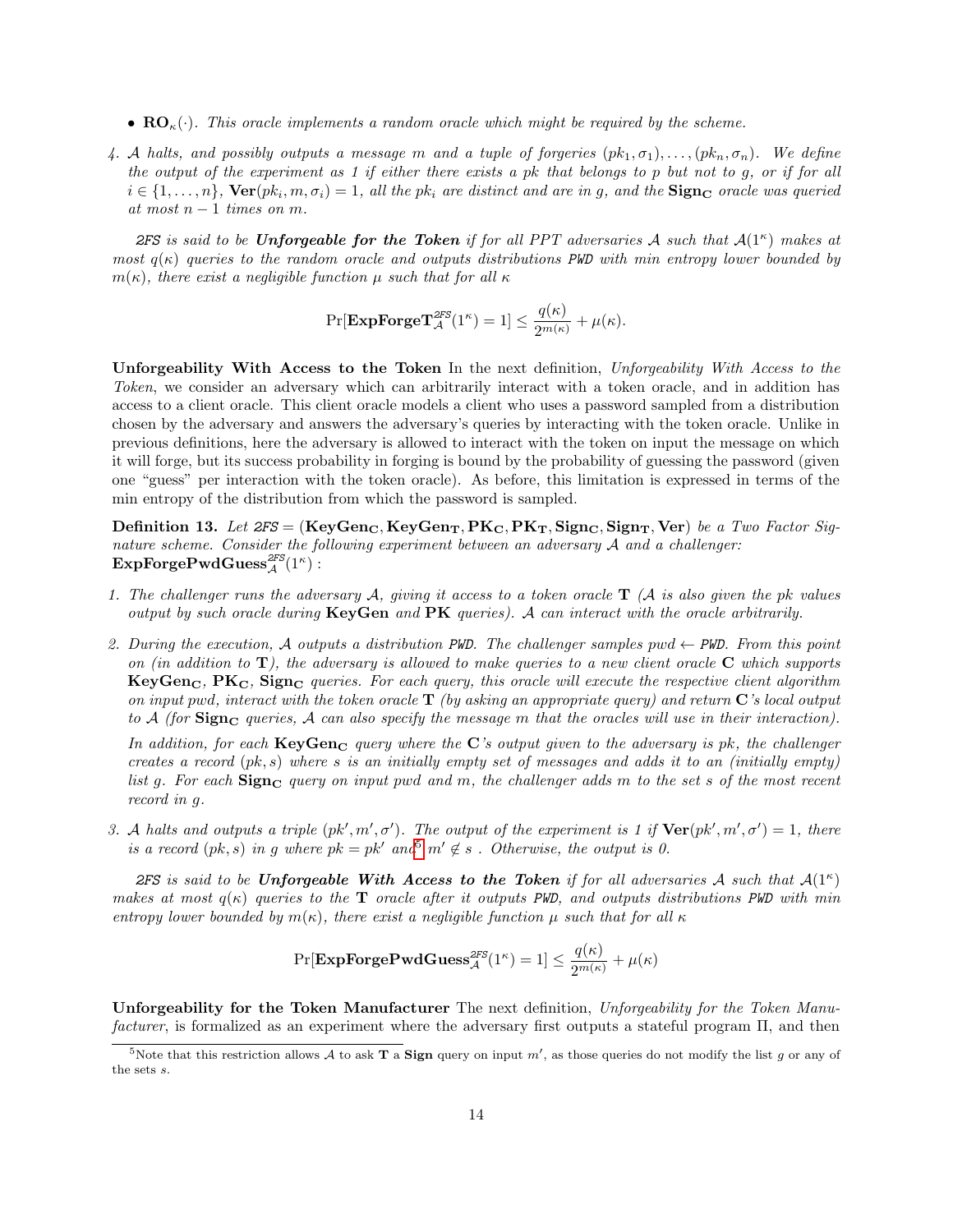can ask an honest client (simulated by the challenger) to interact with such program in arbitrary  $\text{KeyGen}$ , **PK** and **Sign** queries (where the adversary can pick the *pwd* and m inputs for such client and receives its outputs). The definition requires that (except with negligible probability) the adversary cannot produce a forgery on a message m valid w.r.t. one of the public keys  $pk$  output by the client, unless it previously received a valid signature on  $m$  w.r.t.  $pk$  as the output of a **Sign** query.

We restrict such definition to adversaries which satisfy a *compliance* property. Informally, an adversary is compliant if during any execution of the unforgeability experiment, with overwhelming probability, it outputs programs Π such that the outputs of the honest client (simulated by the challenger) on the adversary's queries respect the same correctness conditions as if the simulated client was interacting with an honestly implemented token. In particular, running a  $PK$  query on input some password  $pwd$ , the client should obtain the same pk which it output during the most recent  $KeyGen$  query on input the same pwd; similarly, the output of a **Sign** query on input m and pwd should be a valid signature w.r.t. the public key pk which was output during the most recent  $KeyGen$  query for pwd.

Remark 14. Restricting to compliant adversaries is a reasonable limitation: if a user notices that her hardware token is not producing signatures or public keys correctly, for example by selectively aborting during signature generation or by returning invalid signatures or inconsistent public keys, such abnormal behavior would be easy to detect or even impossible to go unnoticed. For example, if a 2FS was used to sign a cryptocurrency transaction, but the client output an invalid signature for the user's expected public key/source address of the transaction, then even if the client side software did not check the signature and it got broadcasted to the network, the receiver of the funds would eventually complain that the funds were never transferred.

<span id="page-14-0"></span>Definition 15. Let  $2FS = (\text{KeyGen}_{C}, \text{KeyGen}_{T}, PK_{C}, PK_{T}, \text{Sign}_{C}, \text{Sign}_{T}, \text{Ver})$  be a Two Factor Signature scheme. Consider the following experiment between a PPT adversary A and a challenger, parameterized by a bit b:

 $\operatorname{ExpForgeTokMan}^{2FS}_\mathcal{A}(1^\kappa)$  :

- 1.  $A(1^{\kappa})$  outputs a polynomial size circuit  $\Pi$ , which implements the same interface as a Token Oracle. We stress that this program is not bound to implement the honest algorithms, but may deviate in arbitrary ways (subject to A being compliant as specified below).
- 2. A can now ask an arbitrary number of  $KeyGen$ , PK and  $Sign$  queries to the challenger. In each query, the challenger simulates an honest client C interacting with  $\Pi$  in the role of T on input a pwd and possibly a message m both arbitrarily chosen by the adversary (in the case of a Sign query,  $\Pi$  is also given as input m), and gives A such client's output.

In addition, for each  $KeyGen$  query, the challenger records the simulated client's output pk in an (initially empty) list g, and for each **Sign** query on input some message m where the client's output is  $\sigma$ , the challenger adds a record  $(pk, m)$  to an (initially empty) list s for any  $pk \in g$  such that  $\text{Ver}(pk, m, \sigma) = 1$ (if such a pk exists).

3. A halts and outputs a triple  $(pk', m', \sigma')$ . The output of the experiment is 1 if  $\textbf{Ver}(pk', m', \sigma') = 1$ ,  $pk' \in g$ and  $(pk', m') \notin s$ . Otherwise, the output is 0.

During an execution of  $\text{ExpForgeTokMan}^{2FS}$ , we say that a query asked by A (i.e. an execution of either KeyGen, PK or Sign where the challenger executes the algorithm for C interacting with  $\Pi$  in the role of  $T$ ) is compliant if the output of the challenger in this interaction satisfies the same correctness conditions that interacting with an honest token implementation would. In more detail, the query is compliant (with respect to a specific execution of  $\text{ExpForgeTokMan}$  if:

- in the case of a KeyGen query, the output of the client (simulated by the challenger) is a pk  $\neq \perp$  (which implies that  $\Pi$  did not abort or send an otherwise invalid message)
- in the case of a  $PK$  query on input some password pwd, the simulated client output the same pk which it output the most recent time it executed a KeyGen query on input the same pwd (or  $\perp$  if the adversary never asked any **KeyGen** query on input pwd)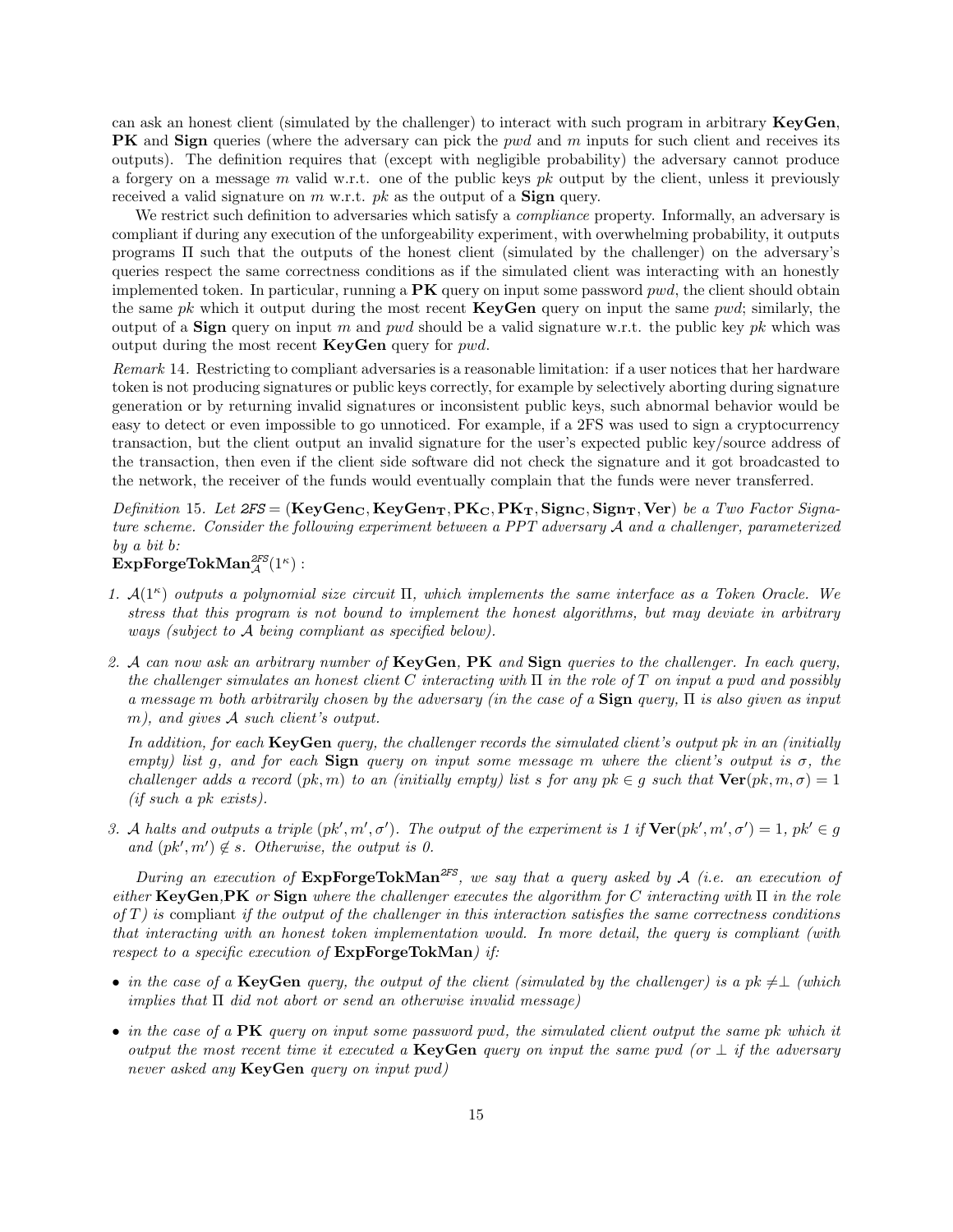• in the case of a  ${\bf Sign}$  query on input m and pwd, the simulated client outputs a valid signature w.r.t. the pk which was output during the most recently executed  $\bf{KeyGen}$  query on input pwd (or  $\perp$  if the adversary never asked any **KeyGen** query on input pwd).

We say that an execution of  $\text{ExpForgeTokMan}^{2FS}$  is compliant if all the queries in that execution are compliant. We say that an adversary  $A$  is compliant if, with all but negligible probability, any execution of  $\text{ExpForgeTokMan}_{\mathcal{A}}^{\text{2FS}}(1^{\kappa})$  is compliant.

 $2FS$  is said to be Unforgeable for the Token Manufacturer if for all PPT compliant adversaries  $A$ there exist a negligible function  $\mu$  such that for all  $\kappa$ 

$$
\Pr[\textbf{ExpForgeTokMan}^\textit{2FS}_{\mathcal{A}}(1^\kappa)=1]<\mu(\kappa)
$$

For simplicity, we say that a 2FS is unforgeable if it satisfies all the notions of unforgeability.

Definition 16. We say that a Two Factor Signature scheme is **Unforgeable** if it is Unforgeable for the Client, Unforgeable for the Token, Unforgeable for the Token Manufacturer and Unforgeable with Access to the Token.

Non-Signalling Towards proving unforgeability for the token manufacturer, it will be useful to first show that our scheme satisfies a notion of Non-Signalling, which is of independent interest. This property is formalized as an indistinguishability definition: the adversary outputs a circuit Π, and then asks the challenger to interact with such circuit on arbitrary KeyGen, PK and Sign queries. The challenger either uses  $\Pi$  to answer all such queries, or an honest implementation of the token algorithms; we require that no adversary can notice this difference with better than negligible probability. As in the previous definition, we restrict our attention to compliant adversaries.

Definition 17. Let  $2FS = (\text{KeyGen}_{C}, \text{KeyGen}_{T}, PK_{C}, PK_{T}, \text{Sign}_{C}, \text{Sign}_{T}, \text{Ver})$  be a Two Factor Signature scheme. Consider the following experiment between an adversary A and a challenger, parameterized by a bit b:

 $\mathrm{ExpNonSignal}_{\mathcal{A}}^{\mathit{2FS},b}(1^{\kappa})$  :

- 1.  $A(1^{\kappa})$  outputs a polynomial sized circuit  $\Pi$ , which implements the same interface as a Token Oracle. We stress that this program is not bound to implement the honest algorithms, but may deviate in arbitrary ways (subject to A being compliant as specified below).
- 2. A can now ask an arbitrary number of  $KeyGen$ , PK and  $Sign$  queries to the challenger. In each query, the adversary provides the inputs for C (i.e. pwd and possibly m). If  $b = 0$ , the challenger interacts with program  $\Pi$  using the appropriate algorithms for C and the inputs given by A (note that in the case of a Sign query, Π is also given the message m supplied by the adversary as an input), and gives A the local output of the C algorithm in such computation. If  $b = 1$ , instead, the challenger answers the queries by interacting with an honestly implemented Token Oracle.
- 3. A halts and outputs a bit  $b'$ , which defines the output of the experiment.

Note that in an execution of  $\text{ExpNonSignal}^{2FS,0}$ , A's view has exactly the same distribution as in an execution of ExpForgeTokMan. Thus, we can define a compliant query asked by  $\mathcal A$  w.r.t. an ExpNonSignal<sup>2FS,0</sup> execution, a compliant execution of  $\text{ExpNonSignal}^{2FS,0}$  and a compliant adversary as in Definition [15.](#page-14-0)

 $2FS$  is said to be Non-Signalling if for all compliant PPT adversaries A there exist a negligible function  $\mu$  such that for all  $\kappa$ 

$$
|\Pr[\text{ExpNonSignal}_{\mathcal{A}}^{\text{ZF},0}(1^{\kappa})=1]-\Pr[\text{ExpNonSignal}_{\mathcal{A}}^{\text{ZF},1}(1^{\kappa})=1]|<\mu(\kappa)
$$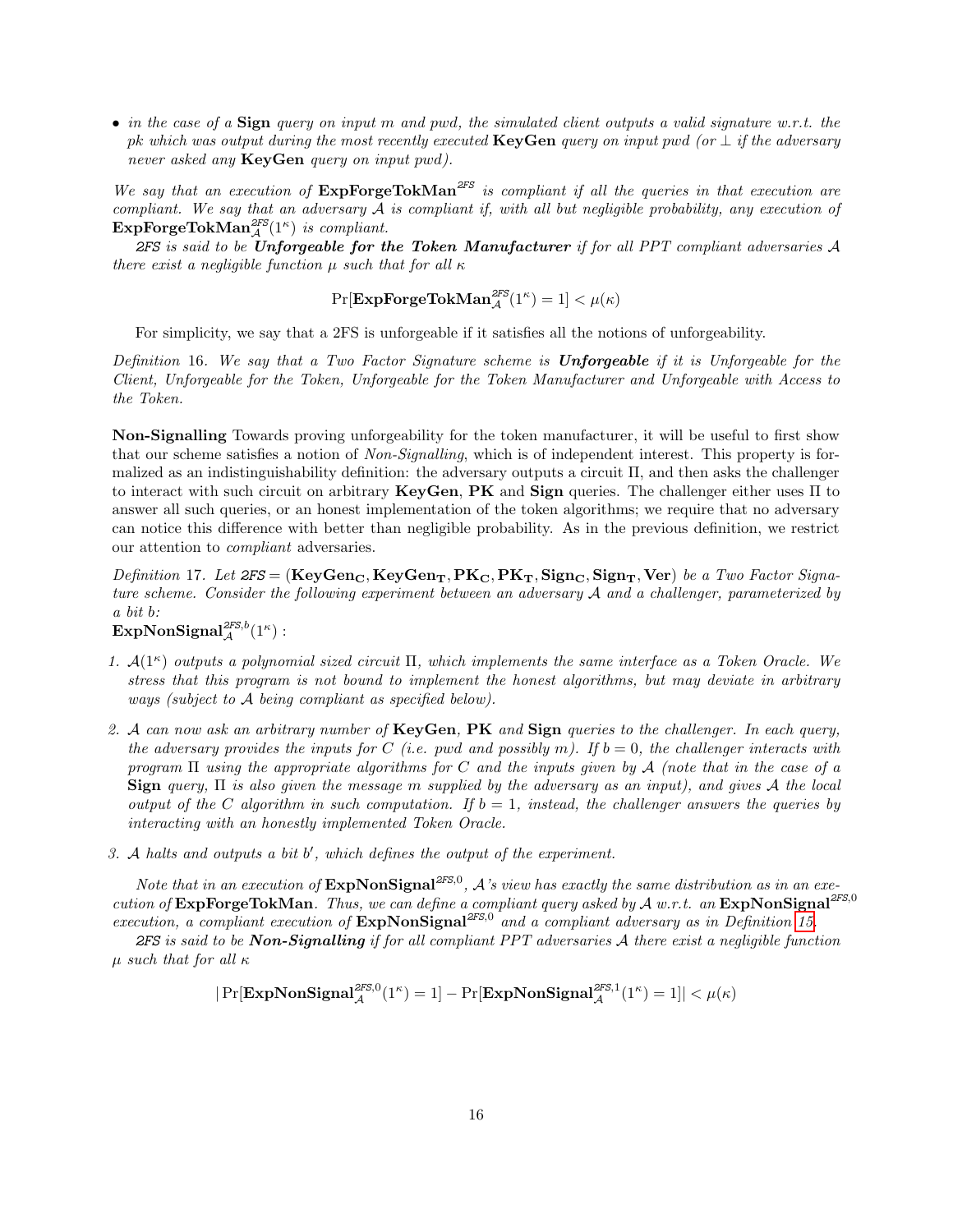## <span id="page-16-0"></span>5 Constructing a Two Factor Signature Scheme

In this section, we show how to construct a secure Two Factor Signature scheme (in the random oracle model), by combining any IND-CPA and INT-CTXT secure Symmetric Encryption scheme, a hash function (modelled as a random oracle) and any Unforgeable and Statistically Non-Signalling Threshold Signature scheme.

Let  $TS = (TS.GC, TS.GT, TS.SC, TS.ST, TS.Ver)$  be a Threshold Signature scheme,  $SE = (SE.G,$ **SE.E, SE.D**) be a Symmetric Encryption scheme, and  $\mathbf{RO}_{\kappa}$  be hash function which maps strings of arbitrary length to  $\{0,1\}^{\kappa} \times \{0,1\}^{\kappa}$ . Our proposed construction depends on a security parameter  $\kappa$ , which is given as implicit input to all algorithms.

The token state  $s_T$  is structured as a key-value store (map), where the keys are strings in  $\{0,1\}^{\kappa}$  called handles and the values are tuples of strings. Initially, the KeyGen<sub>T</sub> algorithm can be supplied  $\perp$ , which is treated as an empty store. We define  $s_T \cdot \text{Add}(\text{handle}, y)$  as the map obtained from  $s_T$  by adding the keyvalue pair (handle, y) (which overwrites any previous value associated with handle), and  $s_T$  Find(handle) as the value associated to *handle* by  $s_T$ , or  $\perp$  if no such pair exists.

All algorithms will abort (i.e. return  $\perp$ ) if any of their sub-algorithms abort (for example if decrypting a ciphertext fails or the store  $s_T$  does not contain the expected value) or the other party aborts or sends a malformed message. Using these conventions, we can define a Two Factor Signature scheme as follows (the scheme is also illustrated in Fig. [1\)](#page-17-0):

- KeyGen<sub>C</sub>(pwd)  $\rightarrow$  pk: Run TS.GC(1<sup>k</sup>) interacting with KeyGen<sub>T</sub> and obtain (sk<sub>C</sub>, pk) as the local output. Then, compute  $(ek, handle) \leftarrow \mathbf{RO}_{\kappa}(pwd), c \leftarrow \mathbf{SE} \cdot \mathbf{E}(ek, (sk_C, pk))$  and send  $(handle, c)$  to T. Output pk.
- KeyGen<sub>T</sub>(s<sub>T</sub>)  $\rightarrow$  s'<sub>T</sub>: Run TS.GT(1<sup>k</sup>) interacting with KeyGen<sub>C</sub> and obtain sk<sub>T</sub>, pk as the local output. Then, receive  $(handle, c)$  from  $KeyGen_C$ , set  $s'_T \leftarrow s_T \cdot Add(handle, (c, sk_T, pk))$  and output  $(s'_T, pk)$ .
- $PK_C(pwd)$ : Compute  $(ek, handle) \leftarrow \mathbf{RO}_{\kappa}(pwd)$ , send handle to  $\mathbf{PK_T}$ . Upon receiving c in response, compute  $(sk_C, pk) \leftarrow \mathbf{SE}.\mathbf{D}(ek, c)$  and output pk.
- $\mathbf{P}K_{\mathbf{T}}(s_T)$ : Upon receiving handle from  $\mathbf{P}K_{\mathbf{C}}$ , retrieve from the state  $(c, sk_C, pk) \leftarrow s_T \cdot \mathbf{Find}(handle)$ , send c to  $\mathbf{PK_C}$  and output pk.
- Sign<sub>C</sub>(pwd, m): Compute (ek, handle)  $\leftarrow \mathbf{RO}_{\kappa}(pwd)$  and send handle to Sign<sub>T</sub>. Upon receiving c in response, compute  $(sk_C, pk) \leftarrow \textbf{SE.D}(ek, c)$ , then execute  $\textbf{TS.SC}(sk_C, m)$  (interacting with  $\textbf{Sign}_{\textbf{T}}$ ) and output the resulting  $\sigma$ .
- Sign<sub>T</sub> $(s_T, m)$ : Upon receiving handle from  $PK_C$ , compute  $(c, sk_C, pk) \leftarrow s_T$ . Find(handle), send c to  $\mathbf{Sign}_{\mathbf{C}}$  and run  $\mathbf{TS}.\mathbf{ST}(sk_T, m)$ .
- $\mathbf{Ver}(pk, m, \sigma)$ : Output **TS.**  $\mathbf{Ver}(pk, m, \sigma)$ .

The security of the scheme is established by the following theorems. We provide proof sketches here, and defer the full proofs to Appendix [A.](#page-25-14)

<span id="page-16-1"></span>Theorem 18. If the underlying Threshold Signature scheme is Unforgeable for the Client, the Two Factor Signature scheme described above is Unforgeable for the Client.

*Proof Sketch.* This is essentially a reduction to the unforgeability for  $C$  of the Threshold Signature scheme. The adversary  $\beta$  (against the TS) simulates for any adversary  $\beta$  (against the 2FS) an execution of **ExpForgeC**; B guesses which of the **KeyGen** queries by A will produce a public key pk such that A outputs a forgery on m w.r.t. pk but A does not ask any **Sign** queries "with respect to pk" (in a sense explained in the full proof). B makes A interact with its challenger for such  $\text{KeyGen}$  query (and the related **Sign** queries), so that if its guess is correct then the forgery produced by  $A$  can directly be used as a forgery to win TS.ForgeC.  $\Box$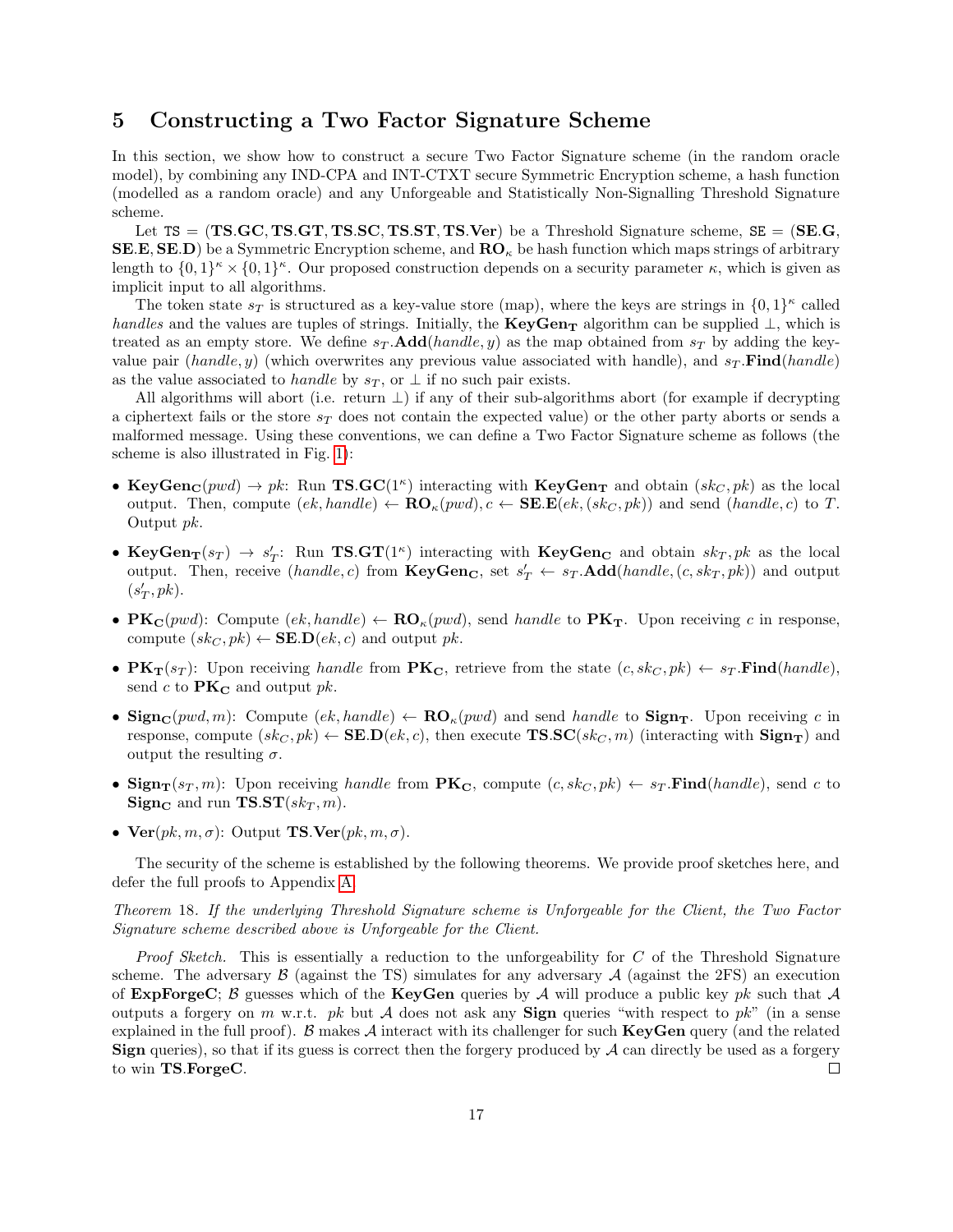| $KeyGen_C(pwd)$ :                                     |                              | $KeyGen_T(s_T)$ :                                                        |
|-------------------------------------------------------|------------------------------|--------------------------------------------------------------------------|
| $(sk_C, pk) \leftarrow \textbf{TS.GC}(1^{\kappa})$    | $\leftrightarrow$            | $\text{TS.GT}(1^{\kappa}) \rightarrow (sk_T, pk)$                        |
| $(ek, handle) \leftarrow \mathbf{RO}_{\kappa}(pwd)$   |                              |                                                                          |
| $c \leftarrow \text{SE.E}(ek, (sk_C, pk))$            | $\overrightarrow{handle, c}$ | $s'_T \leftarrow s_T \cdot \mathbf{Add}(\mathit{handle}, (c, sk_T, pk))$ |
| Output $pk$                                           |                              | Output $(s'_T, pk)$                                                      |
| $PK_{\mathbf{C}}(pwd)$ :                              |                              | $PK_T(s_T):$                                                             |
| $(ek, handle) \leftarrow \mathbf{RO}_{\kappa}(pwd)$   | $\xrightarrow{handle}$       | $(c, sk_T, pk) \leftarrow s_T$ <b>.Find</b> (handle)                     |
| $(sk_C, pk) \leftarrow \mathbf{SE}.\mathbf{D}(ek, c)$ | $\leftarrow$                 |                                                                          |
| Output $pk$                                           |                              | Output $pk$                                                              |
| $\operatorname{Sign}_{\mathbf{C}}(pwd,m):$            |                              | $\mathbf{Sign}_{\mathbf{T}}(s_T,m):$                                     |
| $(ek, handle) \leftarrow \mathbf{RO}_{\kappa}(pwd)$   | $\xrightarrow{handle}$       | $(c, sk_T, pk) \leftarrow s_T$ .Find(handle)                             |
| $(sk_C, pk) \leftarrow \mathbf{SE}.\mathbf{D}(ek, c)$ | $\leftarrow$                 |                                                                          |
| $\sigma \leftarrow \textbf{TS}.\textbf{SC}(sk_C, m)$  | $\leftrightarrow$            | $\text{TS}.\text{ST}(sk_T,m)$                                            |
| Output $\sigma$                                       |                              |                                                                          |

<span id="page-17-0"></span>Figure 1: The Two Factor Signature scheme construction. The verification algorithm is the one of the underlyihg TS.

<span id="page-17-1"></span>Theorem 19. If TS is Unforgeable for the Token, and SE is both IND-CCA and INT-CTXT secure, the Two Factor Signature scheme described above is Unforgeable for the Token.

Proof Sketch. The proof is structured as an hybrid argument. In the first hybrid, we abort if the adversary makes a random oracle query for the password picked by the challenger. If this does not happen, then the secret encryption key used by the simulated client when interacting with the adversary is hidden from its view, and therefore in the following hybrids we can abort if the adversary tries to manipulate such ciphertexts (thanks to the INT-CTXT security of the encryption scheme) and moreover substitute all the ciphertexts with encryptions of 0 (thanks to the IND-CCA security). At this point, the threshold signing key shares used by the client are hidden from the adversary and therefore, as in the proof of unforgeability for the client, the challenger can reduce forgeries for the Two Factor Signature scheme to forgeries for the Threshold Signature scheme.  $\Box$ 

<span id="page-17-2"></span>Theorem 20. If the underlying Threshold Signature scheme is Unforgeable for the Client, the Two Factor Signature scheme described above is Unforgeable with Access to the Token.

Proof Sketch The proof is structured as an hybrid argument. First, we abort if the adversary interacts with the token using a *handle* derived as a hash of the password sampled by the challenger (which probability can be bounded by  $\frac{q(\kappa)}{2^{m(\kappa)}}$ . Then, since the adversary cannot query the token using the correct password, we can reduce to the Unforgeability for the Client property of the Threshold Signature scheme similarly to the proof of Thereom [18.](#page-16-1)  $\Box$ 

<span id="page-17-3"></span>Theorem 21. Assuming the underlying Threshold Signature scheme is Statistically Non-Signalling, the Two Factor Signature scheme described above is Non-Signalling.

Proof Sketch. The proof is structured as an hybrid argument on the number of queries made by the adversary. Starting from the experiment where the challenger always uses the circuit Π output by the adversary to answer all queries, we progressively substitute such answers one at a time, starting from the last query. Signing queries on a message m which should be produced w.r.t. a public key that the adversary has already seen are substituted with a randomly sampled signature on m with respect to the same public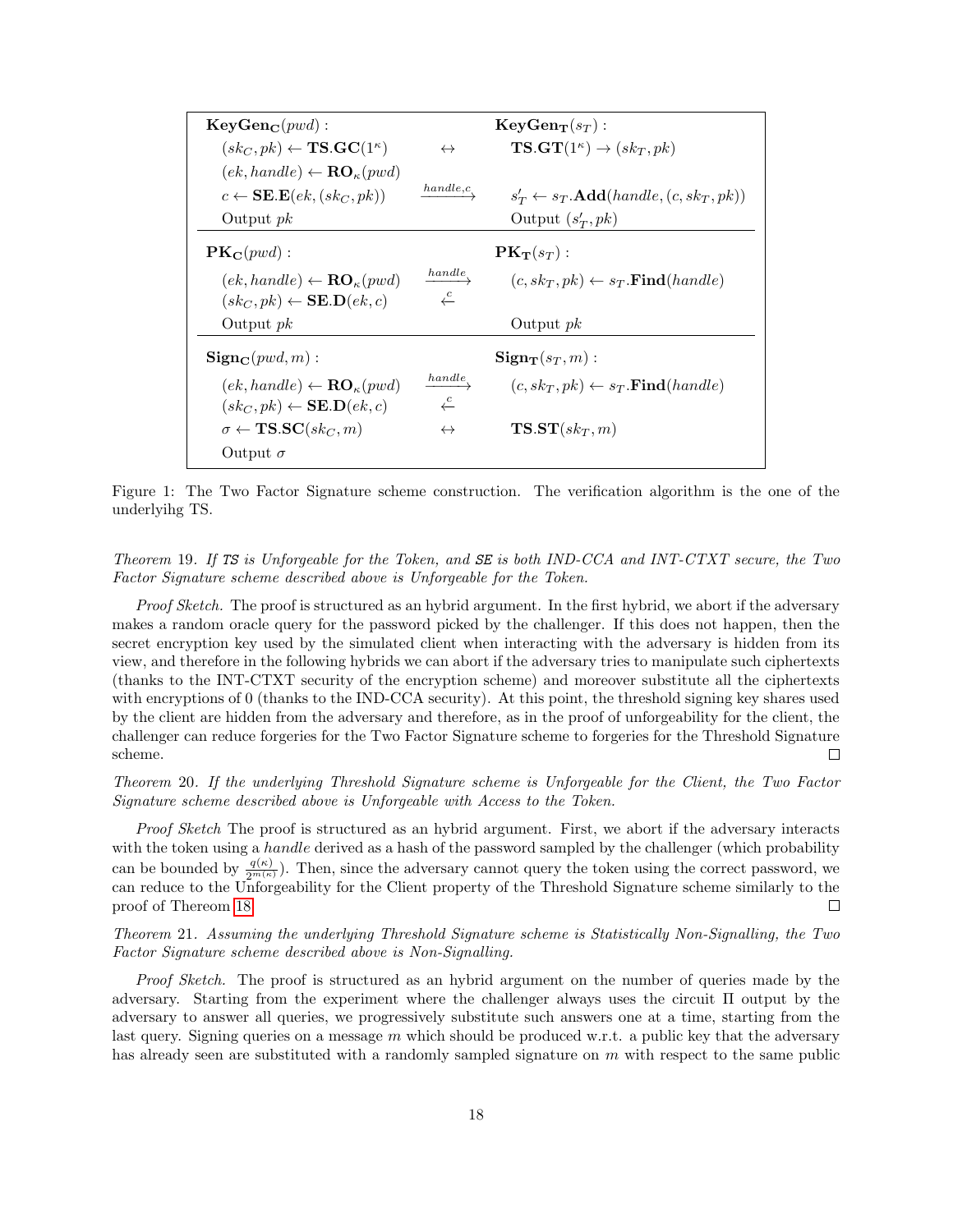key, while queries for new public keys are answered by running  $(sk_C, sk_T, pk) \leftarrow TS.Gen(1^{\kappa})$  (i.e. by running the threshold key generation algorithm honestly and without interacting with Π) and returning the resulting pk to  $A$ . We prove that an adversary who can distinguish between two adjacent hybrids can contradict one of the two Non-Signalling property of the Threshold Signature scheme. Moreover, in the last hybrid the view of the adversary does not depend on the circuit Π, and so we can switch in an analogous way to an experiment where the challenger always uses an honest token oracle. Note that sampling signatures at random without knowing the corresponding secret key shares makes the reduction require exponential time, but this is not a problem because the Non-Signalling properties of the Threshold Signature scheme hold even against an exponential time adversary.  $\Box$ 

<span id="page-18-2"></span>Theorem 22. Assuming the underlying Threshold Signature scheme is Statistically Non-Signalling and Unforgeable for the Client, the TFS described above is also Unforgeable for the Token Manufacturer.

Proof Sketch. The proof is structured as an hybrid argument. First, instead of using the circuit  $\Pi$  output by the adversary, all queries by  $A$  are answered using an honestly implemented token oracle. Due to the Non-Signalling property of the 2FS, this cannot affect  $A$ 's view and therefore its success probability. Given that  $A$  is now interacting with an honest token, we can prove that  $A$  cannot forge using a similar argument as in the proof of Unforgeability for the Client.  $\Box$ 

# <span id="page-18-0"></span>6 Constructions of Non-Signalling TS

#### 6.1 A Schnorr-based TFS

In this section, we show that a simple variation of the Schnorr-based threshold scheme presented by Nicolosi et al. [\[15\]](#page-25-2) satisfies definitions [8](#page-9-2) and [9,](#page-10-1) and can thus be used in our construction to obtain a secure Two Factor Signature scheme. With respect to the original scheme, the only difference is that we require the client to send a nonce to the token (in their paper, the second party is called the "server"), which the token will use in all the "random oracle based" commitments which it produces. This is required because in our Non-Signalling proof, the exponential time adversary  $\mathcal A$  might otherwise "suggest" to the circuit  $\Pi$ two openings for the same commitment, which would allow Π to bias the distribution of the outputs of the protocol.

We summarize the modified protocol in figure [2](#page-19-0) and refer the reader to [\[15\]](#page-25-2) for more discussion.

This scheme (as well as the ECDSA based one presented in the next section) is parameterized by a group G of order q with generator g, where  $q > 2^{\kappa}$ , and two hash functions  $H, G$  whose range is  $\{0, 1\}^{\kappa}$ (treated as random oracles). More formally, to define an asymptotically secure scheme, where the scheme only depends on the security parameter  $\kappa$ , we assume the existence of a deterministic group generator  $\mathcal G$ such that  $\mathcal{G}(1^k)$  samples  $\mathbb{G}, q, g$  as above. Picking primes and generators typically requires random coins. We here require these random coins are given non-uniformly to make the group generation algorithm deterministic (in practice, we simply rely on groups picked by e.g., NIST). Technically, this makes all of our cryptographic primitives non-uniform constructions (since  $G$  is now possibly non-uniform), but we ignore this slight mismatch as it has no impact.

<span id="page-18-1"></span>Theorem 23. Assuming the discrete logarithm assumption holds in G, the protocol of Figure [2](#page-19-0) is Unforgeable per Def. [8](#page-9-2) and Non-Signalling per Def. [9](#page-10-1) (in the random oracle model).

Proof. First, the proof that the protocol satisfies Definition [8](#page-9-2) can be adapted with minor modifications from [\[15,](#page-25-2) Theorem 1, Theorem 2]. To satisfy Def. [9,](#page-10-1) we consider the two experiments TS.NS1 and TS.NS2.

For the first one, intuitively, the **TS.Gen** algorithm can be seen as a coin flipping protocol to sample the public key pk uniformly at random, and therefore  $\Pi$  cannot bias the distribution of such output (because it has to commit to its own randomness before seeing the client's one).

More formally, consider the probability  $Pr[\text{TS.NS1}^{2FS,0}(1^{\kappa})=1]$ . Expanding the experiment and substituting the steps of **TS.GC**, where for notational convenience we consider  $A = (A_1, A_2)$  and  $\Pi = (\Pi_1, \Pi_2)$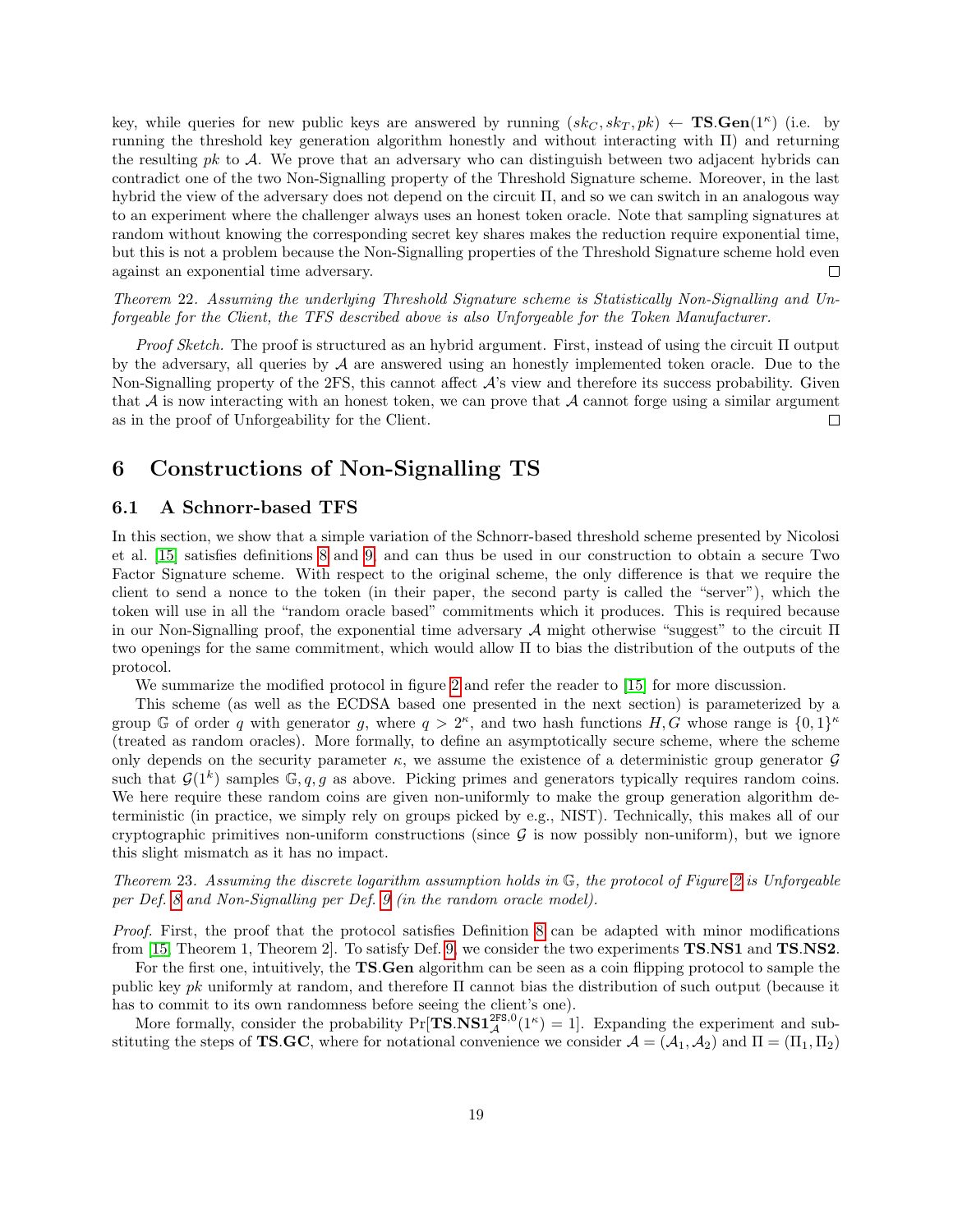| $\mathbf{T}\mathbf{S}\mathbf{G}\mathbf{C}(1^\kappa)$ :                    |                             | $\mathbf{T}\mathbf{S}\mathbf{G}\mathbf{T}(1^{\kappa})$ :                 |
|---------------------------------------------------------------------------|-----------------------------|--------------------------------------------------------------------------|
| $n \leftarrow_R \{0,1\}^{\kappa}$                                         | $\stackrel{n}{\rightarrow}$ | $sk_T \leftarrow_R \mathbb{Z}_q$                                         |
|                                                                           | $\stackrel{c}{\leftarrow}$  | $c \leftarrow G(n, g^{sk_T})$                                            |
| $sk_C \leftarrow_R \mathbb{Z}_q$                                          | $g^{skC}$                   |                                                                          |
| Check $c = G(n, g^{sk_T})$                                                | $\boldsymbol{g}^{sk}T$      |                                                                          |
| $pk \leftarrow q^{sk_T} \cdot q^{sk_C}$                                   |                             | $pk \leftarrow g^{sk_T} \cdot g^{sk_C}$                                  |
| Output $sk_C, pk$                                                         |                             | Output $sk_T, pk$                                                        |
| $\mathbf{TS}.\mathbf{SC}(sk_C,m):$                                        |                             | $\mathbf{T}\mathbf{S}.\mathbf{ST}(sk_T,m):$                              |
| $n \leftarrow_R \{0,1\}^\kappa$                                           | $\stackrel{n}{\rightarrow}$ | $r_T \leftarrow_R \mathbb{Z}_q$                                          |
|                                                                           | $\leftarrow$                |                                                                          |
| $r_C \leftarrow_R \mathbb{Z}_q$                                           | $\xrightarrow{g^{r_C}}$     | $c \leftarrow G(n, g^{r_T})$<br>$e \leftarrow H(m, g^{rc} \cdot g^{rr})$ |
| Check $c = G(n, g^{r_T})$                                                 | $g^{r_T}, \sigma_T$         | $\sigma_T \leftarrow r_T + e \cdot sk_T$                                 |
| $R \leftarrow q^{rc} \cdot q^{rr}$                                        |                             |                                                                          |
| $e \leftarrow H(m, R)$                                                    |                             |                                                                          |
| $\sigma \leftarrow r_C + e \cdot sk_C + \sigma_T$<br>Output $(\sigma, R)$ |                             |                                                                          |

<span id="page-19-0"></span>Figure 2: 2-out-of-2 Threshold Schnorr, adapted from [\[15\]](#page-25-2).

as each consisting of two separate "stateless" programs which can explicitly pass some state  $t_{\mathcal{A}}, t_{\Pi}$  between each other, we obtain the following experiment:  $Exp_0(A, 1^{\kappa})$ 

- 1.  $(\Pi, t_{\mathcal{A}}) \leftarrow \mathcal{A}_1(1^{\kappa})$
- 2.  $n \leftarrow_R \{0,1\}^{\kappa}$
- 3.  $(c, t_{\Pi}) \leftarrow \Pi_1(1^{\kappa}, n)$
- 4.  $sk_C \leftarrow_R \mathbb{G}$
- 5.  $g^{sk_T} \leftarrow \Pi_2(g^{sk_C}; t_{\Pi})$
- 6. Output  $\perp$  if  $c \neq G(n, g^{sk_T})$
- 7.  $pk \leftarrow g^{sk_C} \cdot g^{sk_T}$
- 8. Output  $A_2(pk; t_A)$

Now consider the following hybrid experiment (changes are in blue):  $\mathsf{Exp}_1(\mathcal{A}, 1^\kappa)$ 

1. 
$$
(\Pi, t_{\mathcal{A}}) \leftarrow \mathcal{A}_1(1^{\kappa})
$$
  
\n2.  $n \leftarrow_R \{0, 1\}^{\kappa}$   
\n3.  $(c, t_{\Pi}) \leftarrow \Pi_1(1^{\kappa}, n)$   
\n4.  $sk_C \leftarrow_R \mathbb{G}$   
\n5.  $g^{sk_T} \leftarrow \Pi_2(g^{sk_C}; t_{\Pi}); pk' \leftarrow_R \mathbb{G};$  rewind and run  $g^{sk'_T} \leftarrow \Pi_2(pk'/g^{sk_T}; t_{\Pi})$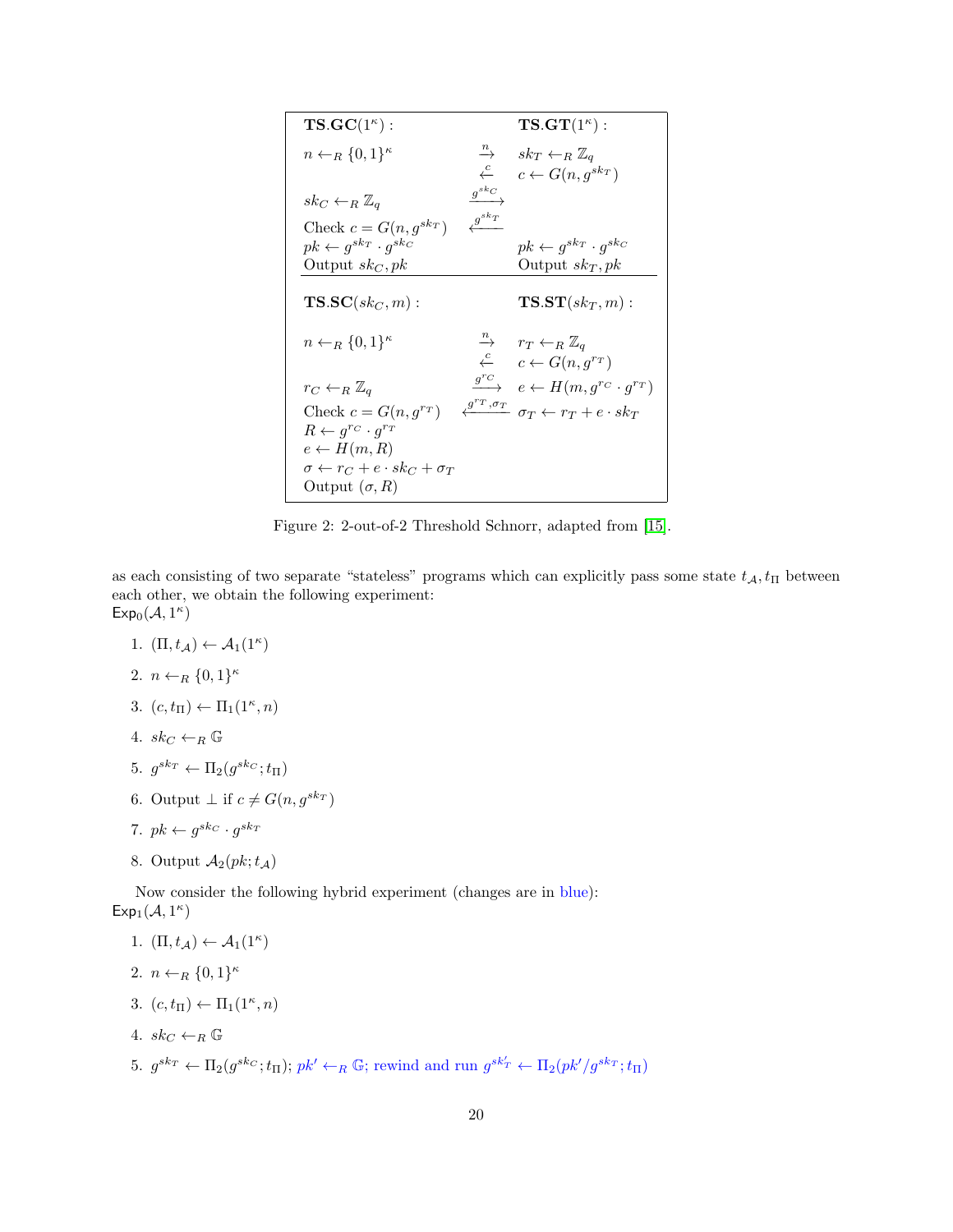- <span id="page-20-0"></span>6. Output  $\perp$  if  $c \neq G(n, g^{sk_T})$  or if  $c \neq G(n, g^{sk_T})$
- 7.  $pk \leftarrow g^{sk_C} \cdot g^{sk_T}$
- 8. Output  $A_2(pk; t_A)$

At an high level, in this experiment we are rewinding Π and running a second time on a different input value for  $g^{sk_C}$ . Since, by assumption, the probability that  $\Pi$  aborts (or outputs an invalid commitment opening which would cause **TS.SC** to abort) is bounded by  $\mu(\kappa)$ , and in  $Exp_1$  the distributions of  $g^{sk_C}$  is identical to the one of  $pk'/g^{sk_T}$  (both are uniformly distributed in  $\mathbb{G}$ ), the probabilities associated with these two experiments differ by at most a negligible function in  $\kappa$ .

Next consider another hybrid  $Exp_2$ , defined as  $Exp_1$  but where in step [6](#page-20-0) we also output  $\perp$  if  $g^{sk_T} \neq g^{sk'_T}$ . We have that even in this case  $|\Pr[\text{Exp}_1(\mathcal{A}, 1^{\kappa}) = 1] - \Pr[\text{Exp}_2(\mathcal{A}, 1^{\kappa}) = 1]| < \mu(\kappa)$ . This is because the difference between the two probabilities can be bounded by the probability that Π finds a collision in the random oracle G while making only a polynomial number of queries. Note that, while  $\mathcal A$  runs in exponential time and can thus find collisions in  $G$ , it can only embed a useful collision into  $\Pi$  with negligible probability: since the collision needs to contain the nonce n which is sampled by the experiment after  $\Pi$  was output, and Π is described in polynomial space, it can only contain collisions for a polynomial number of values of n.

Next consider hybrid  $Exp_3$ , defined as  $Exp_2$  except that in the last step the output is determined by  $\mathcal{A}_2(pk';t_A)$  instead of  $\mathcal{A}_2(pk;t_A)$ . This change has no effect because the distributions of pk and pk' are identical; steps (4) in the previous experiment and step (5) in this one can be interchanged. However, notice that at this point, the output of  $\Pi$  is no longer in the view of  $\mathcal{A}_2$  (as pk' is uniformly distributed in  $\mathbb{G}$ ); in particular, the value of the experiment is identical to  $\Pr[\text{TS.NS1}^{2FS,1}(1^{\kappa})=1]$ . Thus, overall, we have

$$
|\Pr[\mathbf{T S.}\mathbf{NS1}^{\mathrm{2FS},0}_\mathcal{A}(1^\kappa)=1]-\Pr[\mathbf{T S.}\mathbf{NS1}^{\mathrm{2FS},1}_\mathcal{A}(1^\kappa)=1]|<\mu(\kappa)
$$

For the second Non-Signalling experiment, consider again any A that produces a circuit  $\Pi$  and  $sk_C, m, pk$ subject to the constraint that  $Pr[\langle \sigma; \cdot \rangle \leftarrow \langle \textbf{TS}.\textbf{SC}(sk_C, m); \Pi \rangle : \textbf{TS}.\textbf{Ver}(pk, m, \sigma) = 1] > 1 - \mu(\kappa)$ .

A very similar argument to the one used in the first property applies. In particular, an analogous sequence of hybrids (with just some variable renaming and an extra output from  $\Pi_2$  in step 5) can be used to prove that  $R$ 's distribution is statistically close to uniform. From there, we then argue that the Schnorr signature verification is such that for each public key  $pk$ , message  $m$ , and group element  $R$ , there is exactly one value  $\sigma$  such that  $(R, \sigma)$  verifies under pk for message m. This implies that the overall distribution over signatures is statistically close to a uniform pair that verifies.  $\Box$ 

Using the scheme of figure [2](#page-19-0) in our generic construction immediately gives the following result.

Theorem 24. Assuming the discrete logarithm assumption holds in the family of groups G, there exists an unforgeable and Non-Signalling 2FS in the random oracle model that outputs Schnorr signatures.

#### 6.2 An ECDSA-based TFS

In this section, we present a simple modification of the 2-out-of-2 threshold ECDSA protocol from [\[5\]](#page-25-3). This protocol is substantially more complex than the Schnorr case and relies upon the  $\mathcal{F}_{\text{Mul}}$  and  $\mathcal{F}_{\text{S}}$ - $\sigma$ functionalities which are defined and implemented in [\[5\]](#page-25-3). For our purposes, we can treat them as subroutines. With respect to the original scheme from from [\[5\]](#page-25-3) and as in the Schnorr case, the only difference here is that we instantiate the commitments using a random oracle and require the client to send a nonce to the token (in their paper, the second party is called the "server"), which the token will use as part of these commitments. This modification is requiredto prove the Non-Signalling property.

#### 6.2.1 Setup

We begin with the setup protocol in Fig. [3.](#page-21-0)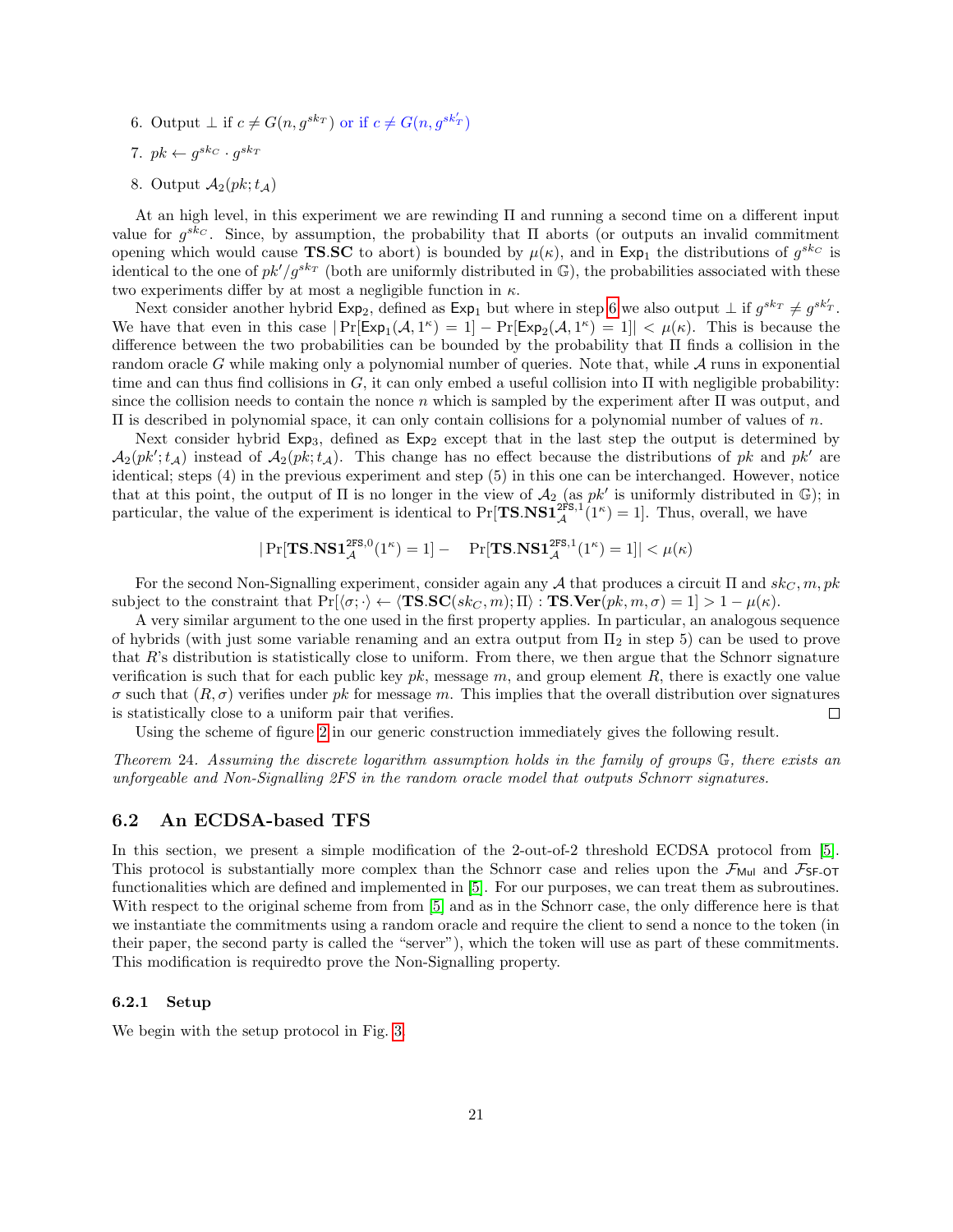$$
\begin{array}{cccc}\n\textbf{TS.GC}(1^{\kappa}) : & & & & & \textbf{TS.GT}(1^{\kappa}) : \\
 & n \leftarrow_R \{0,1\}^{\kappa} & \xrightarrow{\alpha} & sk_T \leftarrow_R \mathbb{Z}_q \\
 & p k_T \leftarrow g^{sk_T} \\
 & \xleftarrow{\beta} & c \leftarrow G(n, pk_T) \\
sk_C \leftarrow_R \mathbb{Z}_q & p k_C \leftarrow g^{sk_C} \\
 & p k_C \leftarrow g^{sk_C} \\
 & \pi_C \leftarrow \text{PoK}\{sk_C : pk_C\} & \xrightarrow{pk_C, \pi} & \pi_T \leftarrow \text{PoK}\{sk_T : pk_T\} \\
 & \text{Check } c = G(n, pk_T) & \xleftarrow{pk_T, \pi_T} & pk \leftarrow pk_C^{sk_T} \\
 & p k \leftarrow pk_C^{sk_C} & \pi & \text{P} k \leftarrow pk_C^{sk_T} \\
 & o_C & \xleftarrow{\text{Ortext(1*)}} o_T \\
 & \text{Output } (sk_C, o_C), pk & \text{Output } (sk_T, o_T), pk\n\end{array}
$$

<span id="page-21-0"></span>Figure 3: Threshold ECDSA setup protocol. This protocol is parameterized by a group  $\mathbb G$  of order q with generator g, where  $q > 2^{\kappa}$ , and two hash functions  $H, G$  whose range is  $\{0, 1\}^{\kappa}$  (treated as random oracles).

#### 6.2.2 ECDSA Signing protocol

The signing protocol requires more steps, and we thus express it in longer form. As before, the protocol is parameterized by the Elliptic curve  $(\mathbb{G}, G, q)$  and the hash function H.

- 1. **TS.ST** $(sk_T, m)$ : sample instance key,  $k_T \leftarrow \mathbb{Z}_q$ , compute  $D_T := g^{k_T}$  and send to client.
- <span id="page-21-1"></span>2. **TS.SC** $(sk_C, m)$ : sample instance key seed,  $k'_{\mathsf{C}} \leftarrow \mathbb{Z}_q$  and compute

$$
R' := k'_{\mathsf{C}} \cdot D_T
$$

$$
k_{\mathsf{C}} := H(R') + k'_{\mathsf{C}}
$$

$$
R := k_{\mathsf{C}} \cdot D_T
$$

choose a pad  $\phi \leftarrow \mathbb{Z}_q$ 

3. TS.SC and TS.ST invoke the  $\mathcal{F}_{\text{Mul}}$  functionality with inputs  $\phi + 1/k_c$  and  $1/k_T$  respectively, and receive shares  $t_{\mathsf{C}}^1$  and  $t_{\mathsf{T}}^1$  of their padded joint inverse instance key

$$
t_{\mathsf{C}}^1 + t_{\mathsf{T}}^1 = \frac{\phi}{k_{\mathsf{T}}} + \frac{1}{k_{\mathsf{C}} \cdot k_{\mathsf{T}}}
$$

and then invoke  $\mathcal{F}_{\text{Mul}}$  with inputs  $sk_C/k_C$  and  $sk_T/k_T$ . They receive shares  $t_C^2$  and  $t_T^2$  of their joint secret key over their joint instance key

$$
t_{\mathsf{C}}^2 + t_{\mathsf{T}}^2 = \frac{\mathsf{sk}_{\mathsf{C}} \cdot \mathsf{sk}_{\mathsf{T}}}{k_{\mathsf{C}} \cdot k_{\mathsf{T}}}
$$

The protocol instances that instantiate  $\mathcal{F}_{\text{Mul}}$  are interleaved such that the messages from **TS.ST** to TS.SC are transmitted first, followed by replies.

4. TS.SC transmits  $R'$  to TS.ST, who computes

$$
R := H(R') \cdot D_T + R'
$$

For both Alice and Bob let  $(r_x, r_y) = R$ .

5. TS.SC sends a proof of knowledge of  $k<sub>C</sub>$  w.r.t. R and base  $D<sub>T</sub>$ . TS.ST aborts if the proof does not verify.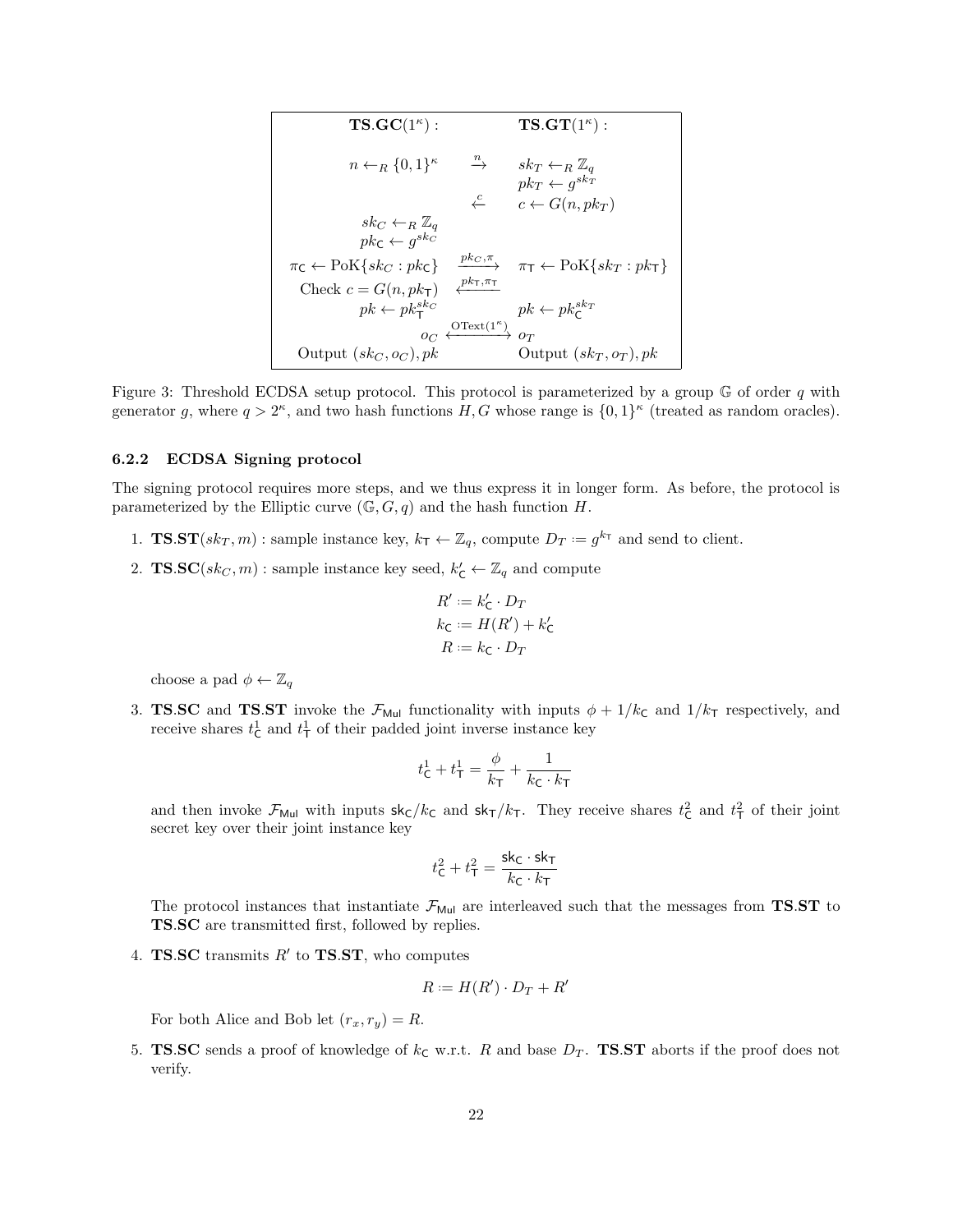- 6. TS.SC and TS.ST both compute  $m' = H(m)$ .
- 7. TS.SC computes the first check value  $\Gamma^1$ , encrypts pad  $\phi$  with  $\Gamma^1$ , and transmits the encryption  $\eta^{\phi}$ to TS.ST.

$$
\Gamma^1 := G + \phi \cdot k_{\mathsf{C}} \cdot G - t_{\mathsf{C}}^1 \cdot R
$$

$$
\eta^{\phi} := H(\Gamma^1) + \phi
$$

8. TS.SC computes signature share  $\sigma_{\mathsf{C}}$  and the second check value  $\Gamma^2$ , encrypts  $\sigma_{\mathsf{C}}$  with  $\Gamma^2$  and then transmits the encryption  $\eta^{\sigma}$  to **TS.ST** 

$$
\sigma_{\mathsf{C}} := (m' \cdot t_{\mathsf{C}}^1) + (r_x \cdot t_{\mathsf{C}}^2)
$$

$$
\Gamma^2 := (t_{\mathsf{C}}^1 \cdot pk) - (t_{\mathsf{C}}^2 \cdot G)
$$

$$
\eta^{\sigma} := H(\Gamma^2) + \sigma_{\mathsf{C}}
$$

9. TS.ST computes the check values and reconstructs the signature

$$
\Gamma^1 := t^1_\mathsf{T} \cdot R
$$
  
\n
$$
\phi := \eta^\phi - H(\Gamma^1)
$$
  
\n
$$
\theta := t^1_\mathsf{T} - \phi/k_\mathsf{T}
$$
  
\n
$$
\sigma_\mathsf{T} := (m' \cdot \theta) + (r_x \cdot t^2_\mathsf{T})
$$
  
\n
$$
\Gamma^2 := (t^2_\mathsf{T} \cdot G) - (\theta \cdot pk)
$$
  
\n
$$
\sigma := \sigma_\mathsf{T} + \eta^\sigma - H(\Gamma^2)
$$

- 10. TS.ST uses the public key pk to verify that  $(r_x, \sigma)$  is a valid signature on message m. If the verification fails, TS.ST aborts. If it succeeds, output the pair  $(r_x, \sigma')$  where  $\sigma'$  is the value in  $\{\sigma, -\sigma\}$  that is less than  $q/2$ .
- 11. **TS.SC** verifies the pair  $(r_x, \sigma)$  on message m and pk and verifies that  $\sigma < q/2$ .

Theorem 25. Assuming the CDH Assumption for the family of group parameters G and that the ECDSA signature is a secure signature scheme for the family  $\mathbb G$  in the random oracle model, the threshold signature scheme (TS.GC, TS.GT, TS.SC, TS.ST) described above satisfies Definition [8](#page-9-2) and Definition [9.](#page-10-1)

Proof Sketch. The unforgeability property (Definition [8\)](#page-9-2) follows from [\[5,](#page-25-3) Theorem E.1] under the same assumptions. For the first Non-Signalling property, the key observation is that the first three messages are the same as the Schnorr setup protocol in Fig. [2](#page-19-0) with the extra requirement here that a proof of knowledge is given for the secret shares. The additional OT extension step in setup does not change the public key  $pk$ . but merely add elements to  $sk_C$ . It therefore follows for essentially the same argument as for Theorem [23](#page-18-1) that

$$
|\Pr[\mathbf{T S.} \mathbf{NS1}^{\mathrm{2FS},0}_\mathcal{A}(1^\kappa)=1]-\Pr[\mathbf{T S.} \mathbf{NS1}^{\mathrm{2FS},1}_\mathcal{A}(1^\kappa)=1]|<\mu(\kappa)
$$

For the second Non-Signalling property, observe that TS.ST no longer commits to its instance key in the first message; rather, the value is sent in the clear to TS.SC in the first message. As discussed in [\[5\]](#page-25-3), the 2-round protocol for threshold ECDSA allows TS.SC to bias the signature, but does not enable TS.ST to do so. This is not a problem for our application because Non-Signalling is only required of the token.

Specifically, it follows by inspection that **TS.SC** chooses a random  $R'$  in step [\(2\)](#page-21-1), and therefore by the random oracle,  $k_c$  is also uniformly distributed in  $\mathbb{Z}_q$ , and thus R is also uniformly distributed in  $\mathbb{G}$ . The rest of the steps in the protocol ensure that  $\sigma$  is computed correctly and that no information about shares of the secret key is leaked; however, these steps do not change the distribution of the signature itself. The signature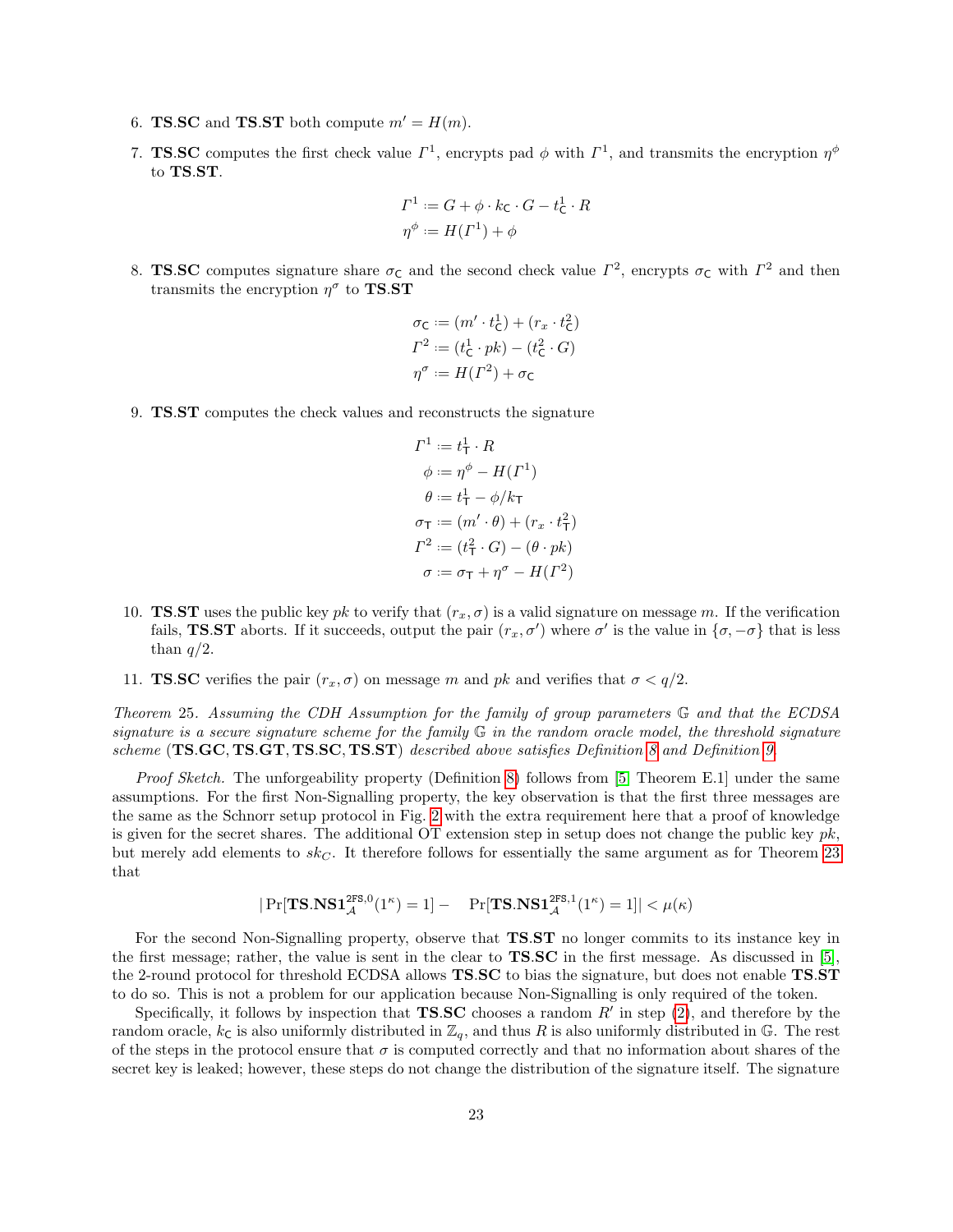output consists of a pair  $(r_x, \sigma) \in \mathbb{Z}_q^2$  that passes the verification equality where  $r_x$  is the x-coordinate of group element R. The verification for the message m and public key  $pk$  is performed by ensuring that both  $r_x, \sigma$  are in the appropriate range (i.e., that  $r_x \in [1, q]$  and that  $\sigma \in [0, q/2]$ ), and then calculating

$$
(r'_x, r'_y) = R' := g^{H(m)/\sigma} p k^{r_x/\sigma}
$$

and checking if  $(r'_x \mod q) = (r_x \mod q)$ . For each  $r_x$  there are exactly two values s, –s that satisfy this relationship. In the penultimate step, **TS.ST** picks the value among those two that is less than  $q/2$  which **TS.SC** verifies; thus for each  $r_x$ , there is only 1 value  $\sigma$  such that  $(r_x, \sigma)$  verifies and **TS.SC** does not abort the protocol. Thus for the same reason as for Theorem [23,](#page-18-1) it also follows that

$$
|\Pr[\mathbf{TS.NS2}^{\mathrm{2FS},0}_\mathcal{A}(1^\kappa)=1]-\Pr[\mathbf{TS.NS2}^{\mathrm{2FS},1}_\mathcal{A}(1^\kappa)=1]|<\mu(\kappa)
$$

which establishes that this protocol satisfies Def. [9.](#page-10-1)

## <span id="page-23-0"></span>7 The Unlinkability property

In this section, we define an additional privacy property for a Two Factor Signature scheme, which we call Unlinkability. As anticipated in the introduction, this property mandates that an adversary cannot distinguish different public keys generated by the same honest token or the same passwords from public keys generated using different tokens and independently sampled passwords. The same holds even if the adversary is given signatures on arbitrary messages (according to such public keys) and even when the adversary can query such tokens arbitrarily (as long as he does not guess the passwords). This property guarantees that a token, if lost, does not reveal which public keys it can sign for, and that an outside adversary cannot link to each other different cryptocurrency addresses controlled with the same token.

The Unlinkability property is formalized as an experiment parameterized by two bits  $b_P$ ,  $b_T$  (not both 0), where an adversary A can interact with two token oracles  $T_0$ ,  $T_1$ . A can first interact with both oracles arbitrarily, and then outputs a distribution on pairs of distinct strings from which the challenger samples a pair of passwords  $pwd_0, pwd_1$ . Then, the challengers runs the **KeyGen** algorithm once interacting with  $T_0$  on input  $pwd_0$ , and once with  $T_{b_T}$  on input  $pwd_{b_P}$  to obtain two public keys  $pk_{\alpha}, pk_{\beta}$ . A is given the two public keys and can keep interacting with the two T oracles arbitrarily, as well as ask the challenger for signatures on arbitrary messages w.r.t. the two public keys (which the challenger computes by interacting with the appropriate oracle on input the appropriate password). The definition requires that  $\mathcal A$  should not be able to distinguish between any two different pairs of bits with probability better than the one of guessing one of the two passwords (given one guess per interaction with a token oracle).

For example, in an execution of the experiment where  $b_P = 1, b_T = 0$ , the two public keys the adversary is given are generated using the same token oracle  $(T_0)$ , while if  $b_P = 1$ ,  $b_T = 1$  the two public keys would be generated using different tokens: if an adversary cannot distinguish this two cases then the public keys must be "independent" from the token who generated them. Note that if the adversary could guess one of the passwords, it could simply interact with one of the tokens in a PK query on input such password and check whether the resulting public key matched  $pk_{\alpha}$  or  $pk_{\beta}$ , and this attack is unavoidable.

Also, we exclude the case where  $b_P = 0$ ,  $b_T = 0$  as in this case the two public keys given to the adversary would be generated by the same token using the same password, and in our formalization an honest token only associates a single public key to each password at a time (calling KeyGen a second time on the first password would associate a new public key with that password and the token will not sign with respect to the old public key any more).

<span id="page-23-1"></span>Definition 26. Let  $2FS = (\text{KeyGen}_{\text{C}}, \text{KeyGen}_{\text{T}}, \text{PK}_{\text{C}}, \text{PK}_{\text{T}}, \text{Sign}_{\text{C}}, \text{Sign}_{\text{T}}, \text{Ver})$  be a Two Factor Signature scheme. Consider the following experiment between a stateful adversary A and a challenger, parameterized by two bits  $b_P, b_T$ :

 $\mathrm{ExpUnlink}_{\mathcal{A}}^{2\mathrm{FS}, b_P, b_T}(1^\kappa)$  :

 $\Box$ 

<sup>1.</sup> The challenger runs A with access to two token oracles  $T^0, T^1$  (A is also given the pk values output by such oracles during KeyGen and PK queries).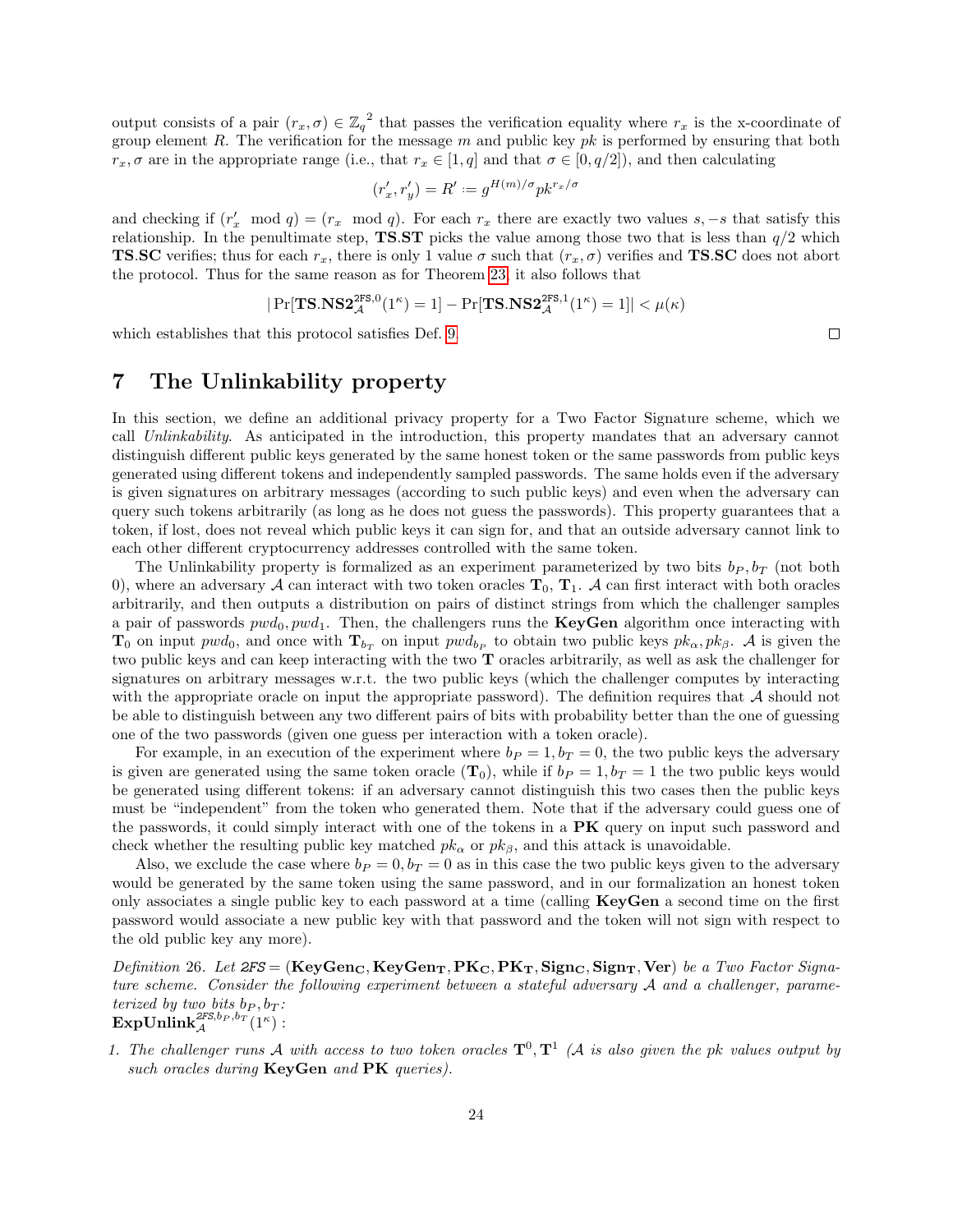- 2. During the execution, A can output a distribution PWDS over distinct pairs of passwords (i.e. over {0,  $1\}<sup>K</sup> \times \{0,1\}<sup>K</sup>$  such that for all  $x \in \{0,1\}<sup>K</sup>$ , the probability of sampling  $(x, x)$  is 0). The challenger samples  $(pwd_0, pwd_1) \leftarrow$  PWDS. It first computes  $pk_\alpha$  by interacting in a **KeyGen** query with  $T^0$  on input pwd<sub>0</sub>, and then computes  $pk_{\beta}$  by interacting with  $\mathbf{T}^{b_T}$  on input pwd<sub>b<sub>P</sub></sub>. It gives both public keys to A (we stress that  $A$  is not involved at all in those interactions, besides receiving the challenger's output).
- 3. From this point on, in addition to  $T^0$  and  $T^1$ , A has access to two new oracles  $O^{\alpha}$  and  $O^{\beta}$ . These oracles accept only Sign queries, where the adversary provides a message m: for the first oracle, the challenger computes the output  $\sigma$  by executing  $\text{Sign}_{\mathbf{C}}(pwd_0, m)$  interacting with  $\mathbf{T}^0$ ; for the second oracle, the challenger computes  $\sigma$  by executing  $\textbf{Sign}_{\mathbf{C}}(pwd_{b_P}, m)$  interacting with  $\mathbf{T}^{b_T}$ . In both cases  $\sigma$  is returned to A.
- 4. A halts and outputs a bit, which defines the output of the experiment.

For each distribution PWDS over  $\{0,1\}^{\kappa} \times \{0,1\}^{\kappa}$ , we can consider the two "truncated" distributions over  ${0,1}^{\kappa}$  obtained by sampling an element from PWDS and truncating the first or the last  $\kappa$  bits.

 $\Pi$  is said to be Unlinkable if for all PPT A such that  $\mathcal{A}(1^{\kappa})$  makes at most  $q(\kappa)$  queries to the  $\mathbf{T}^{0}$ and  $T^1$  oracles after step 2, and outputs distributions PWDS where each of the truncations has entropy lower bounded by  $m(\kappa)$ , and for all  $b_P, b_T, b'_P, b'_T \in \{0,1\}^4$  such that  $(b_P, b_T) \neq (0,0), (b'_P, b'_T) \neq (0,0)$ , there exist a negligible function  $\mu$  such that for all  $\kappa$ 

$$
|\Pr[\mathbf{ExpUnlink}_{\mathcal{A}}^{\mathit{2FS},b_0,b_1}(1^{\kappa})=1]-\Pr[\mathbf{ExpUnlink}_{\mathcal{A}}^{\mathit{2FS},b_2,b_3}(1^{\kappa})=1]|\leq \frac{4q(\kappa)}{2^{m(\kappa)}}+\mu(\kappa)
$$

The following theorem proves that the Two Factor Signature scheme construction presented in section [5](#page-16-0) satisfies the Unlinkability definition.

<span id="page-24-4"></span>Theorem 27. Assuming  $\mathbf{RO}_{\kappa}$  is a random oracle, the Two Factor Signature scheme presented in section [5](#page-16-0) is Unlinkable according to Definition [26.](#page-23-1)

Proof Sketch. The proof is structured as an hybrid argument. Starting from an execution of  ${\bf ExpUnlink}^{\Pi,b_P,b_T}$ , we can introduce a first hybrid where the experiment is aborted if the adversary sends to any of the tokens a handle derived as a hash of one of the two passwords sampled by the challenger. The probability of A noticing this difference can be bounded by  $\frac{2q(\kappa)}{2^{m(\kappa)}}$  (which bounds the probability that A can guess one of the passwords) through a reduction to Lemma [6.](#page-8-0) Then, we notice that in this hybrid the view of the adversary does not depend on any of the two bits  $b_P$ ,  $b_T$ , and so we can switch to an hybrid where we use  $b'_P$ ,  $b'_T$  instead, and finally to an hybrid where we remove the abort condition (the adversary also has at most an at most  $\frac{2q(\kappa)}{2^{m(\kappa)}}$  chance of distinguishing here). The last hybrid is a standard execution of  $\textbf{ExpUnlink}^{\Pi,b'_P,b'_T}$ , so the advantage of the adversary can be bounded by  $2 \cdot \frac{2q(k)}{2^{m(k)}}$  (plus a negligible amount due to possible collisions in the random oracle). Appendix [A](#page-25-14) contains a more detailed proof.

## References

- <span id="page-24-2"></span>[1] Jesús F Almansa, Ivan Damgård, and Jesper Buus Nielsen. Simplified threshold RSA with adaptive and proactive security. In Eurocrypt, volume 4004, pages 593–611. Springer, 2006.
- <span id="page-24-1"></span>[2] Dan Boneh, Xuhua Ding, Gene Tsudik, and Chi-Ming Wong. A method for fast revocation of public key certificates and security capabilities. In USENIX Security Symposium, pages 22–22, 2001.
- <span id="page-24-3"></span>[3] Jan Camenisch, Anja Lehmann, Gregory Neven, and Kai Samelin. Virtual smart cards: how to sign with a password and a server, 2016.
- <span id="page-24-0"></span>[4] Yvo Desmedt and Yair Frankel. Threshold cryptosystems. In Advances in Cryptology – CRYPTO 1989, pages 307–315. Springer, 1990.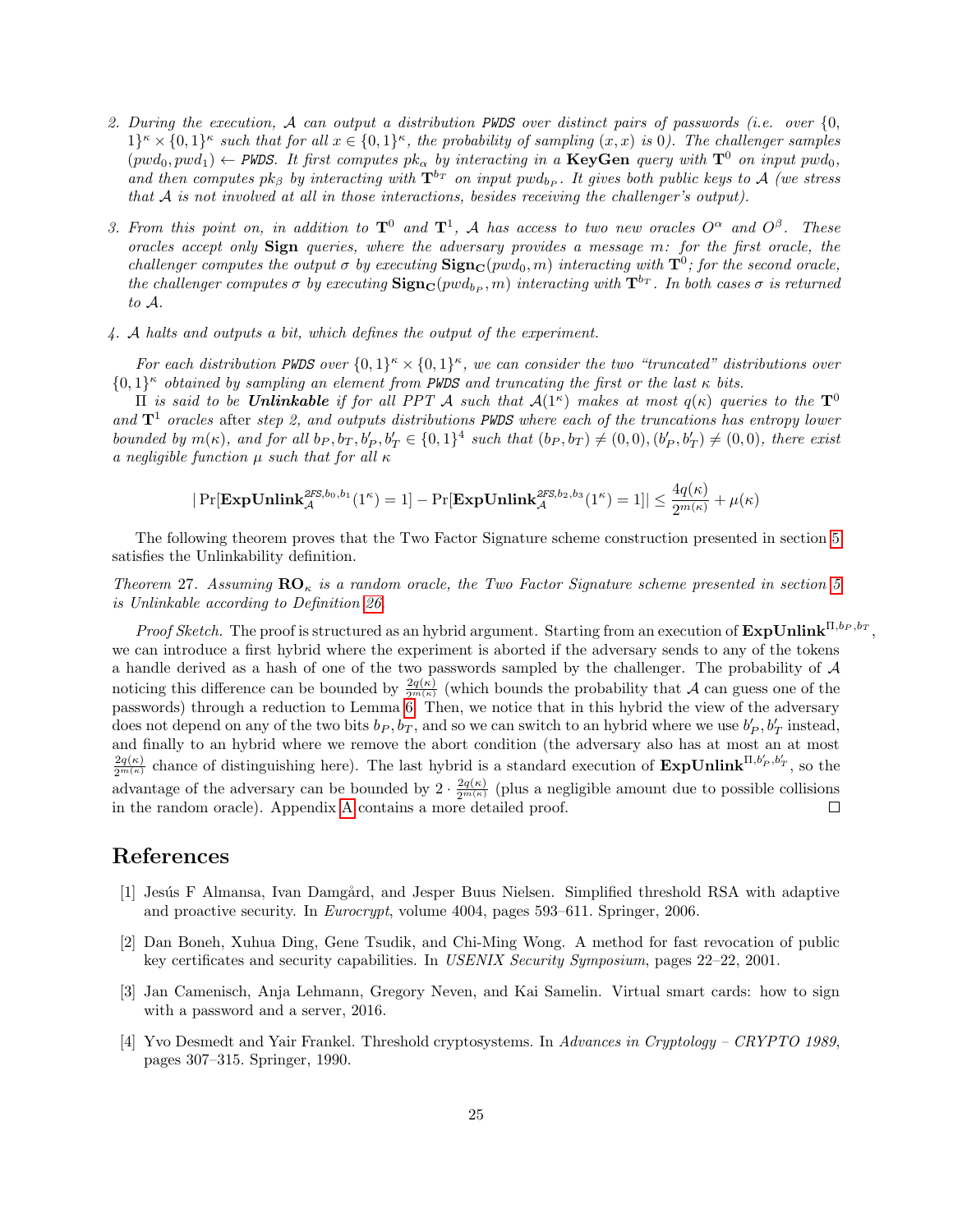- <span id="page-25-3"></span>[5] J. Doerner, Y. Kondi, E. Lee, and a. shelat. Secure two-party threshold ECDSA from ECDSA assumptions. In 2018 IEEE Symposium on Security and Privacy (SP), pages 595–612, 2018.
- <span id="page-25-9"></span>[6] Rosario Gennaro and Steven Goldfeder. Fast multiparty threshold ecdsa with fast trustless setup. In Proceedings of the 2018 ACM SIGSAC Conference on Computer and Communications Security, pages 1179–1194. ACM, 2018.
- <span id="page-25-7"></span>[7] Rosario Gennaro, Stanisław Jarecki, Hugo Krawczyk, and Tal Rabin. Robust and efficient sharing of RSA functions. In Advances in Cryptology – CRYPTO 1996, pages 157–172. Springer, 1996.
- <span id="page-25-6"></span>[8] Steven Goldfeder, Rosario Gennaro, Harry Kalodner, Joseph Bonneau, Joshua A Kroll, Edward W Felten, and Arvind Narayanan. Securing bitcoin wallets via a new DSA/ECDSA threshold signature scheme, 2015.
- <span id="page-25-10"></span>[9] Yehuda Lindell. Fast secure two-party ECDSA signing. In Advances in Cryptology – CRYPTO 2017, pages 613–644. Springer, 2017.
- <span id="page-25-11"></span>[10] Yehuda Lindell and Ariel Nof. Fast secure multiparty ecdsa with practical distributed key generation and applications to cryptocurrency custody. In Proceedings of the 2018 ACM SIGSAC Conference on Computer and Communications Security, pages 1837–1854. ACM, 2018.
- <span id="page-25-12"></span>[11] Philip MacKenzie and Michael K Reiter. Delegation of cryptographic servers for capture-resilient devices. Distributed Computing, 16(4):307–327, 2003.
- <span id="page-25-13"></span>[12] Philip MacKenzie and Michael K Reiter. Networked cryptographic devices resilient to capture. International Journal of Information Security, 2(1):1–20, 2003.
- <span id="page-25-1"></span>[13] Antonio Marcedone, Rafael Pass, and abhi shelat. Minimizing trust in hardware wallets with two factor signatures. Cryptology ePrint Archive, Report 2018/???, 2018.
- <span id="page-25-4"></span>[14] Microchip. Atecc608a datasheet, 2018.
- <span id="page-25-2"></span>[15] Antonio Nicolosi, Maxwell N Krohn, Yevgeniy Dodis, and David Mazieres. Proactive two-party signatures for user authentication. In NDSS, 2003.
- <span id="page-25-5"></span>[16] Marek Palatinus, Pavol Rusnak, Aaron Voisine, and Sean Bowe. Mnemonic code for generating deterministic keys (bip39). https://github.com/bitcoin/bips/blob/master/bip-0039.mediawiki.
- <span id="page-25-8"></span>[17] Tal Rabin. A simplified approach to threshold and proactive RSA. In Advances in Cryptology – CRYPTO 1998, pages 89–104. Springer, 1998.
- <span id="page-25-0"></span>[18] T.C. Sottek. Nsa reportedly intercepting laptops purchased online to install spy malware, December 2013. [Online; posted 29-December-2013; [https://www.theverge.com/2013/12/29/5253226/nsa](https://www.theverge.com/2013/12/29/5253226/nsa-cia-fbi-laptop-usb-plant-spy)[cia-fbi-laptop-usb-plant-spy](https://www.theverge.com/2013/12/29/5253226/nsa-cia-fbi-laptop-usb-plant-spy)].

## <span id="page-25-14"></span>A Deferred proofs

### A.1 Proof of Theorem [18](#page-16-1)

*Proof.* First, notice that by construction in the proposed 2FS scheme it is not possible that  $p$  contains a public key which is not in q. This is because a token oracle **T** will output a pk during a **PK** query (and thus such pk is part of p) only if such a public key is already part of its internal state, and the only way in which pk could be added to such state is through a  $KeyGen_T$  query, which implies that pk is also part of g. Therefore,  $A$  must be winning the experiment by outputting a message  $m$  and more valid forgeries on  $m$ than the number of signing queries with  $\mathbf T$  on input m.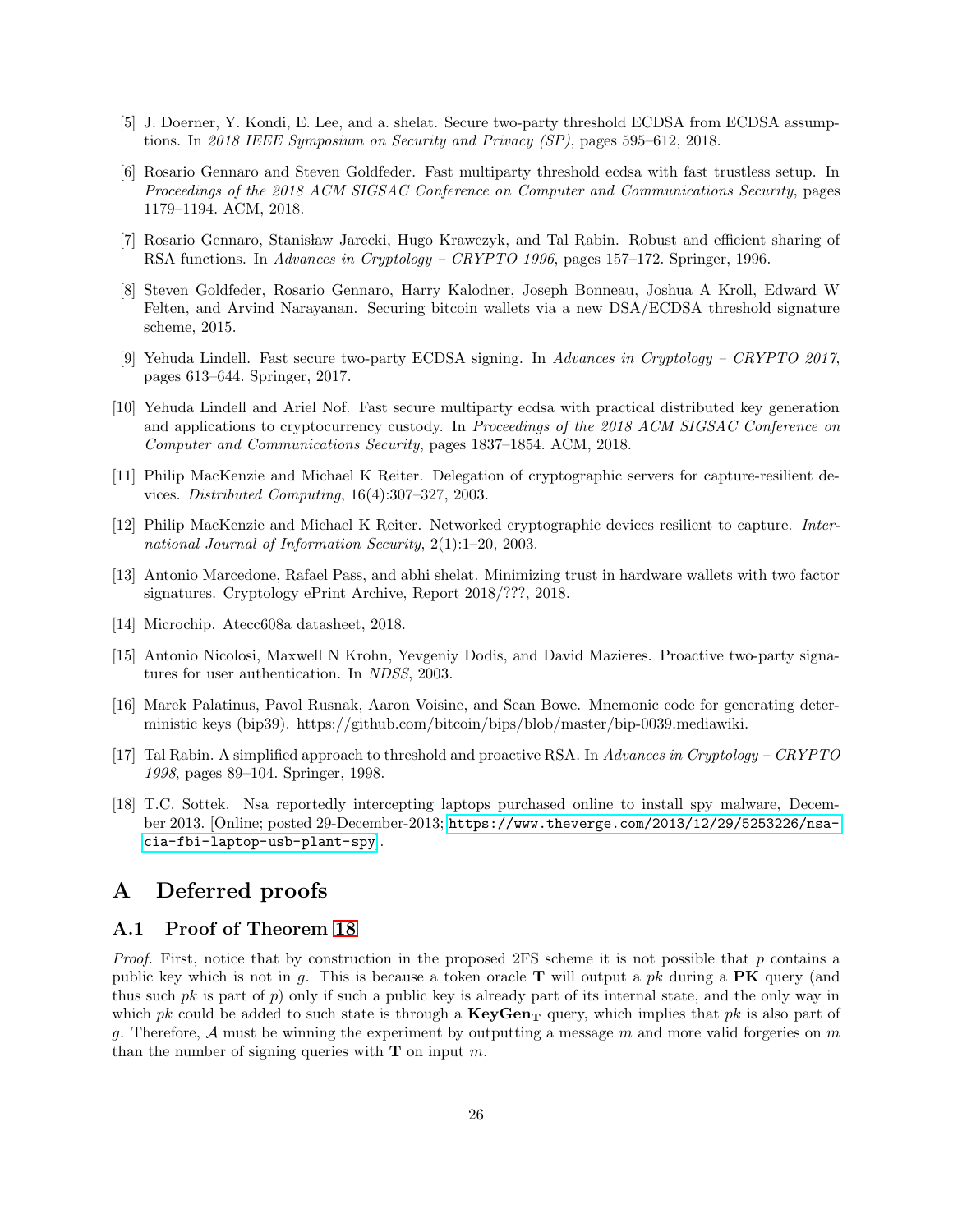During an execution of the **ExpForgeT** experiment, we say that a forgery  $(pk_i, \sigma_i)$  (produced by the adversary at the end of the experiment) is associated with the i-th **KeyGen** query if  $pk_i$  is the public key output by the token in the KeyGen query. Moreover, we say that a **Sign** query is associated with the *i*-th KeyGen query if the *handle* that the adversary sends to the challenger as its first message for the Sign query is the same which was used in the last message of the *i*-th KeyGen query, and the *i*-th KeyGen query is the most recent query before the **Sign** query with such property. Intuitively, we only consider the most recent KeyGen query because a *handle* is used by the token to retrieve the secret key share it will use on a specific Sign query. Asking multiple KeyGen queries where the same handle is used results in a new secret key share overwriting the old one.

Given all the above, for any adversary A, if the output of an execution of  $\text{ExpForge } C^{\text{2FS}}_{\mathcal{A}}(1^{\kappa})$  is 1, then in that execution there must be at least one index i such that the adversary output a forgery (on a message  $m$ ) associated with the *i*-th KeyGen query, but there is no Sign query for m associated with the *i*-th KeyGen query. This is because no two forgeries can be associated with the same **KeyGen** query (as all the public keys in the forgeries must be distinct), each  $\bf Sign$  query can be associated with at most one  $\bf KeyGen$  query, and the number of  $\operatorname{Sign}$  queries for m must be smaller than the number of forgeries. We will call an index i which satisfies this property important.

Assume by contradiction that there exists an adversary  $A$  which has non negligible probability of winning the  $\text{ExpForge } C_A^{2FS}$  experiment. We can use A to build an adversary B which contradicts the unforgeability for C of the underlying Threshold Signature scheme. Let  $d(\kappa)$  be an upper bound on the number of  $\rm KeyGen$ queries asked by  $A$  to the **T** oracle.  $B$  works as follows:  $\mathcal{B}(1^{\kappa})$ :

- B runs A, simulating for it an execution of **ExpForgeC**. First, it samples  $i \leftarrow_R \{1, \ldots, d(\kappa)\}\)$ , and its success probability will depend on such index  $i$  being important for the  $\mathbf{ExpForgeC}$  execution. Then it simulates the  $\mathbf T$  oracle for  $\mathcal A$  as follows.
- All queries (of any kind) before the *i*-th **KeyGen** query are simulated as the honest challenger would. In particular, B picks  $\perp$  as initial state  $s_T$  for the token oracle and handles the queries by executing the honest algorithms on input  $s_T$  (which is also updated as a result of **KeyGen** queries).
- The *i*-th KeyGen query by the adversary is handled differently. First,  $\beta$  makes  $\mathcal A$  interact with its own challenger in an execution of **TS.Gen**, where the challenger runs **TS.GT** and  $\mathcal A$  plays the role of C. At the end, B is given by its challenger the public key  $pk^*$  which is part of its local output (note that B does not learn the challenger's secret key share). Then, when  $A$  sends to the simulated oracle  $T$ , as the last message of the KeyGen query, a message (handle<sup>\*</sup>, c<sup>\*</sup>), B records such message together with  $pk^*$ . It completes the query by giving  $A$  the public key  $pk^*$ .
- After the *i*-th KeyGen query, when A asks a Sign query to T on input m, where  $\mathcal{A}$ 's first message is equal to handle<sup>\*</sup>, then B first sends the recorded  $c^*$  to A as a response from **T**. Then, it continues simulating the query by having  $A$  interact with its own challenger in an execution of **TS.Sign.** Analogously, **PK** queries where the first message from A is equal to handle<sup>∗</sup> are handled by returning to A the recorded  $c^*$ . All other **Sign** and PK queries (where *handle*  $\neq$  *handle*<sup>\*</sup>) are simulated honestly. KeyGen queries are also simulated honestly. In addition, if at the end of one such **KeyGen** query the adversary uses as a handle  $handle^*$ , then  $\mathcal B$  continues by simulating all subsequent queries (of any kind) honestly, including the ones for  $handle^*$  (in particular,  $\beta$  does not make any more queries to its own challenger).
- When A outputs a message m and a list of forgeries  $(pk_1, \sigma_1), \ldots, (pk_n, \sigma_n)$ , then if there exists an index j such that  $pk^j = pk^*$  and  $\text{Ver}(pk^*, m, \sigma_j) = 1$ , then B outputs  $(m, \sigma_j)$  as a forgery to its challenger; otherwise B halts without producing any forgery.

First of all, notice that  $\mathcal{A}$ 's view in this experiment has the same distribution as its view in the **ExpForgeC**<sup>2FS</sup> one. This is because the only difference between the two is that in some of the queries by the adversary where  $handle = handle^*$ ,  $\mathcal{B}$  provides answers to  $\mathcal{A}$  through its challenger (which implements the algorithms honestly with a state consistent with what  $A$  would expect), and thus this difference does not affect  $A$ 's view.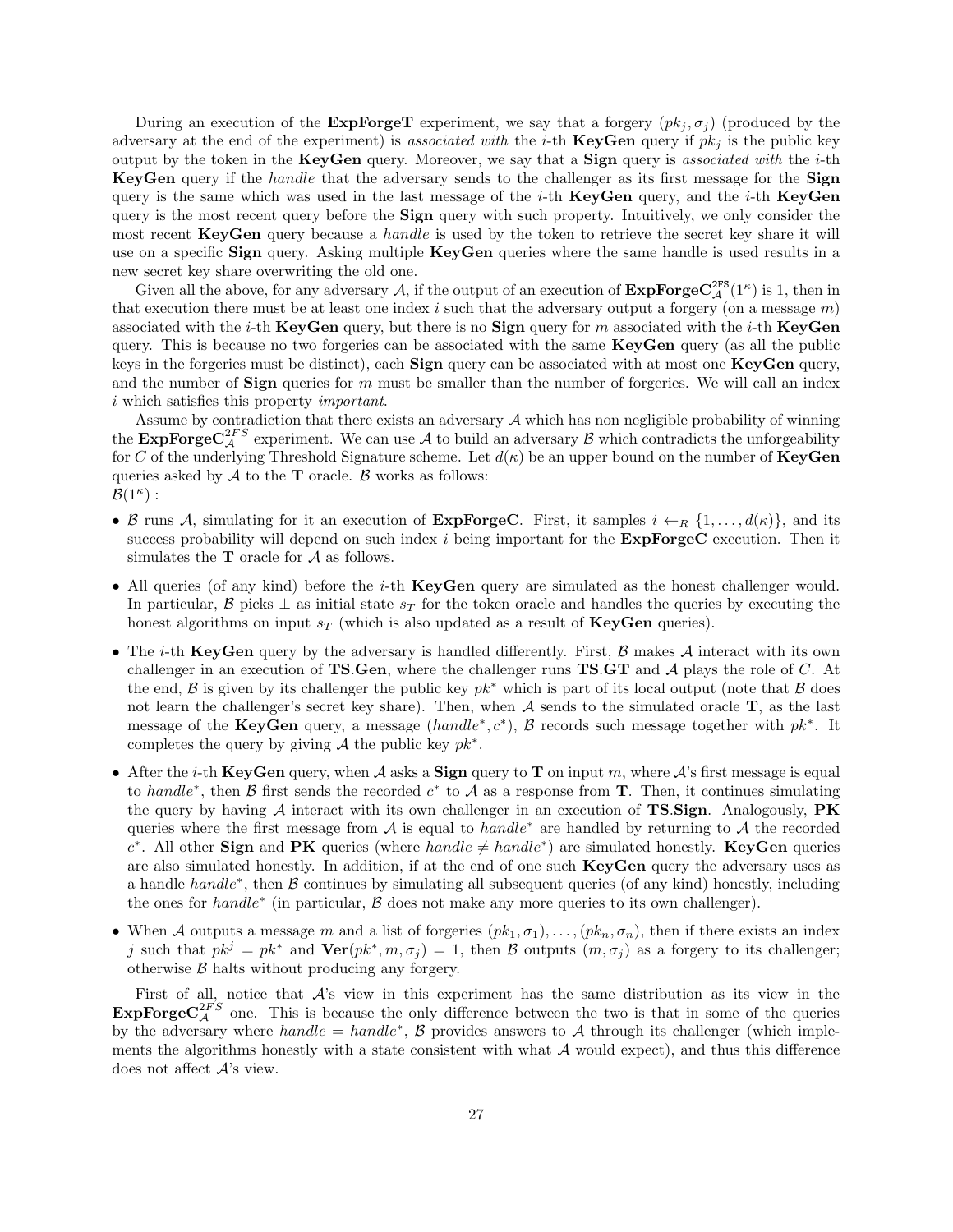Moreover, we have that if the simulated  $\bf{ExpForgeC}$  outputs 1 and B guessed the important index i correctly (which happens with probability  $\frac{1}{d(\kappa)}$  conditioned on the former event), then B's output will also be a valid forgery for TS.ForgeC.

Thus we have that  $Pr[\textbf{ExpForce}_{\mathcal{A}}^{2FS}(1^{\kappa})=1] \leq d(\kappa) \cdot Pr[\textbf{TS}.\textbf{ForgeC}_{\mathcal{B}}^{TS}(1^{\kappa})=1]$ , which contradicts the unforgeability against the client of the Threshold Signature scheme.  $\Box$ 

### A.2 Proof of Theorem [19](#page-17-1)

*Proof.* Let  $d(\kappa)$  be an upper bound on the number of **KeyGen** queries asked by A. We define the following hybrids:

- $\mathcal{H}_0$ : Defined as  $\mathbf{ExpForgeT}_{\mathcal{A}}^{\mathsf{2FS}}(1^{\kappa})$
- $\mathcal{H}_1$ : Defined from  $\mathcal{H}_0$ , where in addition the experiment is aborted (with a special output GUESSED) if the adversary makes a random oracle query for the password pwd sampled by the challenger in step 2.
- $\mathcal{H}_2$ : Defined from  $\mathcal{H}_1$ , where in addition the experiment is aborted (with a special output FAKE CTXT) if A asks a  $\text{Sign}_{\text{C}}$  or  $\text{PK}_{\text{C}}$  query where it sends to the challenger a ciphertext c such that i) c was not initially given to A by the challenger as part of a previous  $\textbf{KeyGen}_{\textbf{C}}$  query and ii)  $\textbf{SE.D}(ek, c) \neq \perp$  where  $(ek, \cdot) \leftarrow \mathbf{RO}_{\kappa}(pwd)$  and pwd is the password chosen by the challenger in step 2.
- $\mathcal{H}_3$ : Defined from  $\mathcal{H}_2$ , where for each ciphertext computed by the challenger as **SE.E**(ek, (skc, pk)) and sent to the adversary in a  $\text{KeyGen}_{\text{C}}$  query, the challenger instead computes  $c \leftarrow \text{SE.E}(ek, 0^{2k})$  and stores a record  $(c, (sk_C, pk))$ . Analogously, during any  $PK_C$  and  $Sign_C$  query, instead of decrypting the ciphertext c sent by the adversary as  $\mathbf{SE}.\mathbf{D}(ek, c)$  the challenger uses  $(sk_C, pk)$  if it has a record  $(c, (sk_C, pk))$ , and behaves as if the decryption algorithm returned  $\perp$  otherwise.

To prove the theorem, it is sufficient to show that for any PPT  $\mathcal A$  there exists a negligible function  $\mu$ such that:

$$
|\Pr[\mathcal{H}_0(\mathcal{A}, 1^\kappa) = 1] - \Pr[\mathcal{H}_1(\mathcal{A}, 1^\kappa) = 1]| < \frac{2q(\kappa)}{2^{m(\kappa)}}\tag{1}
$$

$$
|\Pr[\mathcal{H}_1(\mathcal{A}, 1^{\kappa}) = 1] - \Pr[\mathcal{H}_2(\mathcal{A}, 1^{\kappa}) = 1]| < \mu(\kappa)
$$
\n(2)

$$
|\Pr[\mathcal{H}_2(\mathcal{A}, 1^{\kappa}) = 1] - \Pr[\mathcal{H}_3(\mathcal{A}, 1^{\kappa}) = 1]| < \mu(\kappa)
$$
\n(3)

$$
|\Pr[\mathcal{H}_3(\mathcal{A}, 1^\kappa) = 1]| < \mu(\kappa) \tag{4}
$$

We will prove that each condition holds separately.

1. Let E be the event " $\mathcal A$  makes a random oracle query for the password pwd sampled by the challenger in step 2". Note that E has the same probability of happening in both hybrids  $(\Pr[\mathcal{H}_0(\mathcal{A}, 1^\kappa):E] = \Pr[\mathcal{H}_1(\mathcal{A}, E)]$  $1^{\kappa}$ ) : E|), that conditioned on E not happening the view of A has exactly the same distribution in both hybrids (in particular,  $Pr[\mathcal{H}_0(\mathcal{A}, 1^{\kappa}) = 1 | \neg E] = Pr[\mathcal{H}_1(\mathcal{A}, 1^{\kappa}) = 1 | \neg E]$ ) and that  $Pr[\mathcal{H}_1(\mathcal{A}, 1^{\kappa}) = \text{GUESSED}] =$  $Pr[\mathcal{H}_{1}(\mathcal{A}, 1^{\kappa}) : E]$ . Therefore, the probability that A can distinguish can be upper bounded by the probability that A causes  $\mathcal{H}_1$  to output GUESSED:

$$
|\Pr[\mathcal{H}_{0}(\mathcal{A}, 1^{\kappa}) = 1] - \Pr[\mathcal{H}_{1}(\mathcal{A}, 1^{\kappa}) = 1]| \le
$$
  
\n
$$
|\Pr[\mathcal{H}_{0}(\mathcal{A}, 1^{\kappa}) = 1] - E] - \Pr[\mathcal{H}_{1}(\mathcal{A}, 1^{\kappa}) = 1| - E]| \cdot \Pr[\mathcal{H}_{1}(\mathcal{A}, 1^{\kappa}) : -E] +
$$
  
\n
$$
|\Pr[\mathcal{H}_{0}(\mathcal{A}, 1^{\kappa}) = 1|E] - \Pr[\mathcal{H}_{1}(\mathcal{A}, 1^{\kappa}) = 1|E]| \cdot \Pr[\mathcal{H}_{1}(\mathcal{A}, 1^{\kappa}) : E] \le
$$
  
\n
$$
0 + \Pr[\mathcal{H}_{1}(\mathcal{A}, 1^{\kappa}) : E] = \Pr[\mathcal{H}_{1}(\mathcal{A}, 1^{\kappa}) = \text{GUESSED}]
$$
  
\n(5)

Therefore to prove that equation 1 holds it is enough to show that  $Pr[\mathcal{H}_{1}(\mathcal{A}, 1^{\kappa}) = \text{GUESED}] < \frac{q(\kappa)}{2^{m(\kappa)}}$  $rac{q(\kappa)}{2^{m(\kappa)}}$ . We will prove that this is the case by leveraging Lemma [5.](#page-8-1) For any PPT adversary  $\mathcal A$  for  $\mathcal H_1$ , let's define an adversary  $\beta$  for **ExpGuess** as follows:  $\mathcal{B}^{\mathbf{Guss}(\cdot)}(1^{\kappa})$  :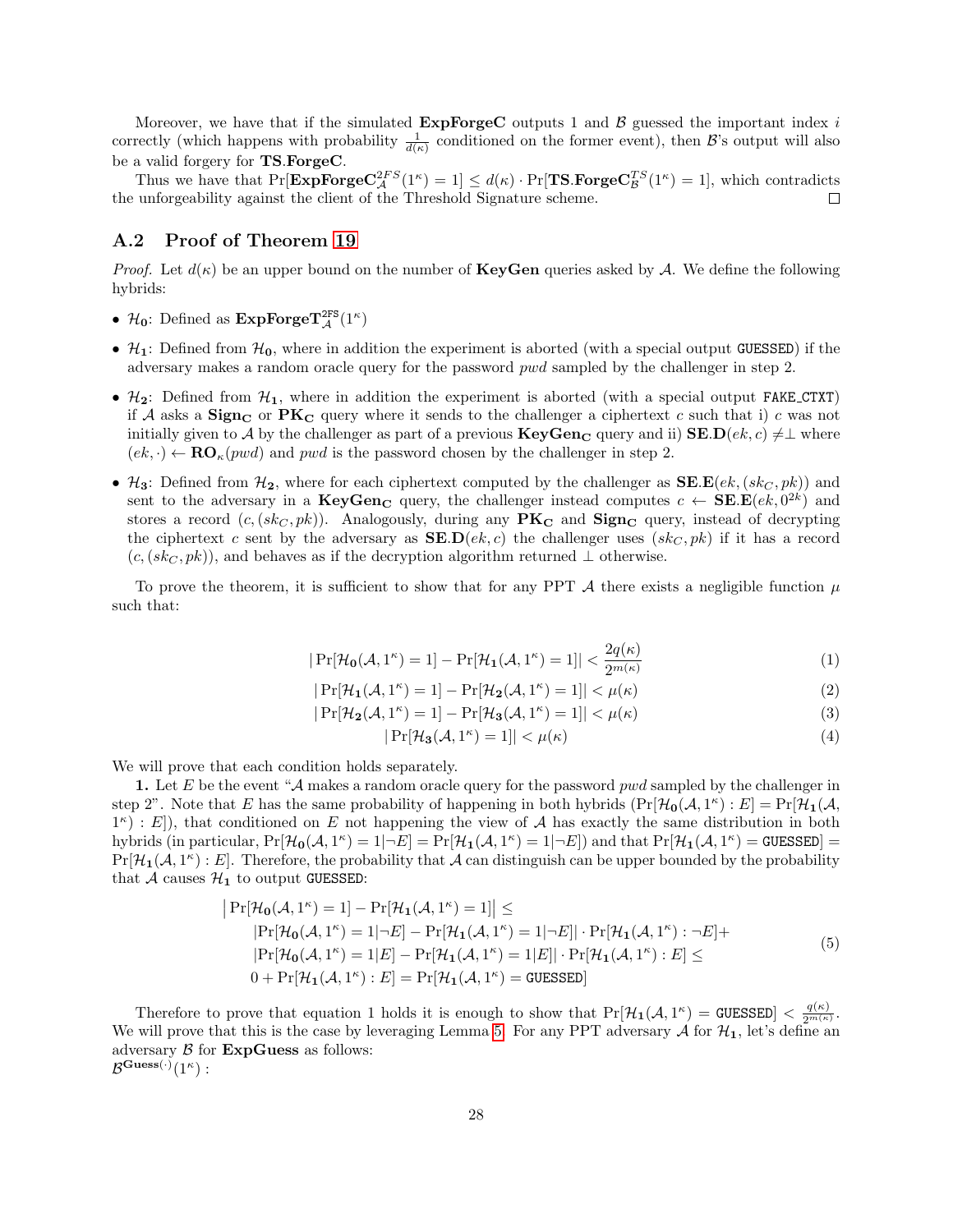- B runs A by simulating for it an execution of  $\mathcal{H}_1$ . When A outputs a distribution PWDS, B forwards such distribution to its challenger. Moreover, the challenger samples  $(ek, handle) \leftarrow \{0,1\}^k \times \{0,1\}^k$ , which will be used as the output of the random oracle on input the *pwd* picked by  $\mathcal{B}$ 's challenger.
- Whenever A asks a  $KeyGen_C$ ,  $PK_C$  or  $Sign_C$  query, such queries are handled honestly, except that instead of computing  $(ek, handle) \leftarrow \mathbf{RO}_{\kappa}(pwd), \mathcal{B}$  uses the values sampled in the previous step.
- B simulates the random oracle  $\mathbf{RO}_{\kappa}$  by sampling answers to  $\mathcal{A}$ 's queries uniformly at random and storing them in a table so that the same query always receives the same answer. In addition, for each such queries for a string pwd, B submits pwd as a guess to its **Guess** oracle: if the response is 1, then B can halt (and ExpGuess outputs 1); otherwise the simulation continues.
- If A halts (with or without outputting a bit), then  $\beta$  halts as well (and **ExpGuess** outputs 0).

Notice that until B halts, the view of A has the same distribution as in  $\mathcal{H}_1$ . The only change in  $\mathcal{A}$ 's view is that, instead of computing  $(ek, handle) \leftarrow \mathbf{RO}_{\kappa}(pwd), \mathcal{B}$  samples such values uniformly at random and independently from pwd. The only way that  $A$  can notice such difference, is if it asks a random oracle query for pwd. But, in this case, B will halt and win the experiment. This proves that  $Pr[\mathcal{H}_0(\mathcal{A},$  $1^{\kappa}$  = GUESSED] < Pr[ExpGuess<sub>B</sub>(1<sup>k</sup>) = 1]. Moreover, the number of guess that B makes to its oracle is upper bounded by the number of random oracle queries asked by  $A$ , from which by Lemma [5](#page-8-1) we have that  $\Pr[\mathcal{H}_{\mathbf{0}}(\mathcal{A}, 1^{\kappa})=\mathtt{GUESSED}] < \frac{q(\kappa)}{2^{m(\kappa)}}$  $\frac{q(\kappa)}{2^{m(\kappa)}}$ , which is what we wanted to prove.

2. Analogously as in the previous case, one can show that

$$
\big|\Pr[\mathcal{H}_1(\mathcal{A},1^\kappa)=1]-\Pr[\mathcal{H}_2(\mathcal{A},1^\kappa)=1]\big|\leq\\ \Pr[\mathcal{H}_2(\mathcal{A},1^\kappa)=\texttt{FAKE_CTT}]
$$

We will prove that  $Pr[\mathcal{H}_2(\mathcal{A}, 1^k) = FAKE_CTTST] < \mu(\kappa)$  by reducing this property to the INT-CTXT security of the Symmetric Encryption scheme. For any PPT adversary A that distinguishes  $\mathcal{H}_1$  from  $\mathcal{H}_2$ , let's define an adversary  $\beta$  for **SE. ExpINT-CTXT** as follows:  $\mathcal{B}(1^{\kappa})$ :

- B runs A by simulating for it an execution of  $\mathcal{H}_2$ .
- Whenever A asks a KeyGen<sub>C</sub>,  $PK_C$  or Sign<sub>C</sub> query, such queries are handled as in  $H_2$ , with the following differences.

In any KeyGen<sub>C</sub> query, instead of directly computing  $c \leftarrow \textbf{SE.E}(ek, (sk_C, pk))$  on its own, B computes c by asking an encryption query to its own **SE.E** oracle on input  $(kc, pk)$ ; moreover, it stores a record  $(c, (sk_C, pk)).$ 

In any  $\mathbf{PK_C}$  or  $\mathbf{Sign_C}$  queries, instead of directly computing  $(sk_C, pk) \leftarrow \mathbf{SE.D}(ek, c)$  on its own, B first checks if it has a record  $(c, (sk_C', pk'))$  (for some  $(sk_C', pk')$ ). If so, it uses  $(sk_C', pk')$  as the output of such decryption; otherwise, it submits  $c$  to its own decryption oracle to compute such output. If the decryption oracle returns a message  $m \neq \perp$ , B halts with output FAKE CTXT (and SE.ExpINT-CTXT outputs 1), otherwise the simulation continues (and the  $PK_C$  or  $Sign_C$  queries are aborted as if decryption failed).

Random oracle queries are handled exactly as in  $\mathcal{H}_1$ . In particular, if a random oracle query would cause  $\mathcal{H}_1$  to output GUESSED, then  $\beta$  also halts with the same output.

• When A halts (possibly with some forgeries as output),  $\beta$  also halts.

Notice that until B halts, the view of A has the same distribution as in  $\mathcal{H}_2$ . This is because the only difference in the two experiments is that in one of them the secret key  $ek$  used to produce the ciphertexts given by the challenger during any KeyGen query is computed as  $(e_k, \cdot) \leftarrow \mathbf{RO}_{\kappa}(pwd)$  in  $\mathcal{H}_2$  and independently sampled by  $\mathcal{B}$ 's challenger in **SE.ExpINT-CTXT**<sup>SE</sup>; however, since both experiments are aborted if  $\mathcal{A}$  asks for  $\mathbf{RO}_{\kappa}(pwd)$ , such change cannot affect its view. Moreover, by construction if during a  $\mathbf{PK_C}$  or  $\mathbf{Sign_C}$ query A outputs a ciphertext which causes  $\mathcal{H}_3$  to output FAKE CTXT then B would also output FAKE CTXT,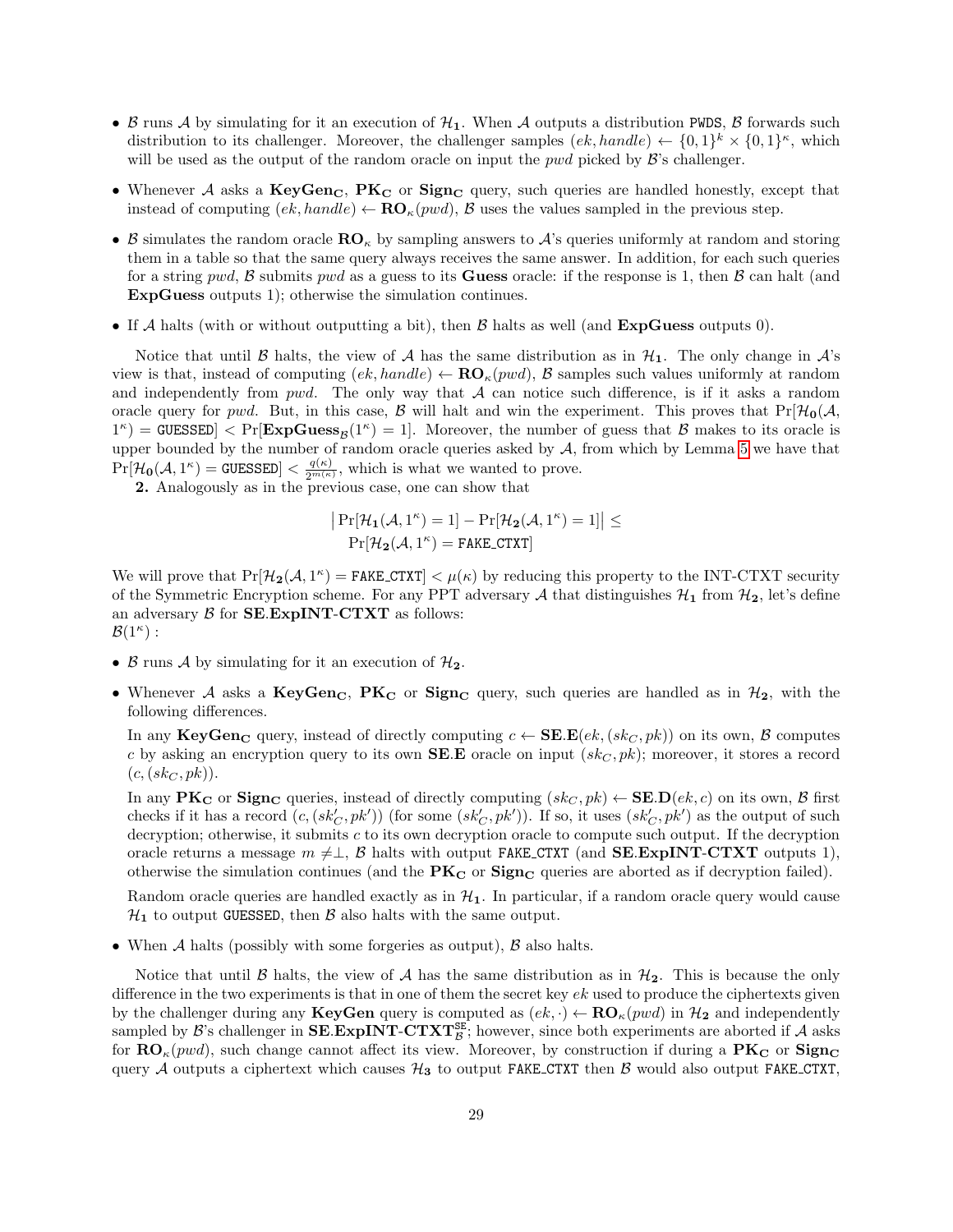and the execution of **SE. ExpINT-CTXT** would output 1. This proves that  $Pr[\mathcal{H}_3(\mathcal{A}, 1^{\kappa}) =$  **FAKE\_CTXT**  $\leq$  $Pr[\mathbf{SE}.\mathbf{ExpINT-CTXT}_\mathcal{B}(1^\kappa) = 1].$  Since SE is INT-CTXT secure, such quantity must be negligible, which is what we wanted to prove.

**3.** Assume by contradiction that there exists an adversary A such that  $|\Pr[\mathcal{H}_2(\mathcal{A}, 1^k) = 1] - \Pr[\mathcal{H}_3(\mathcal{A}, 1^k)]$  $1^{\kappa}$ ) = 1|| is non negligible.

We will use A to build an adversary  $\beta$  that contradicts the IND-CCA security of SE.  $\beta$  works as follows:  $\mathcal{B}(1^{\kappa})$ :

- B runs A by simulating for it an execution of  $\mathcal{H}_2$ .
- Whenever A asks a KeyGen<sub>C</sub>, PK<sub>C</sub> or Sign<sub>C</sub> query, such queries are handled as in  $\mathcal{H}_2$ , with the following differences.

In any KeyGen<sub>C</sub> query, instead of directly computing  $c \leftarrow \textbf{SE.E}(ek, (sk_C, pk))$  on its own, B computes c by asking an encryption query to its own **SE.E** oracle on input  $((sk_C, pk), 0^{2k})$ ; moreover, it stores a record  $(c, (sk_C, pk))$ .

In any  $\mathbf{PK_C}$  or  $\mathbf{Sign_C}$ , instead of directly computing  $(sk_C, pk) \leftarrow \mathbf{SE.D}(ek, c)$  on its own, B first checks if it has a record  $(c, (sk_C', pk'))$  (for some  $(sk_C', pk')$ ) and, if so, uses  $(sk_C', pk')$  as the output of such decryption. Otherwise, it submits c to its own decryption oracle: if such oracle outputs  $\perp$ , then the simulation continues (even though this specific  $PK_C$  or  $Sign_C$  query is aborted as A submitted an invalid ciphertext); otherwise,  $\beta$  aborts with output FAKE CTXT.

Random oracle queries are handled exactly as in  $H_1$ . In particular, if a random oracle query would cause  $\mathcal{H}_1$  to output GUESSED, then  $\beta$  also halts and outputs GUESSED.

• When A halts (possibly with some forgeries as output),  $\beta$  outputs a bit  $b'$  computed as in step 4 of ExpForgeT.

Notice that, if B is running in **SE.ExpIND-CCA**<sup>SE</sup><sub>B,0</sub> (resp. **SE.ExpIND-CCA**<sup>SE</sup><sub>B,1</sub>), then A's view has the same distribution as in  $\mathcal{H}_2$  (resp.  $\mathcal{H}_3$ ). This is because the only difference in the two experiments is that in one of them the secret key  $ek$  used to produce the ciphertexts given by the challenger during any KeyGen query is computed as  $(e_k, \cdot) \leftarrow \mathbf{RO}_{\kappa}(pwd)$  in  $\mathcal{H}_1$  and independently sampled by  $\mathcal{B}$ 's challenger in **SE.ExpIND-CCA**<sup>SE</sup><sub> $\beta$ </sub>, however, since both experiments are aborted if  $\mathcal{A}$  asks for  $\mathbf{RO}_{\kappa}(pwd)$ , such change cannot affect its view. This proves that  $|\Pr[\mathcal{H}_2(\mathcal{A}, 1^{\kappa}) = 1] - \Pr[\mathcal{H}_3(\mathcal{A}, 1^{\kappa})]$  $|1^{\kappa}| = 1$ ||  $\leq |P_{\text{I}}[\text{SE}.\text{ExpIND-CCA}_{\mathcal{A},0}^{\text{SE}}(1^{\kappa}) = 1] - P_{\text{I}}[\text{SE}.\text{ExpIND-CCA}_{\mathcal{A},1}^{\text{SE}}(1^{\kappa}) = 1]$ , which contradicts the IND-CCA security of SE.

4. First, notice that by construction in an execution of  $\mathcal{H}_3$  it is not possible that p contains a public key which is not in g. This is because the  $PK<sub>C</sub>$  algorithm will output pk during a PK query (and thus such pk would be part of p) only after successfully decrypting  $(s k_C, p k) \leftarrow \mathbf{SE} \cdot \mathbf{D}(ek, c)$ , where c is the ciphertext sent by  $A$  as the first message. If such a ciphertext was originally given to  $A$  by the challenger during a **KeyGen<sub>C</sub>** query, then during such query  $KeyGen<sub>C</sub>$  must have output pk, which therefore must be part of g. Instead, if such a ciphertext was not given to  $A$  by the challenger (and still decrypts correctly), then the experiment would be halted with output FAKE\_CTXT. Therefore, whenever  $\mathcal{H}_{3}(\mathcal{A}, 1^{\kappa}) = 1$ , A must have output a message m and more valid forgeries on m than the number of  $\operatorname{Sign}_{\mathbf{C}}$  queries on input m.

During an execution of  $\mathcal{H}_3$ , we say that a forgery  $(pk_i, \sigma_i)$  (produced by the adversary at the end of the experiment) is associated with the i-th  $KeyGen_C$  query if the output of this query is  $pk_i$ ; moreover, we say that a **Sign** query is associated with the *i*-th  $KeyGen<sub>C</sub>$  query if the ciphertext c that the adversary sends to the challenger as its first message for the  $\text{Sign}_{\text{C}}$  query is the same which A received as the last message of the *i*-th  $KeyGen_C$  query. Note that, since with overwhelming probability any two independently generated ciphertexts must be different (regardless of whether they encrypt the same message or not), each  $\text{Sign}_{\text{C}}$ query can be associated with at most one  $KeyGen_C$  query<sup>[6](#page-29-0)</sup>.

Given all the above, for any adversary A, if the output of an execution of  $\mathcal{H}_{3}(\mathcal{A}, 1^{\kappa})$  is 1, then in that execution there must be at least one index i such that the adversary output a forgery (on a message  $m$ )

<span id="page-29-0"></span> $6$ Formally, we are conditioning over this event which happens with overwhelming probability.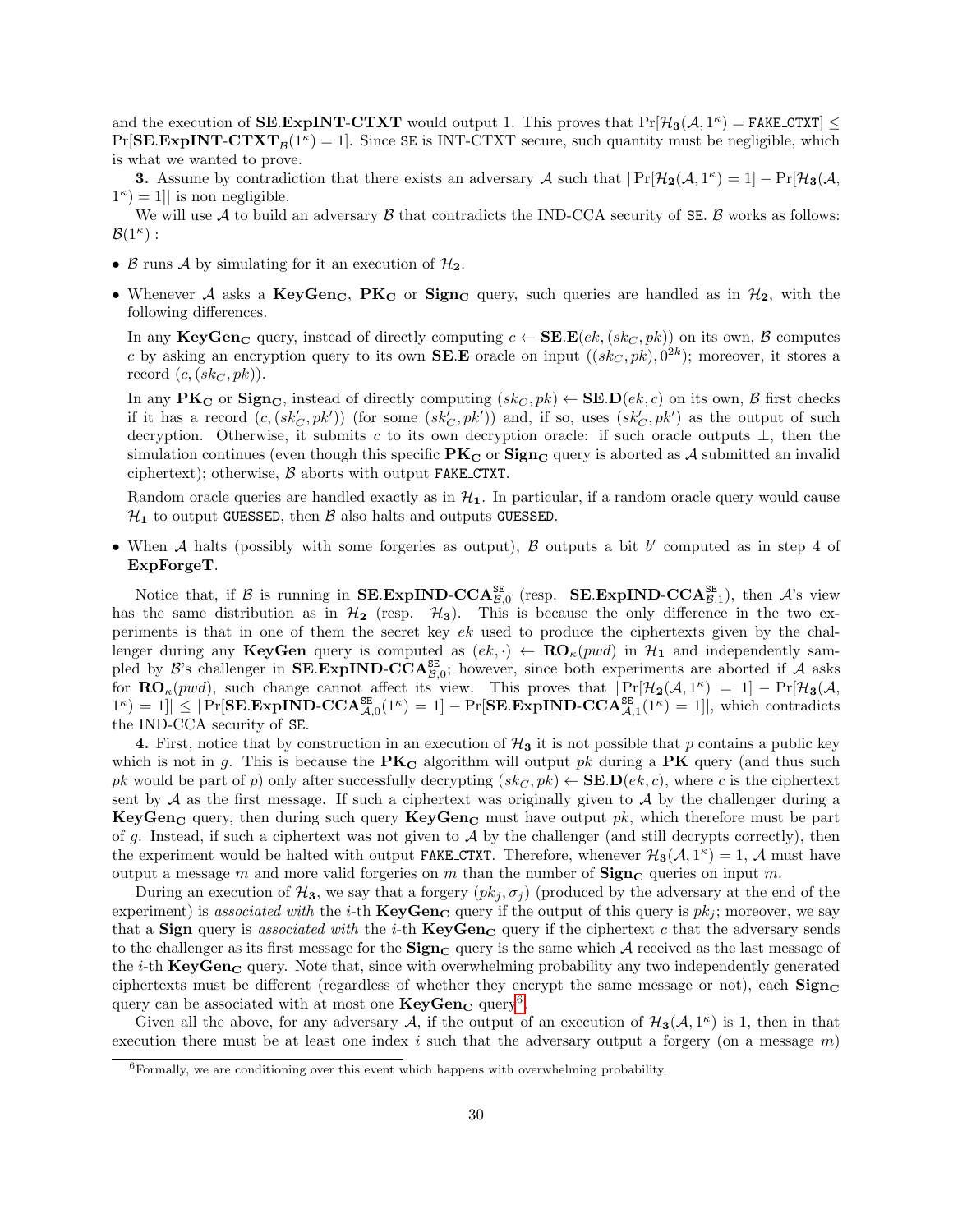associated with the *i*-th  $\text{KeyGen}_{\text{C}}$  query, but there is no  $\text{Sign}_{\text{C}}$  query for m associated with the *i*-th  $KeyGen<sub>C</sub>$  query. This is because each forgery must be associated with a different  $KeyGen<sub>C</sub>$  query (as all the public keys in the forgeries must be distinct), and the number of  $\operatorname{Sign}_{\mathbb{C}}$  queries for m must be smaller than the number of forgeries. We will call an index  $i$  which satisfies this property *important*.

Assume by contradiction that there exists an adversary A such that  $Pr[\mathcal{H}_{3}(\mathcal{A}, 1^{\kappa}) = 1]$  is non negligible. We can use A to build an adversary  $\beta$  which contradicts the unforgeability for T of the underlying Threshold Signature scheme. Let  $d(\kappa)$  be an upper bound on the number of **KeyGen** queries asked by A. B works as follows:

 $\mathcal{B}(1^{\kappa})$ :

- B runs A, simulating for it an execution of **ExpForgeC**. First, it samples  $i \leftarrow_R \{1, \ldots, d(\kappa)\}\)$ , and its success probability will depend on such index i being important for this  $\mathcal{H}_3$  execution. When  $\mathcal A$  outputs a distribution PWD, B samples  $pwd \leftarrow PWD$  and  $(ek, handle) \leftarrow \mathbf{RO}_{\kappa}(pwd)$ . Then it handles queries asked by  $A$  as follows.
- All queries (of any kind) before the *i*-th **KeyGen** query are simulated as the honest challenger would in an execution of  $\mathcal{H}_3$ .
- The *i*-th KeyGen query by the adversary is handled differently. First,  $\beta$  makes  $\mathcal A$  interact with its own challenger in an execution of **TS.Gen**, where the challenger runs **TS.GC** and  $A$  plays the role of  $T$ . At the end, B is given by its challenger the public key  $pk^*$  which is part of its local output (note that B does not learn the challenger's secret key share). B computes  $c^* \leftarrow \textbf{SE.E}(ek, 0^{2k})$ , sends A the couple handle,  $c^*$ and creates a record  $(c, pk^*)$ .
- After the *i*-th  $KeyGen_C$  query, when A asks a  $Sign_C$  query on input m, where A's first message is  $c^*$ , then  $\beta$  makes  $\mathcal A$  interact with its own challenger in an execution of **TS.Sign**, at the end of which it returns to A the challenger's local output  $\sigma$ . Analogously, PK queries where the first message from A is  $c^*$  are handled by returning to A the recorded  $pk^*$ . All other **Sign** and **PK** queries (where  $c \neq c^*$ ) are simulated as in  $\mathcal{H}_3$ .
- When A outputs a message m and a list of forgeries  $(pk_1, \sigma_1), \ldots, (pk_n, \sigma_n)$ , then if there exists an index j such that  $pk^j = pk^*$  and  $\text{Ver}(pk^*, m, \sigma_j) = 1$ , then B outputs  $(m, \sigma_j)$  as a forgery to its challenger; otherwise B halts without producing any forgery.

Notice that A's view in this experiment has the same distribution as its view in  $\mathcal{H}_3$ . This is because the only difference between the two is that in some of the queries by the adversary where  $c = c^*$ ,  $\beta$  provides answers to A through its challenger (which implements the algorithms honestly with a state consistent with what  $A$  would expect), and thus this difference does not affect  $A$ 's view. Moreover, we have that if the simulates  $H_3$  execution outputs 1 and B guessed the important index i correctly, then B's output will also be a valid forgery for **TS.ForgeC**. Thus we have that  $Pr[\mathcal{H}_3(\mathcal{A}, 1^{\kappa}) = 1] \leq Pr[\mathbf{TS}.\mathbf{ForgeC}_{\mathcal{B}}^{TS}(1^{\kappa}) = 1],$ which contradicts the unforgeability against the client of the Threshold Signature scheme.  $\Box$ 

### A.3 Proof of Theorem [20](#page-17-2)

*Proof.* Let  $d(\kappa)$  be an upper bound on the number of **KeyGen** queries asked by A. We define the following hybrids:

- $\mathcal{H}_0$ : Defined as  $\text{ExpForgePwdGuess}_{\mathcal{A}}^{\text{2FS}}(1^{\kappa})$
- $\mathcal{H}_1$ : Defined from  $\mathcal{H}_0$ , where in addition the experiment is aborted (with a special output GUESSED) if after step 2 the adversary makes a KeyGen PK or Sign query to T where it sends handle  $\leftarrow \text{RO}_{\kappa}(pwd)$ to the challenger (either as part of its last message in  $\text{KevGen}$  queries or as the first message in  $\text{PK}_C$ and  $\operatorname{Sign}_{\mathbf{C}}$  queries) and pwd is the password sampled by the challenger in step 2.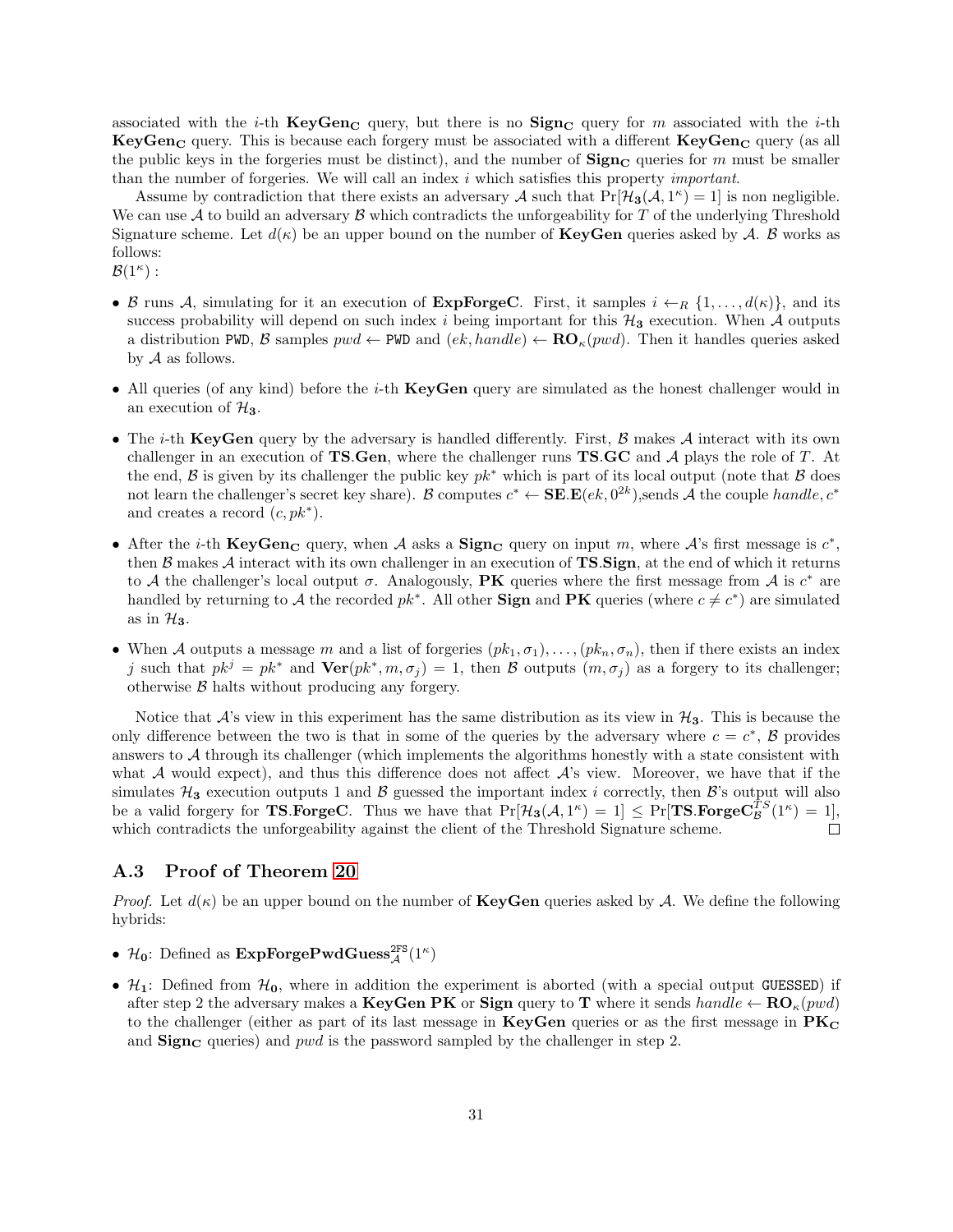To prove the theorem, it is sufficient to show that for any PPT  $\mathcal A$  there exists a negligible function  $\mu$ such that:

$$
|\Pr[\mathcal{H}_0(\mathcal{A}, 1^\kappa) = 1] - \Pr[\mathcal{H}_1(\mathcal{A}, 1^\kappa) = 1]| < \frac{q(\kappa)}{2^{m(\kappa)}} + \mu(\kappa) \tag{6}
$$

$$
|\Pr[\mathcal{H}_1(\mathcal{A}, 1^{\kappa}) = 1]| < \mu(\kappa)
$$
\n(7)

We will prove that each condition holds separately.

1. Analogously to the first case of the proof of theorem [19,](#page-17-1) one can show that (here the security parameter argument is elided):

$$
\big|\Pr[\mathcal{H}_0(\mathcal{A})=1]-\Pr[\mathcal{H}_1(\mathcal{A})=1]\big|\leq\Pr[\mathcal{H}_1(\mathcal{A})=\texttt{GUESSED}]
$$

Therefore to prove that equation 1 holds it is enough to show that  $Pr[\mathcal{H}_{1}(A, 1^{\kappa}) = \text{GUESSED}] < \frac{q(\kappa)}{2^{m(\kappa)}}$  +  $\mu(\kappa)$ . We will prove that this is the case by leveraging Lemma [5.](#page-8-1) For any PPT adversary A for  $\mathcal{H}_1$ , let's define an adversary  $\beta$  for **ExpGuess** as follows:  $\mathcal{B}^{\mathbf{Guss}(\cdot)}(1^{\kappa})$  :

- B runs A by simulating for it an execution of  $\mathcal{H}_1$ . When A outputs a distribution PWDS, B forwards such distribution to its challenger. Moreover, the challenger samples  $(ek^*, handle^*) \leftarrow \{0,1\}^k \times \{0,1\}^k$ , which will be used as the output of the random oracle on input the *pwd* picked by  $\mathcal{B}$ 's challenger.
- B simulates the random oracle  $\mathbf{RO}_{\kappa}$  by sampling answers to  $\mathcal{A}$ 's queries uniformly at random and storing them in a table so that the same query always receives the same answer.
- Whenever A asks a KeyGen<sub>C</sub>,  $PK_C$  or Sign<sub>C</sub> query to C, such queries are handled honestly, except that in order to handle each query, instead of computing  $(ek, handle) \leftarrow \mathbf{RO}_{\kappa}(pwd), \mathcal{B}$  uses the values sampled in the previous step (as it does not know  $\text{pwd}$ ).
- All queries asked by A to T are handled honestly, except that after step 2 of  $H_0$ , whenever A submits a handle to **T** (either as part of its last message in **KeyGen** queries or as the first message in  $PK<sub>C</sub>$  and  $\operatorname{Sign}_{\mathbb{C}}$  queries) and there exists a previously asked random oracle query for a password pwd such that  $(\cdot, handle) = \mathbf{RO}_{\kappa}(pwd),$  then B submits pwd as a guess to its Guess oracle: if the response is 1, then B can halt (and ExpGuess outputs 1); otherwise the simulation continues honestly.
- If A halts (with or without outputting a forgery), then B halts as well (and  $ExpGuess$  outputs 0).

Notice that until B halts, the view of A has the same distribution as in  $\mathcal{H}_1$ . The only change in  $\mathcal{A}$ 's view is that, instead of computing  $(ek^*, handle^*) \leftarrow \mathbf{RO}_{\kappa}(pwd)$  (where pwd is the password chosen by the challenger), B samples such values uniformly at random and independently from pwd. The only way that  $A$ can notice such difference is if it either guesses handle<sup>∗</sup> and asks a query to **T** where it uses such value (which can happen with at most negligible probability, and we implicitly condition over this event not happening) or if, after having output PWD (i.e. after step 2 of the original ExpForgePwdGuess experiment), A asks a random oracle query for pwd and sends the resulting output handle to  $\bf{T}$  as part of a query. However, in this case,  $\beta$  will halt and win the experiment. Moreover, if the simulated  $\mathcal{H}_1$  execution outputs GUESSED, then B will cause  $\text{ExpGuess}$  to output 1. This proves that  $\Pr[\mathcal{H}_1(\mathcal{A}, 1^{\kappa}) = \text{GUESSED}] < \Pr[\text{ExpGuess}_{\mathcal{B}}(1^{\kappa}) = \text{GUESSED}]$  $1 + \mu(\kappa)$  (the  $\mu$  function accounts for the probability that A guesses *handle<sup>\*</sup>*). Moreover, the number of guesses that  $\beta$  makes to its oracle is upper bounded by the number of interactions with T made by  $\mathcal A$  after step 2, from which by Lemma [5](#page-8-1) we have that  $Pr[\mathcal{H}_{0}(\mathcal{A}, 1^{\kappa}) = \text{GUESSED}] < \frac{q(\kappa)}{2^{m(\kappa)}} + \mu(\kappa)$ , which is what we wanted to prove.

**2.** For any adversary A, if the output of an execution of  $\mathcal{H}_{1}(\mathcal{A}, 1^{k})$  is 1, then the forgery  $(pk', m', \sigma')$ output by the adversary must be such that there is a record  $(pk, s)$  in g where  $pk = pk'$  and  $m \notin s$ . We call the index i of any such record (i.e. its position in the list q) important for the execution.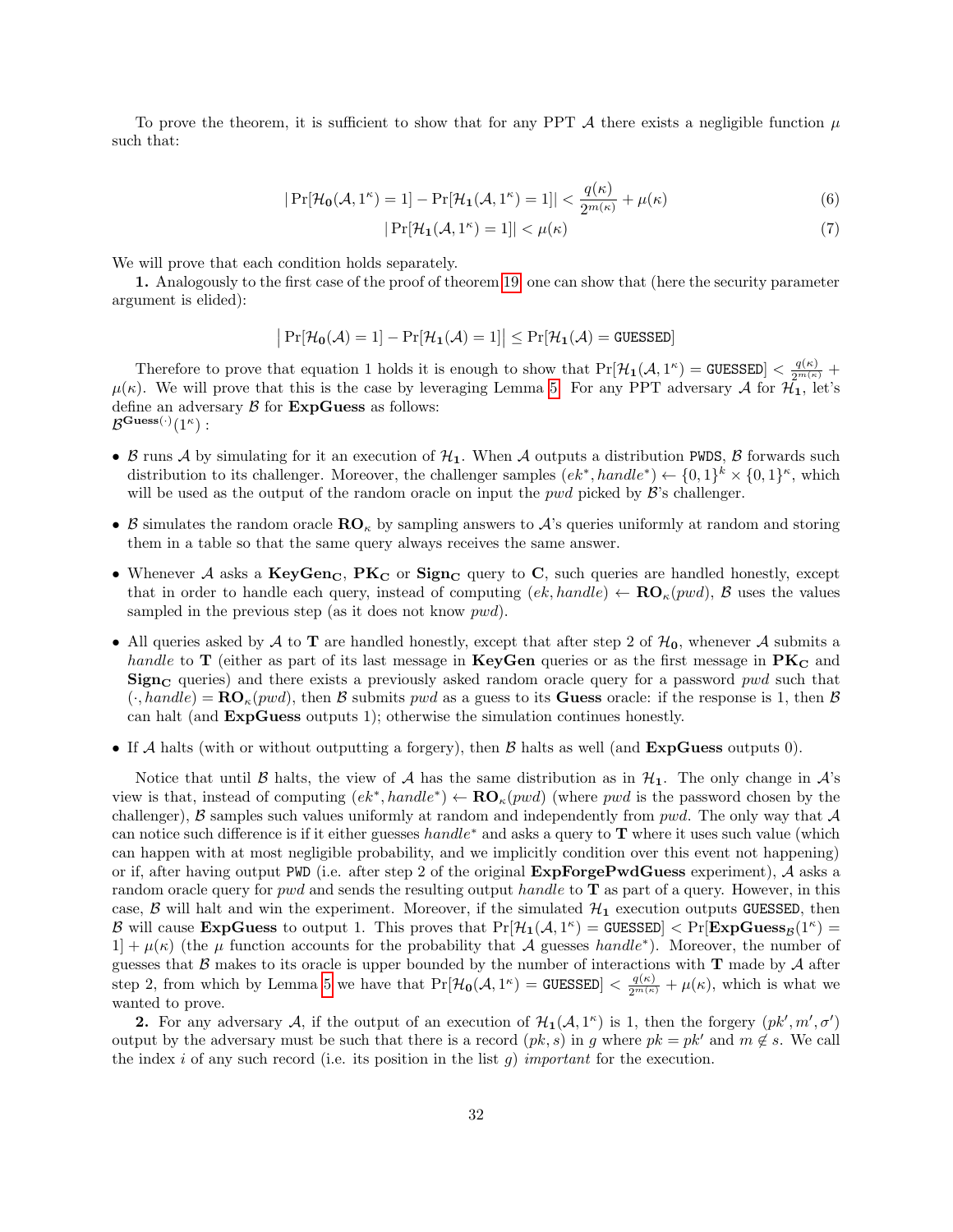Assume by contradiction that there exists an adversary A such that  $Pr[\mathcal{H}_{1}(A, 1^{\kappa}) = 1]$  is non negligible. We can use A to build an adversary  $\beta$  which contradicts the unforgeability for C of the underlying Threshold Signature scheme. Let  $d(\kappa)$  be an upper bound on the number of **KeyGen** queries asked by A. B works as follows:

 $\mathcal{B}(1^{\kappa})$ :

- B runs A, simulating for it an execution of  $\mathcal{H}_{1}$ . First, it samples  $i \leftarrow_R \{1, \ldots, d(\kappa)\}\)$ , and its success probability will depend on such index i being important as defined above. Then it handles queries asked by  $A$  as follows.
- When A outputs a distribution PWD, B samples  $pwd \leftarrow \text{PWD}$  and  $(ek^*, handle^*) \leftarrow \text{RO}_{\kappa}(pwd)$ .
- All queries to the **T** and **C** oracles (of any kind) asked before the *i*-th  $KeyGen<sub>C</sub>$  query to the **C** oracle are simulated as the honest challenger would in an execution of  $\mathcal{H}_1$ .
- The *i*-th KeyGen<sub>C</sub> query by the adversary to C is handled differently. First,  $\beta$  interacts with its own challenger in an execution of **TS.Gen** where the challenger runs  $\mathbf{TS}.GT$  and  $\beta$  runs the **TS.GC** algorithm honestly. From this interaction,  $\mathcal B$  obtains  $sk_C^*, p k^*$ ; it returns  $p k^*$  to  $\mathcal A$  and stores the secret key share  $sk_{\cal C}^*$  (note that  ${\cal B}$  does not learn the challenger's secret key share).
- After the *i*-th  $KeyGen<sub>C</sub>$  query, all subsequent queries to the T oracle are simulated as in an execution of  $H_1$ . In particular, if the adversary interacts with the oracle T and sends it handle<sup>\*</sup> (either as part of the last message in a  $KeyGen_C$  query or as the first message of a  $PK_C$  or  $Sign_C$  query), then B halts and outputs GUESSED.
- Sign<sub>C</sub> and PK<sub>C</sub> queries to the C oracle asked after the *i*-th KeyGen<sub>C</sub> query but before the  $(i + 1)$ -th **KeyGen<sub>C</sub>** query are handled as follows. When A asks a  $Sign_C$  query on input m, then B interacts with its challenger in an execution of **TS.Sign** on input m (where  $\mathcal{B}$  runs **TS.SC** $(s k_C^*, m)$ ). From this interaction, B obtains a signature  $\sigma$ , which it returns to A. Analogously,  $\mathbf{P} \mathbf{K}_{\mathbf{C}}$  queries from A are handled by simply returning  $pk^*$  to A.

All other queries to the C oracle (from the  $(i + 1)$ -th  $KeyGen_C$  query onwards) are simulated as in  $\mathcal{H}_1$ .

• When A halts and outputs a forgery  $(pk', m', \sigma')$ , then if  $\textbf{Ver}(pk', m', \sigma') = 1$ ,  $pk' = pk^*$  and  $m \notin s$  (where the *i*-th record in g is  $(pk^*, s)$ , then B outputs  $m', \sigma'$  as a forgery and halts; otherwise B halts without producing any forgery.

Notice that A's view in this experiment has the same distribution as its view in  $\mathcal{H}_1$ . This is because the only difference between the two is that in some of the queries to the C oracle,  $\beta$  provides answers to  $\mathcal A$ through its challenger instead that through an interaction with  $T$ . However, since  $\mathcal{B}'$ 's challenger implements the signature scheme honestly, and A cannot query **T** on input *handle<sup>\*</sup>*, this difference does not affect A's view.

Moreover, we have that if the simulated  $\mathcal{H}_1$  execution outputs 1 and  $\mathcal B$  guessed the index i correctly (which happens with probability at least  $\frac{1}{d(\kappa)}$  conditioned on the former event), then B's output will also be a valid forgery for TS.ForgeC.

Thus we have that  $Pr[\mathcal{H}_3(\mathcal{A}, 1^{\kappa}) = 1] \leq d(\kappa) \cdot Pr[\text{TS}.\text{ForgeC}_\mathcal{B}^{TS}(1^{\kappa}) = 1]$ , which contradicts the unforgeability for the client of the Threshold Signature scheme.  $\Box$ 

#### A.4 Proof of Theorem [21](#page-17-3)

Proof. We prove the theorem through an hybrid argument. Assume by contradiction that there exists a compliant adversary A that distinguishes between ExpNonSignal<sup>2FS,0</sup> and ExpNonSignal<sup>2FS,1</sup>. Let  $d(\kappa)$ be a polynomial upper bound on the number of queries asked by  $A$ . We define the following hybrids:

•  $\mathcal{H}_0$ : This is the same as **ExpNonSignal** $^{2FS,0}_{\mathcal{A}}$ .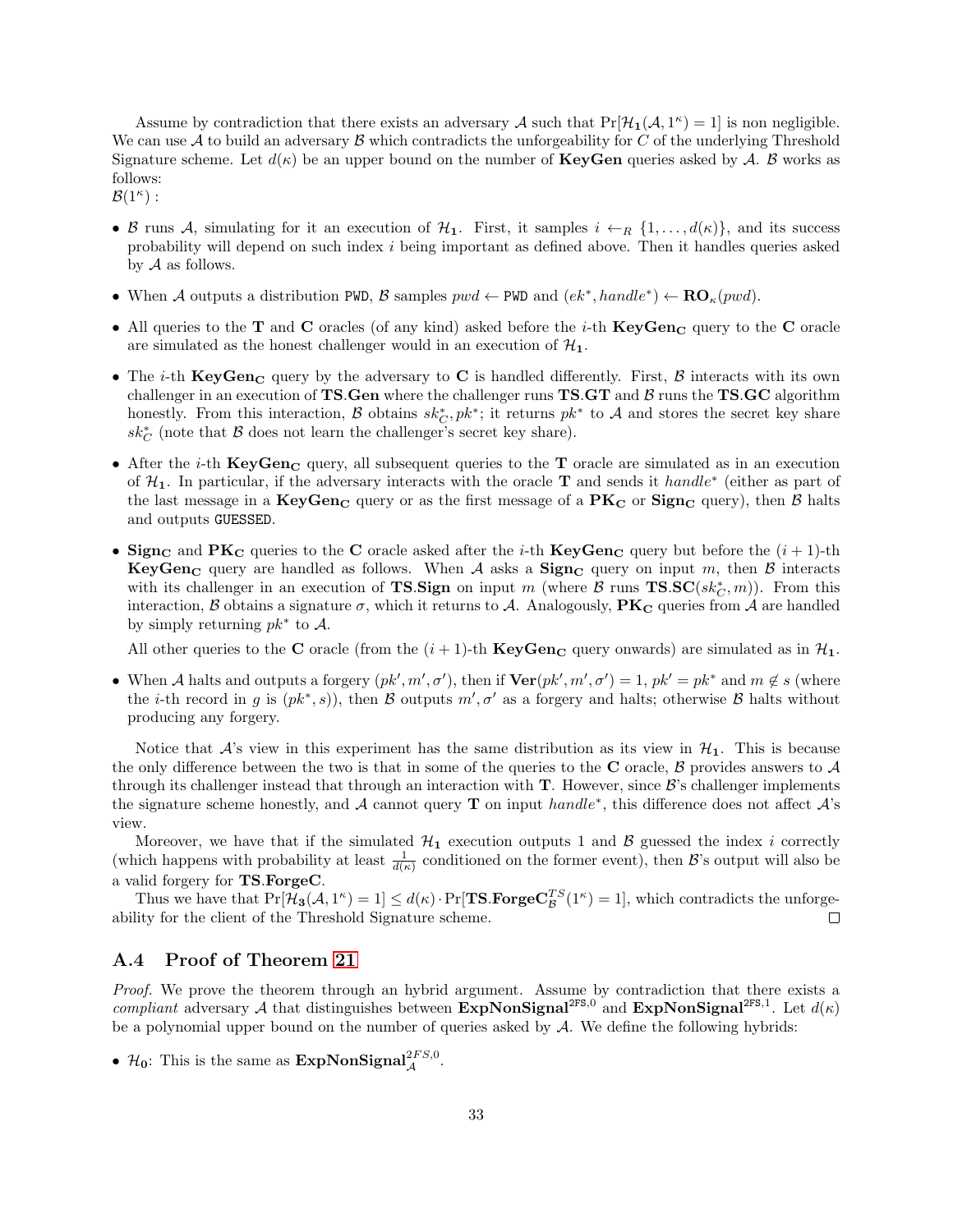•  $\mathcal{H}_{1,i}$ : For each  $i = 0, \ldots, d(\kappa)$ ,  $\mathcal{H}_{1,i}$  is similar to  $\mathcal{H}_{0}$ , with the following modifications. The first  $d(\kappa) - i$ queries (either KeyGen, PK or Sign) from the adversary are answered by interacting with the circuit  $\Pi$  as in  $\mathcal{H}_0$ . In addition, for each such **KeyGen** query by the adversary on input *pwd*, where *A* receives from the challenger as an answer  $pk$ , the challenger creates a record  $(pwd, pk)$ .

All other queries are handled as follows: KeyGen queries for pwd are handled by running  $(\cdot, \cdot, pk) \leftarrow$ **TS.Gen**(1<sup> $\kappa$ </sup>) and returning pk to A (the challenger also creates a record (pwd, pk)). **PK** queries for pwd are answered by returning to A the pk from the last  $(pwd, pk)$  record created, or  $\perp$  if no such record exists. **Sign** queries for *pwd* and m are answered by looking up the pk from the last  $(pwd, pk)$  record created and sampling a signature uniformly at random from the set { $\sigma$ :  $\textbf{Ver}(pk, m, \sigma) = 1$ } (or returning ⊥ if no such record exists). Note that such sampling requires exponential time. The random oracle is implemented honestly (by sampling values uniformly and storing them for consistency).

- $\mathcal{H}_{2,i}$ : For each  $i = 0, \ldots, d(\kappa)$ ,  $\mathcal{H}_{2,i}$  is built from  $\mathcal{H}_3$ , with the analogous modifications of  $\mathcal{H}_{1,d(\kappa)-i}$ . In particular, the first i queries (either  $KeyGen, PK$  or  $Sign$ ) from the adversary are answered by interacting with an honest Token Oracle as in  $\mathcal{H}_3$  (the challenger keeps the same (pwd, pk) records described in the previous hybrids). The rest of the queries are simulated either by running the TS.Gen algorithm or by sampling signatures uniformly at random as in the previous hybrids.
- $\mathcal{H}_3$ : This is the same as **ExpNonSignal** $^{2FS,1}_{\mathcal{A}}$ .

Since the number of hybrids is polynomial, and  $A$  by assumption  $A$  distinguishes between  $\mathcal{H}_0$  and  $\mathcal{H}_3$  with non negligible probability, then there must exists two consecutive hybrids such that  $\mathcal A$  can distinguish between them with non negligible probability. First, note that by construction the couples of hybrids  $\mathcal{H}_0 = \mathcal{H}_{1,0}$ ,  $\mathcal{H}_{1,d(\kappa)} = \mathcal{H}_{2,0}, \mathcal{H}_{2,d(\kappa)} = \mathcal{H}_{3}$  are identical. Therefore A must be able to distinguish between  $\mathcal{H}_{1,i}$  and  $\mathcal{H}_{1,i+1}$  or  $\mathcal{H}_{2,i}$  and  $\mathcal{H}_{2,i+1}$  for some specific  $i \in \{1,\ldots,d(\kappa)-1\}$ . We will show that the first case leads to a contradiction; the second case is analogous (just substitute Π with an honest token oracle in the reasoning below, and note that such an honest token implementation never aborts and always returns signatures w.r.t. the expected public keys, and as such satisfies the restrictions of the Non-Signalling definition).

Note that the view of the adversary, the internal state of the challenger and of the circuit Π have exactly the same distribution in  $\mathcal{H}_{1,i}$ ,  $\mathcal{H}_{1,i+1}$  and  $\text{ExpNonSignal}_{\mathcal{A}}^{2FS,1}$  up to the point where the  $(d(\kappa)-i)$ -th query is asked by the adversary (but not answered). Consider such a prefix of an execution, we say that such a prefix is compliant if all the  $d(\kappa) - i - 1$  interactions (originated from queries by A) between the challenger and  $\Pi$ that are part of the prefix are compliant (as described in Definition [15\)](#page-14-0) and, moreover, with overwhelming probability (over the randomness used by the client and any extra randomness which Π might use) given such prefix the  $(d(\kappa) - i)$ -th interaction will also be compliant

Let us now fix, for each  $\kappa$ , the compliant prefix of the execution  $p_{\kappa}$  which maximizes the distinguishing probability of the adversary conditioned on such prefix. Since  $A$  is compliant, with overwhelming probability an execution of  $\mathcal{H}_{1,i+1}$  will produce a compliant prefix, and so if A distinguishes  $\mathcal{H}_{1,i}$  from  $\mathcal{H}_{1,i+1}$  with non negligible probability, its success probability must be non negligible even conditioned on such maximizing prefix. More formally, there must exist a polynomial q such that for infinitely many  $\kappa$ ,

<span id="page-33-0"></span>
$$
|\Pr[\mathcal{H}_{1,i}(\mathcal{A}, 1^{\kappa}) = 1 | p_{\kappa}] - \Pr[\mathcal{H}_{1,i+1}(\mathcal{A}, 1^{\kappa}) = 1 | p_{\kappa}]| > \frac{1}{q(\kappa)}
$$
\n(8)

Consider the last (i.e. the  $(d(\kappa) - i)$ -th) query in each prefix  $p_{\kappa}$  (note again that such query is asked in the prefix, but not answered). We will consider different three different cases, depending on the type of such query. Since the above equation holds for infinitely many  $\kappa$ , there must exist at least one case such that for infinitely many  $\kappa$ , equation [8](#page-33-0) holds and the last query of  $p_{\kappa}$  belongs to such case. We will show that each case leads to a contradiction.

1. If for infinitely many  $\kappa$  the last query in  $p_{\kappa}$  is a **KeyGen** query (and equation [8](#page-33-0) holds), we will build an adversary that contradicts the first of the Non-Signalling properties for the Threshold Signature scheme.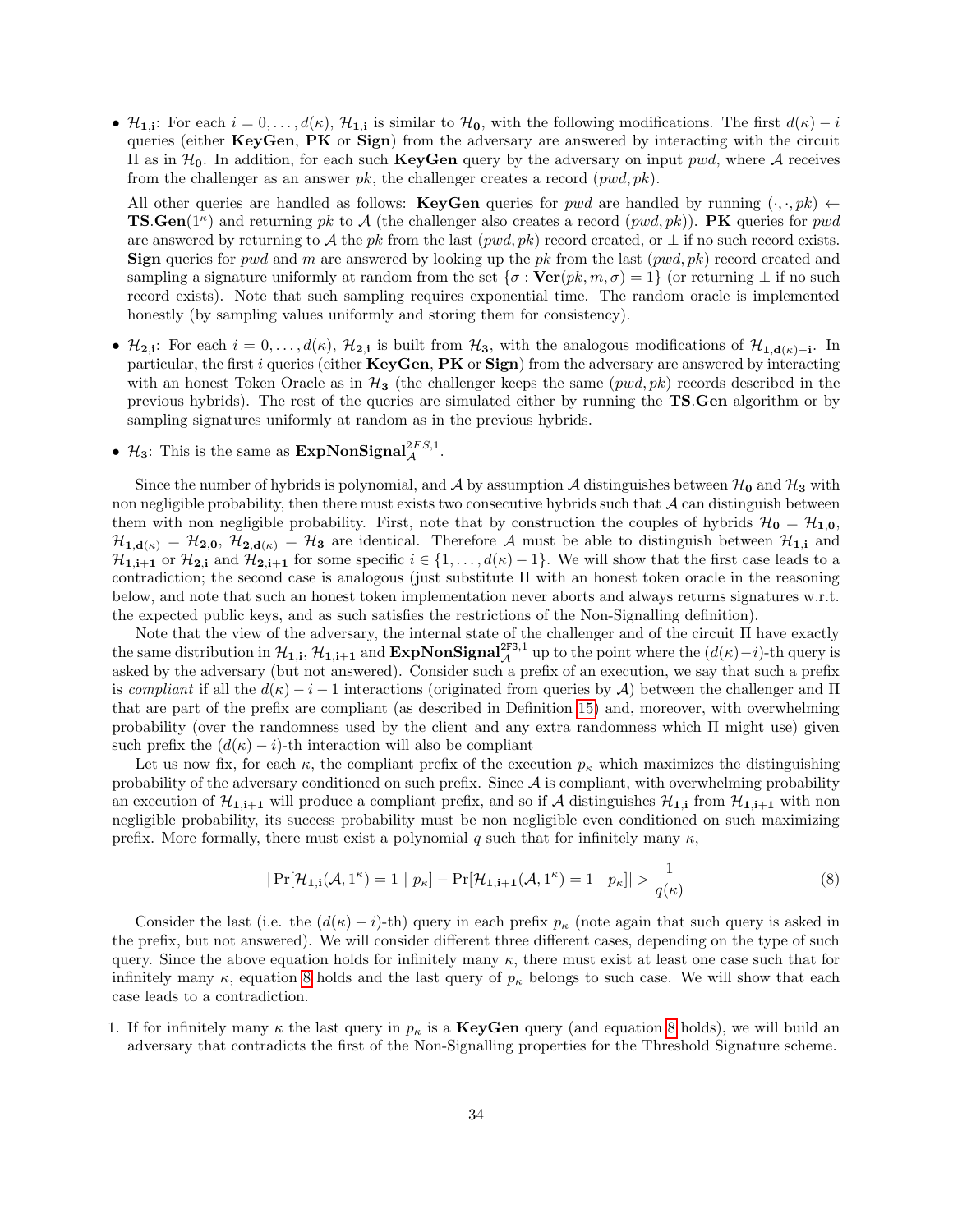- 2. If for infinitely many  $\kappa$  the last query in  $p_{\kappa}$  is a **PK** queries, or a **Sign** query on input a password pwd such that the challenger does not have a (pwd, pk) record, we will contradict the assumption that  $A$  is compliant.
- 3. If for infinitely many  $\kappa$  the last query in  $p_{\kappa}$  is a **Sign** query on input a password pwd such that the challenger does have a  $(pwd, pk)$  record, we will build an adversary that contradicts the second of the Non-Signalling properties for the Threshold Signature scheme.

1. We will first assume that, for infinitely many  $\kappa$ , the  $(d(\kappa) - i)$ -th query the adversary asks in the prefix considered is a KeyGen query.

To answer such query, in  $\mathcal{H}_{1,i}$  the challenger will run TS.GT interacting with  $\Pi$  to obtain pk, while in  $\mathcal{H}_{1,i+1}$  it will compute pk by itself through an honest execution of **TS.Gen**(1<sup>k</sup>). In both cases it would return  $pk$  to  $A$ . Given this adversary and the maximizing prefix of the execution fixed above, we can build an adversary  $\beta$  that contradicts the first Non-Signalling property of Threshold Signature scheme.  $\beta$  works as follows:

$$
\mathcal{B}(1^\kappa)\!\!:
$$

- B outputs  $\Pi$  (in the state it had in the fixed execution prefix  $p_k$ ), and receives in response a public key pk.
- It continues running A from the prefix above by answering its  $(d(\kappa) i)$ -th query with pk.
- All subsequent queries are answered as in hybrid  $\mathcal{H}_{1,i}$  (or, equivalently,  $\mathcal{H}_{1,i+1}$ ).
- When  $A$  halts and outputs a bit  $b$ ,  $B$  outputs the same.

First of all, note that since the prefix of the execution we are considering is compliant, then B's program satisfies the condition that  $Pr[\langle \cdot, pk; \cdot \rangle \leftarrow \langle \textbf{TS.GC}(1^{\kappa}); \Pi \rangle : pk \neq \bot] > 1-\mu(\kappa)$  (i.e.,  $\Pi$ 's next interaction with the challenger will not be compliant with at most negligible probability) and so it will be a valid adversary for **TS.NS1**. Moreover, when  $\beta$  is running in **TS.NS1<sup>TS,0</sup>**, then  $\mathcal{A}$ 's view has the same distribution as in an execution of  $\mathcal{H}_{1,i}$  (conditioned on  $p_{\kappa}$ ), while if the public key B receives is sampled uniformly (as in **TS.NS1<sup>TS,1</sup>**), then  $\mathcal{A}$ 's view is consistent with  $\mathcal{H}_{1,i+1}$ . So, if  $\mathcal{A}$  can distinguish between the two hybrids (conditioned on  $p_{\kappa}$ ) then  $\beta$  can also distinguish between the two distributions with the same advantage: for infinitely many  $\kappa$ ,

$$
\frac{1}{q(\kappa)} < |\Pr[\mathcal{H}_{1,i}(\mathcal{A}) = 1 | p_{\kappa}] - \Pr[\mathcal{H}_{1,i+1}(\mathcal{A}) = 1 | p_{\kappa}]|
$$
  

$$
< |\Pr[\mathbf{TS.}NS1_B^{\text{2FS},0}(1^{\kappa}) = 1] - \Pr[\mathbf{TS.}NS1_B^{\text{2FS},1}(1^{\kappa}) = 1]|
$$

which contradicts the first of the first Non-Signalling property of the Threshold Signature scheme. Note that  $\mathcal{B}$ 's running time is exponential, as it has to sample signatures uniformly at random to answer some of  $\mathcal{A}$ 's queries, but this does not affect the validity of our reduction as the Non-Signalling definition for Threshold Signature schemes holds even against exponential time adversaries.

2. Consider now the case where, for infinitely many  $\kappa$ , the  $(d(\kappa) - i)$ -th query the adversary asks in the fixed prefix  $p_{\kappa}$  is a PK query, or a Sign query on input a password pwd such that the challenger does not have a  $(pwd, pk)$  record.

For queries (PK and Sign) where the input is a password such that no record exists, A will receive  $\perp$ as an answer in  $\mathcal{H}_{1,i+1}$ , so the only way that its view can be different in  $\mathcal{H}_{1,i}$  is if  $\Pi$  causes the result of the query to be different from  $\perp$ . Similarly, for PK queries on input pwd where a record (pwd, pk) exists, in  $\mathcal{H}_{1,i+1}$  the adversary will receive as an answer pk (more specifically, the one from the latest such record created), so the only way that A's view can be different in  $\mathcal{H}_{1,i}$  is if  $\Pi$  causes the result of the query to be a pk different from pk (or  $\perp$ ). However, in this were to happen with more than negligible probability, it would imply that  $p_{\kappa}$  is not compliant, which is a contradiction.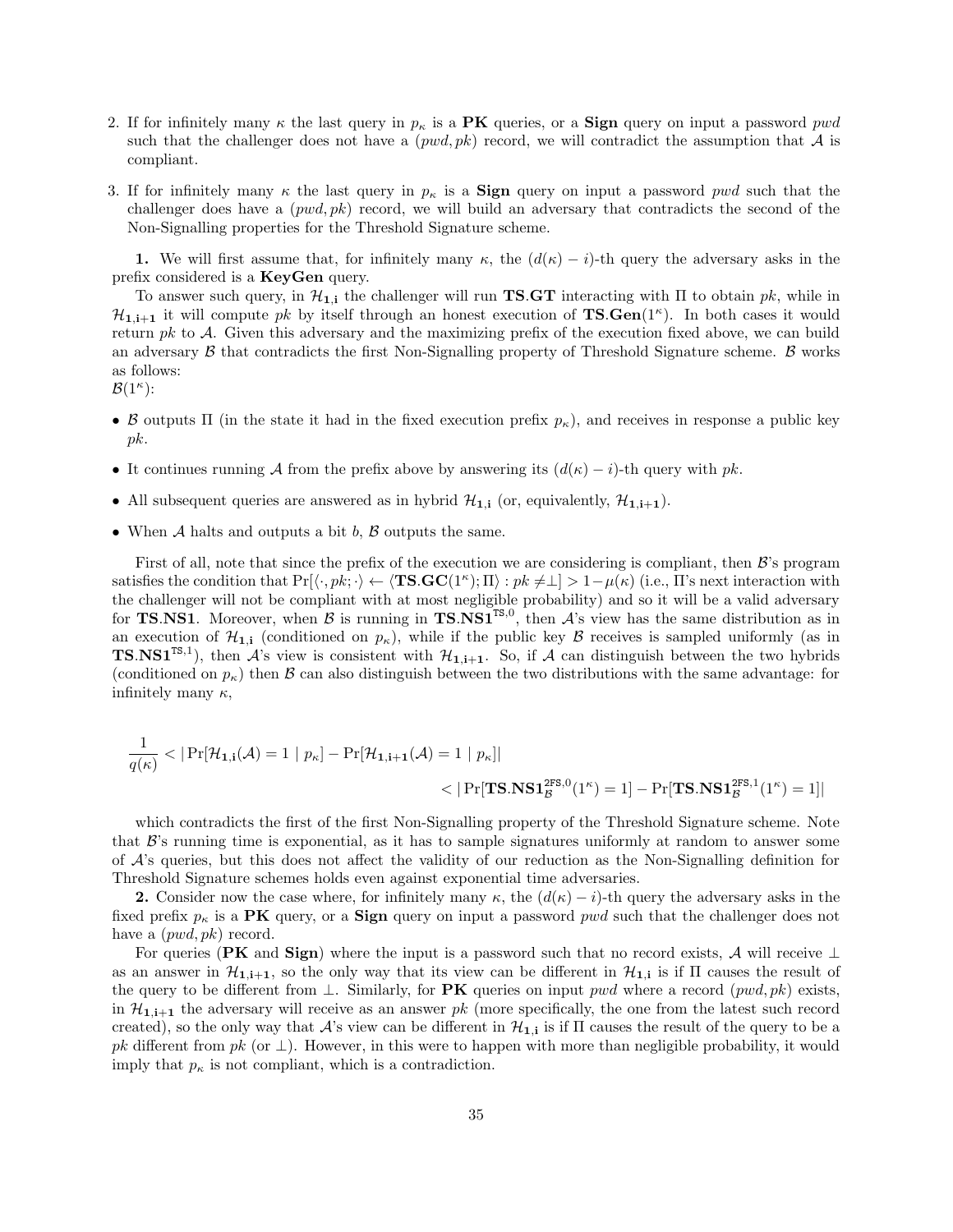**3.** Finally, consider the case where the  $(d(\kappa) - i)$ -th query the adversary asks in the fixed prefix is a signature query for pwd, and let  $(pwd, pk)$  be the most recent record for pwd that the challenger created.

To answer such query, in  $\mathcal{H}_{1,i+1}$  the challenger will sample a signature at random from the set  $\{\sigma : \textbf{Ver}(pk, \sigma)\}$  $m, \sigma$ ) = 1}. Instead, in  $\mathcal{H}_{1,i}$  the challenger will compute  $ek$ , handle  $\leftarrow \mathbf{RO}_{\kappa}(pwd)$ , send handle to  $\Pi$  (as part of a **Sign** query), decrypt the ciphertext received in return to obtain a key share  $sk_C$ , and (assuming  $\Pi$ does send a ciphertext and decryption succeeds) run  $\text{TS}.\text{SC}(sk_C, m)$  interacting with  $\Pi$  to obtain  $\sigma$ , which is returned to  $A$  as an answer to the query.

With a reasoning analogous to case 2, we can conclude that Π will abort before sending a ciphertext or decryption will fail with at most negligible probability (otherwise  $p_{\kappa}$  would not be compliant). Therefore, with a reasoning analogous to the one at the beginning of the proof, we can consider all the possible extensions  $p'_\kappa$  of the prefix  $p_\kappa$  up to the point where  $\Pi$  returns a ciphertext c to the challenger, and pick the compliant one which again maximizes the success probability of the adversary. It has to be that:

$$
\frac{1}{q(\kappa)} < |\Pr[\mathcal{H}_{1,i}(\mathcal{A}) = 1 | p_{\kappa}] - \Pr[\mathcal{H}_{1,i+1}(\mathcal{A}) = 1 | p_{\kappa}]| <
$$
  

$$
|\Pr[\mathcal{H}_{1,i}(\mathcal{A}, 1^{\kappa}) = 1 | p'_{\kappa}] - \Pr[\mathcal{H}_{1,i+1}(\mathcal{A}, 1^{\kappa}) = 1 | p'_{\kappa}]|
$$

Since this new extended prefix is compliant, it must be that in such prefix the challenger successfully decrypts c and recovers a secret key  $sk_C$ .

Given A and  $p'_\kappa$ , analogously as in case 1, we can build an adversary B that contradicts the second Non-Signalling property of Threshold Signature scheme. B works as follows:  $\mathcal{B}(1^{\kappa})$ :

- B outputs  $sk_C$ , m and  $\Pi$  (in the state it had in  $p'_\kappa$ ), and receives in response a signature  $\sigma$ .
- It continues running A from the prefix above by answering its  $(d(\kappa) i)$ -th query with  $\sigma$ .
- All subsequent queries are answered as in hybrid  $\mathcal{H}_{1,i}$  (or, equivalently,  $\mathcal{H}_{1,i+1}$ ).
- When  $A$  halts and outputs a bit  $b$ ,  $B$  outputs the same.

Note that since the prefix  $p'_\kappa$  is compliant, then B's program satisfies  $\Pr[\langle \sigma; \cdot \rangle \leftarrow \langle \textbf{TS}.\textbf{SC}(1^\kappa); \Pi \rangle :$  $\textbf{Ver}(pk, m, \sigma) = 1] > 1 - \mu(\kappa)$  (i.e., it satisfies the restrictions of **TS.NS2**). Moreover, when B is running in **TS.NS2<sup>2FS,0</sup>**, then A's view has the same distribution as in an execution of  $\mathcal{H}_{1,i}$  (conditioned on  $p'_{\kappa}$ ), while if B receives a signature sampled at random (as in **TS.NS2**<sup>2FS,1</sup>), then A's view is consistent with  $\mathcal{H}_{2,i+1}$ . So, if  $A$  can distinguish between the two hybrids then  $B$  can also distinguish between the two distributions with the same advantage, which is a contradiction. Again,  $\mathcal{B}$ 's running time might be exponential, but the definition of Non-Signalling holds even against exponential time adversaries.  $\Box$ 

#### A.5 Proof of Theorem [22](#page-18-2)

Proof. We prove the theorem through an hybrid argument. We define the following hybrids:

- $\mathcal{H}_0$ : Defined as  $\text{ExpForgeTokMan}_{\mathcal{A}}^{\text{2FS}}(1^{\kappa})$
- $\mathcal{H}_1$ : Defined from  $\mathcal{H}_0$  but where to answer A's queries, instead of interacting with  $\Pi$ , the challenger interacts with an honestly implemented token oracle T.

To prove the theorem, it is sufficient to show that for any PPT  $\mathcal A$  there exists a negligible function  $\mu$ such that:

$$
|\Pr[\mathcal{H}_0(\mathcal{A}, 1^{\kappa}) = 1] - \Pr[\mathcal{H}_1(\mathcal{A}, 1^{\kappa}) = 1]| < \mu(\kappa)
$$
\n(9)

 $|\Pr[\mathcal{H}_1(\mathcal{A}, 1^{\kappa}) = 1]| < \mu(\kappa)$  (10)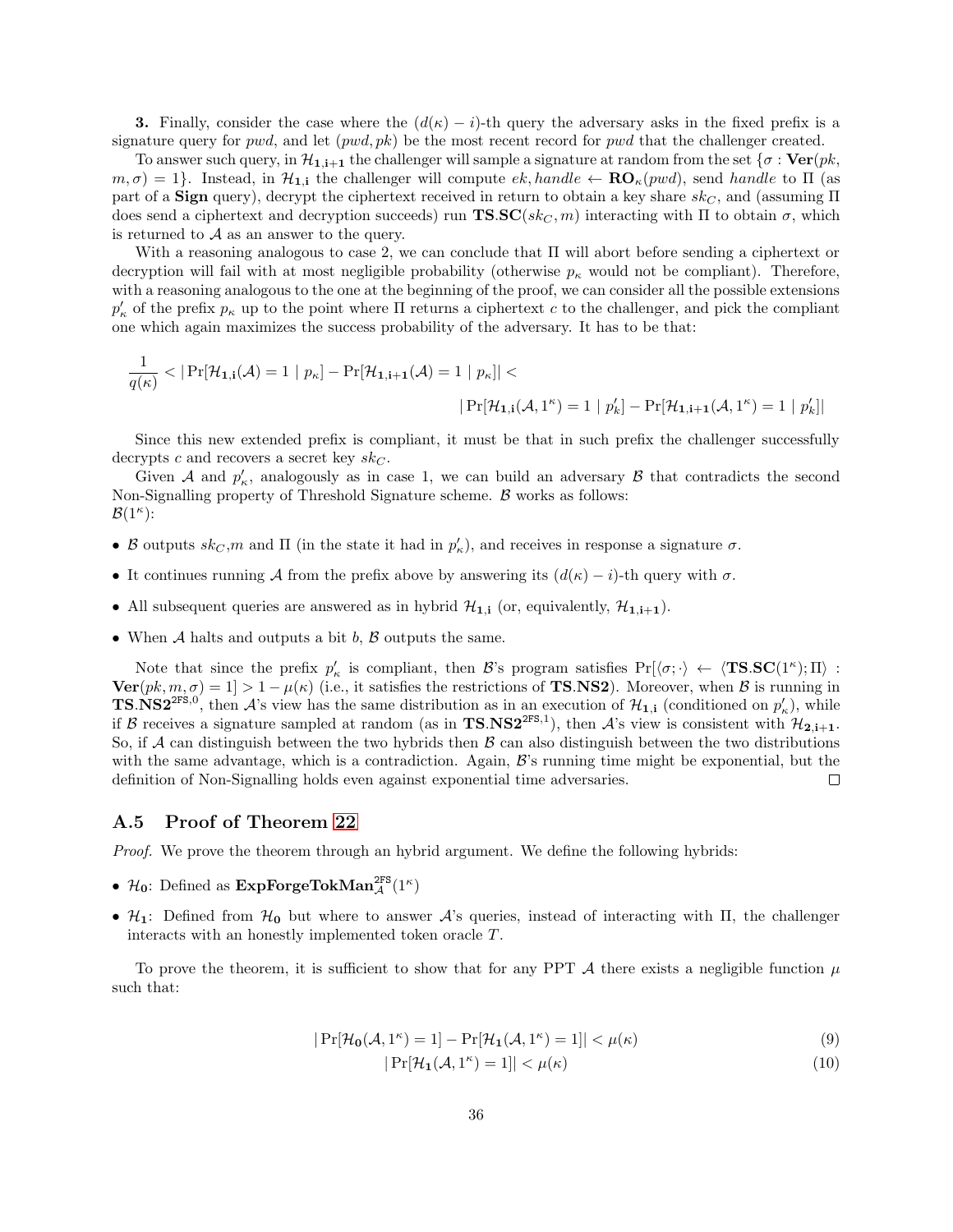We will prove that each condition holds separately.

1. Since Threshold Signature scheme is Non-Signalling, by Theorem [21](#page-17-3) we have that the Two Factor Signature scheme construction is also Non-Signalling. Assume by contradiction that there exists an adversary A such that  $Pr[\mathcal{H}_{0}(\mathcal{A}, 1^{\kappa})=1]-Pr[\mathcal{H}_{1}(\mathcal{A}, 1^{\kappa})=1]|$  is non negligible. We can use A to build an adversary  $\beta$  which contradicts the Non-Signalling property of the Two Factor Signature scheme.  $\beta$  works as follows:  $\mathcal{B}(1^{\kappa})$ :

- B runs A by simulating for it an execution of  $\mathcal{H}_0$ . When A outputs a circuit  $\Pi$ , B forwards such program to its own challenger. Then, all queries by  $A$  are handled by forwarding such queries to its own challenger and returning to  $A$  the challenger's response.
- When A halts, B computes and outputs the output that  $\mathcal{H}_0$  would have in the simulated execution. In other words, B outputs 1 if the adversary outputs a forgery which would make  $\mathcal{H}_0$  output 1, and 0 otherwise.

Note that if A is compliant for  $\text{ExpForgeTokMan}$ , then B is also compliant for  $\text{ExpNonSignal}$  as both A and B output programs with the same distribution and make the same queries. Moreover, if B is running in an execution  $\text{ExpNonSignal}^{2FS,0}$  (resp.  $\text{ExpNonSignal}^{2FS,1}$ ), then A's view has the same distribution as in  $\mathcal{H}_0$  (resp.  $\mathcal{H}_1$ ).

 $\text{Therefore }\Pr[\mathcal{H}_{\mathbf{0}}(\mathcal{A},1^{\kappa})=1]-\Pr[\mathcal{H}_{\mathbf{1}}(\mathcal{A},1^{\kappa})=1]|<|\Pr[\mathbf{ExpNonSignal}_{\mathcal{B}}^{\text{2FS,0}}(1^{\kappa})=1]-\Pr[\mathbf{ExpNonSignal}_{\mathcal{A}}^{\text{2FS,1}}(1^{\kappa})=1]|$ 1]| which contradicts the Non-Signalling property of 2FS.

2. This reduction is similar to the proof of Theorem [18.](#page-16-1)

During an execution of the  $H_1$ , we say that the forgery  $(pk', m', \sigma')$  (produced by the adversary at the end of the experiment) is associated with the *i*-th  $KeyGen$  query if  $pk'$  is equal to the public key returned to the adversary during such KeyGen query.

Assume by contradiction that there exists an adversary A such that  $Pr[\mathcal{H}_{1}(A, 1^{\kappa}) = 1]$  is non negligible. We can use A to build an adversary  $\beta$  which contradicts the unforgeability for C of the underlying Threshold Signature scheme. Let  $d(\kappa)$  be an upper bound on the number of **KeyGen** queries asked by A. B works as follows:

 $\mathcal{B}(1^{\kappa})$ :

- B runs A, simulating for it an execution of  $\mathcal{H}_1$ . First, it samples  $i \leftarrow_R \{1, \ldots, d(\kappa)\}\)$ , and its success probability will depend on the forgery output by  $A$  being associated with the *i*-th **KeyGen** query in the simulated execution. Then it handles queries by  $A$  as follows.
- All queries (of any kind) before the *i*-th KeyGen query are simulated as in  $\mathcal{H}_1$ , i.e. by using  $\perp$  as the initial state for a token oracle  $T$  and responding to  $A$ 's queries by executing the honest algorithms interacting with  $T$  (and updating  $T$ 's state as a result of **KeyGen** queries).
- The i-th KeyGen query by the adversary is handled differently. Let  $pwd^*$  be the password which A supplies as input for this query. First,  $\beta$  interacts with its own challenger in an execution of TS.Gen, where the challenger runs **TS.GT** and  $\beta$  plays the role of C, and obtains  $sk_C^*, pk^*$  as output.  $\beta$  stores  $\text{pwd}^*, \text{sk}_C^*, \text{pk}^*$  and returns  $\text{pk}^*$  to A.
- After the *i*-th KeyGen query, when A asks a Sign query on input the same password  $pwd^*$  from the previous step and any message m, then  $\beta$  asks its challenger for a **Sign** query for m, where  $\beta$  executes  $TSSC(sk_C^*, m)$  and the challenger plays the role of T. As a result, B obtains a signature which is returned to A. Analogously, PK queries on input  $pwd^*$  are handled by returning to A the recorded  $pk^*$ . All other Sign and PK queries (where  $pwd \neq pwd^*$ ) are simulated honestly. KeyGen queries are also simulated honestly. In addition, if after the *i*-th KeyGen query A asks another KeyGen query using the recorded pwd<sup>∗</sup> as input, then B continues by simulating all subsequent queries honestly (using the token oracle T instead of its challenger), including the ones for  $pwd^*$ .
- When A outputs a forgery  $(pk', m', \sigma')$ , then if  $pk' = pk^*$ , B outputs  $(m', \sigma')$  as a forgery to its challenger; otherwise  $\beta$  halts without producing any forgery.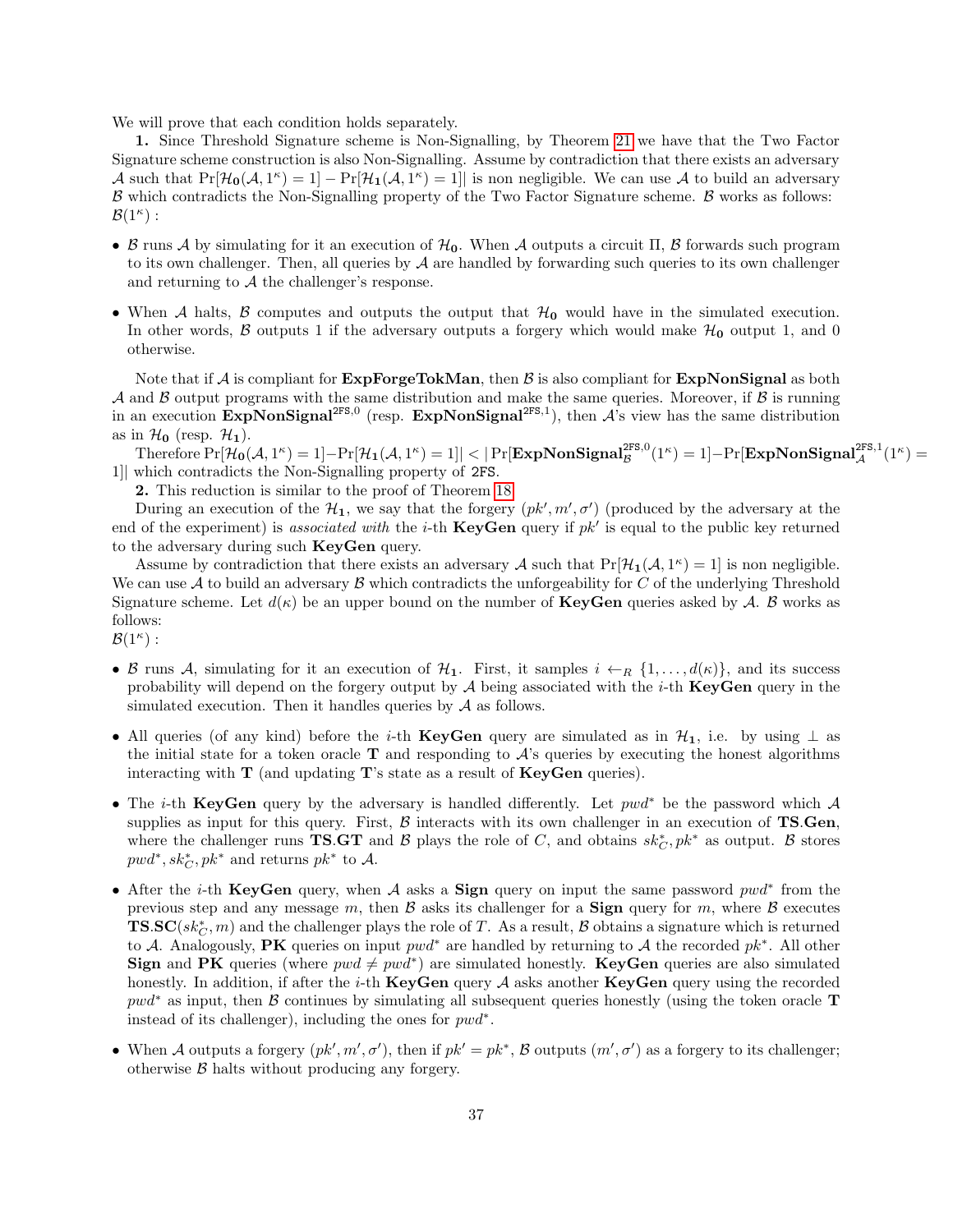Notice that A's view in this experiment has the same distribution as its view in  $\mathcal{H}_1$ . This is because the only difference between the two is that in some of the queries by the adversary where  $pwd = pwd^*$ ,  $\mathcal{B}$ provides answers to  $\mathcal A$  by interacting with its challenger instead of with the  $\mathbf T$  oracle; since both implement the algorithms honestly and using uniform randomness, this difference does not affect  $\mathcal{A}$ 's view.

Moreover, we have that if the simulated  $\mathcal{H}_1$  execution outputs 1 and B guessed the index i correctly (which happens with probability  $\frac{1}{d(\kappa)}$  conditioned on the former event), then B's output will also be a valid forgery for **TS.ForgeC** (since  $(pk', m') \notin s$  for  $\mathcal{H}_1$ , then B must have never queried his challenger on input  $m'$ ).

Thus we have that  $Pr[\textbf{ExpForce}_{\mathcal{A}}^{2FS}(1^{\kappa})=1] \leq d(\kappa) \cdot Pr[\textbf{TS}.\textbf{ForgeC}_{\mathcal{B}}^{TS}(1^{\kappa})=1]$ , which contradicts the unforgeability against the client of the Threshold Signature scheme.

 $\Box$ 

## A.6 Proof of Theorem [27](#page-24-4)

The proof is structured as an hybrid argument. Starting from an execution of  $\text{ExpUnlink}^{\Pi,b_P,b_T}$ , we can introduce a first hybrid where the experiment is aborted if the adversary sends to any of the tokens a handle derived as a hash of one of the two passwords sampled by the challenger. The probability of A noticing this difference can be bounded by  $\frac{2q(\kappa)}{2^{m(\kappa)}}$  (which bounds the probability that A can guess one of the passwords) through a reduction to Lemma [6.](#page-8-0) Then, we notice that in this hybrid the view of the adversary does not depend on any of the two bits  $b_P, b_T$ , and so we can switch to an hybrid where we use  $b_P', b_T'$  instead, and finally to an hybrid where we remove the abort condition (the adversary also has at most an at most  $\frac{2q(\kappa)}{2^{m(\kappa)}}$  chance of distinguishing here). The last hybrid is a standard execution of  $\textbf{ExpUnlink}^{\Pi,b'_P,b'_T}$ , so the advantage of the adversary can be bounded by  $2 \cdot \frac{2q(\kappa)}{2^{m(\kappa)}}$  (plus a negligible amount due to possible collisions in the random oracle).

*Proof.* We prove the theorem through an hybrid argument. Let  $b_P, b_T, b'_P, b'_T$  be any 4 bits, with both  $(b_P, b_T) \neq (0, 0)$  and  $(b'_P, b'_T) \neq (0, 0)$ . We define the following hybrids:

- $\mathcal{H}_0$ : Defined as  $\text{ExpUnlink}_{\mathcal{A}}^{\Pi,b_P,b_T}(1^{\kappa})$
- $\mathcal{H}_1$ : Defined from  $\mathcal{H}_0$ , where in addition the experiment is aborted (with a special output GUESSED) if the adversary, during any interaction with any of the two tokens, sends them a handle which is equal to the second half of the answer A received from querying the random oracle on either  $pwd_0$  or  $pwd_1$  (i.e.  $(\cdot, handle) = \mathbf{RO}_{\kappa}(pwd_0) \text{ or } (\cdot, handle) = \mathbf{RO}_{\kappa}(pwd_1)),$  where  $pwd_0, pwd_1$  are the two passwords sampled by the challenger in step 2.
- $\mathcal{H}_2$ : Defined from  $\mathcal{H}_3$ , where we add the same abort condition of  $\mathcal{H}_1$ .
- $\mathcal{H}_3$ : Defined as  $\text{ExpUnlink}_{\mathcal{A}}^{\Pi, b'_P, b'_T} (1^{\kappa})$

To prove the theorem, it is sufficient to show that for any PPT  $\mathcal A$  there exists a negligible function  $\mu$ such that:

$$
|\Pr[\mathcal{H}_0(\mathcal{A}, 1^\kappa) = 1] - \Pr[\mathcal{H}_1(\mathcal{A}, 1^\kappa) = 1]| < \frac{2q(\kappa)}{2^{m(\kappa)}} + \mu(\kappa) \tag{11}
$$

$$
|\Pr[\mathcal{H}_1(\mathcal{A}, 1^{\kappa}) = 1] - \Pr[\mathcal{H}_2(\mathcal{A}, 1^{\kappa}) = 1]| < \mu(\kappa) \tag{12}
$$

$$
|\Pr[\mathcal{H}_2(\mathcal{A}, 1^\kappa) = 1] - \Pr[\mathcal{H}_3(\mathcal{A}, 1^\kappa) = 1]| < \frac{2q(\kappa)}{2^{m(\kappa)}} + \mu(\kappa) \tag{13}
$$

We will prove the first and second conditions separately; the proof of the third one is analogous to the first one (it is enough to substitute  $b'_P$ ,  $b'_T$  for  $b_P$ ,  $b_T$ ) and thus is omitted.